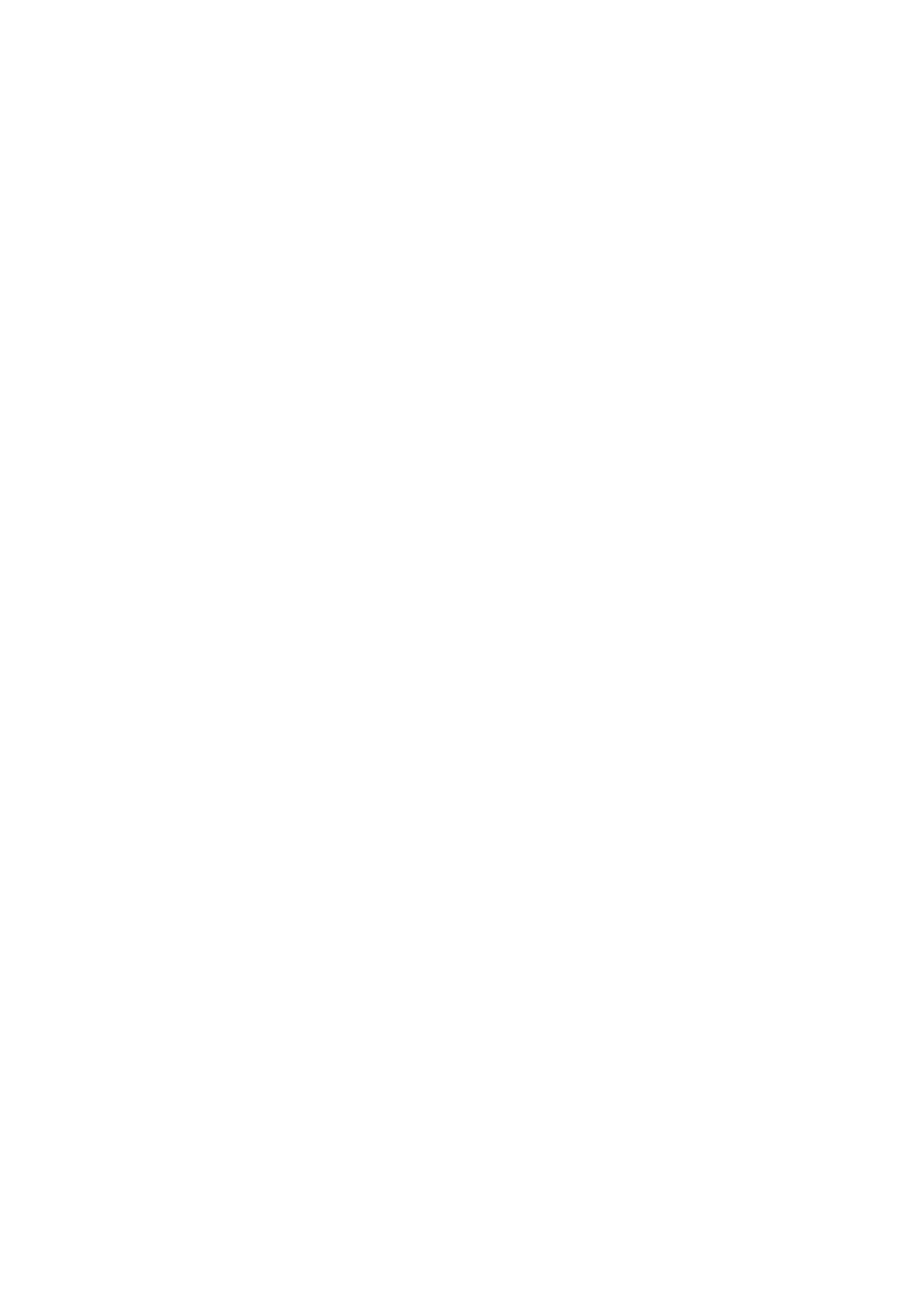## **In the case of V.C. v. Slovakia,**

The European Court of Human Rights (Former Section IV), sitting as a Chambercomposed of:

NicolasBratza, *President,* LechGarlicki, LjiljanaMijović, David ThórBjörgvinsson, JánŠikuta, PäiviHirvelä, MihaiPoalelungi, *judges,* and Fatoş Aracı, *Deputy SectionRegistrar,*

Having deliberated in private on 22 March, 6 June, 24 August and 17 October 2011,

Delivers the following judgment, which was adopted on the last-mentioned date:

## PROCEDURE

1. The case originated in an application (no. 18968/07) against the SlovakRepublic lodged with the Court under Article 34 of the Convention for the Protection of Human Rights and Fundamental Freedoms ("the Convention") by a Slovak national, Ms V.C. ("the applicant"), on 23 April 2007.The President of the Chamber acceded to the applicant"s request not to have her name disclosed (Rule 47 § 3 of the Rules of Court).

2. The applicant was represented by Ms B. Bukovská and Ms V. Durbáková, lawyers acting in cooperation with the Centre for Civil and Human Rights in Košice. The Government of the SlovakRepublic("the Government") were represented by their Agent, Ms M. Pirošíková.

3. The applicant alleged a breach of Articles 3, 8, 12, 13 and 14 of the Convention on account of her sterilisation in a public hospital.

4. By a decision of 16 June 2009 the Court declared the application admissible.

5. The applicant and the Government each filed further written observations on the merits(Rule 59  $\S$  1). In addition, third-party comments were received from the International Federation of Gynaecology and Obstetrics (FIGO), which had been given leave by the President to intervene in the written procedure (Article 36 § 2 of the Convention and Rule 44 § 3).

6. A hearing was scheduled for 7 September 2010. It was adjourned on 24 August 2010 at the request of the Government, who indicated that they wished to explore the possibility of reaching a friendly settlement in the case. The parties did not reach a friendly-settlement agreement.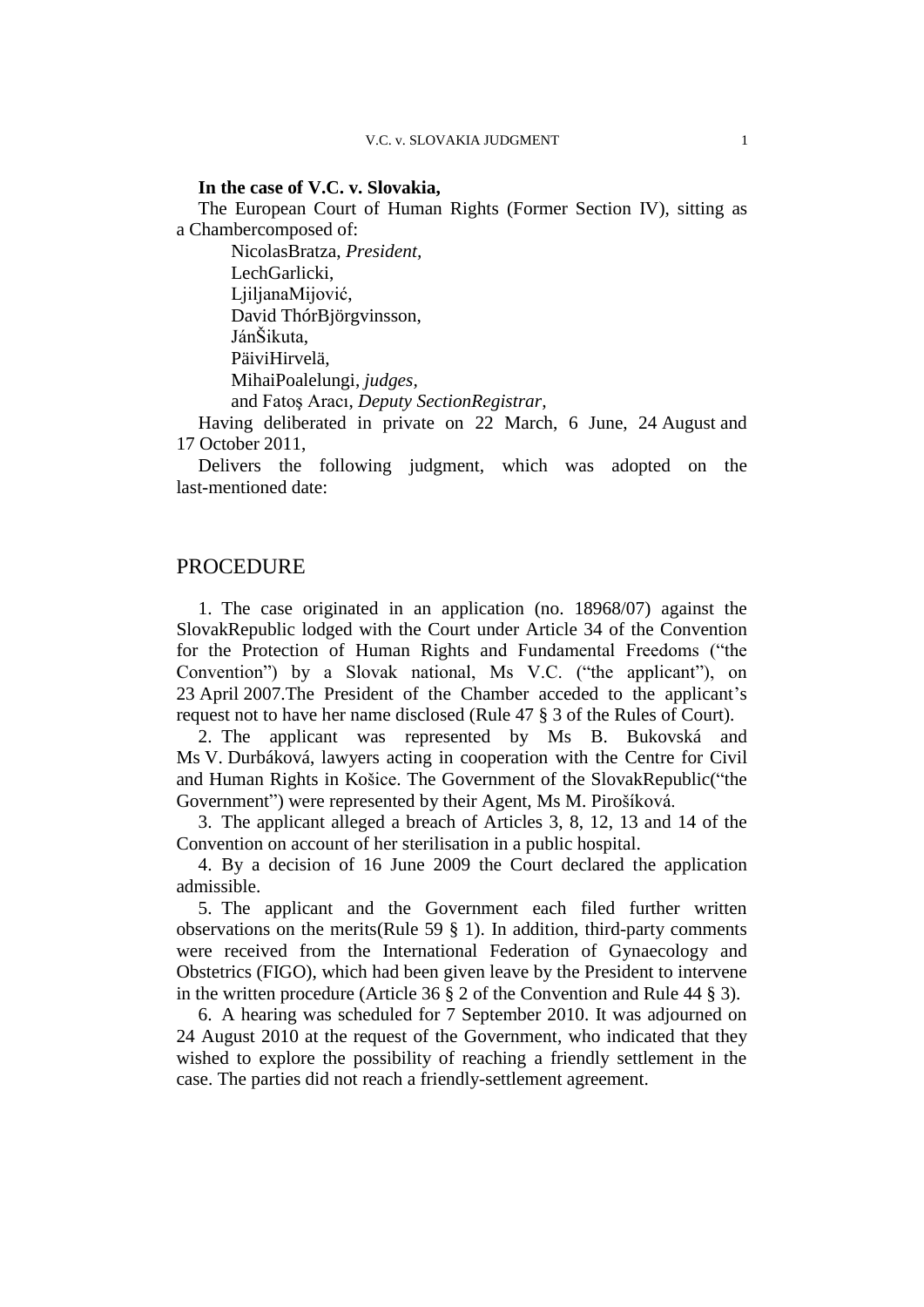7. A hearing took place in public in the HumanRightsBuilding, Strasbourg, on 22 March 2011 (Rule 59 § 3). There appeared before the Court:

- (a) *for the Government*
	- Ms M. PIROŠÍKOVÁ, *Agent*,
	- Ms K. ČAHOJOVÁ, *Co-Agent*,
	- Mr M. BUZGA,
	- Mr V. CUPANÍK,
	- Mr J. PALKOVIČ,*Advisers*;
- (b) *forthe applicant*

Ms B. BUKOVSKÁ, *Counsel*,

Ms V. DURBÁKOVÁ, *Counsel*.

The Court heard addresses by Ms Bukovská, Ms Durbáková, Ms Pirošíková, Mr Buzga and Mr Cupaník.

## THE FACTS

## I. THE CIRCUMSTANCES OF THE CASE

8. The applicant, who is of Roma ethnic origin, was born in 1980 and lives in Jarovnice.She finished compulsory education in the sixth grade and is unemployed. Her mother tongue is the Roma language, which she uses in daily communication, together with a local dialect.

#### **A. The applicant's sterilisation in Prešov Hospital**

9. On 23 August 2000 the applicant was sterilised while hospitalised at the Hospital and Health Care Centre in Prešov (now known as the University Teaching Hospital and J.A. Reiman Health Care Centre in Prešov –"Prešov Hospital"),which came under the management of the Ministry of Health.

10. The procedure was carried out during the delivery of the applicant"s second child via Caesarean section. The applicant's first delivery had also been via Caesarean section. The sterilisation of the applicant entailed tubal ligation by the Pomeroy method, which consists of severing and sealing the Fallopian tubes in order to prevent fertilisation.

11. During her pregnancy the applicant did not have any regular check-ups. She visited her general practitioner only once.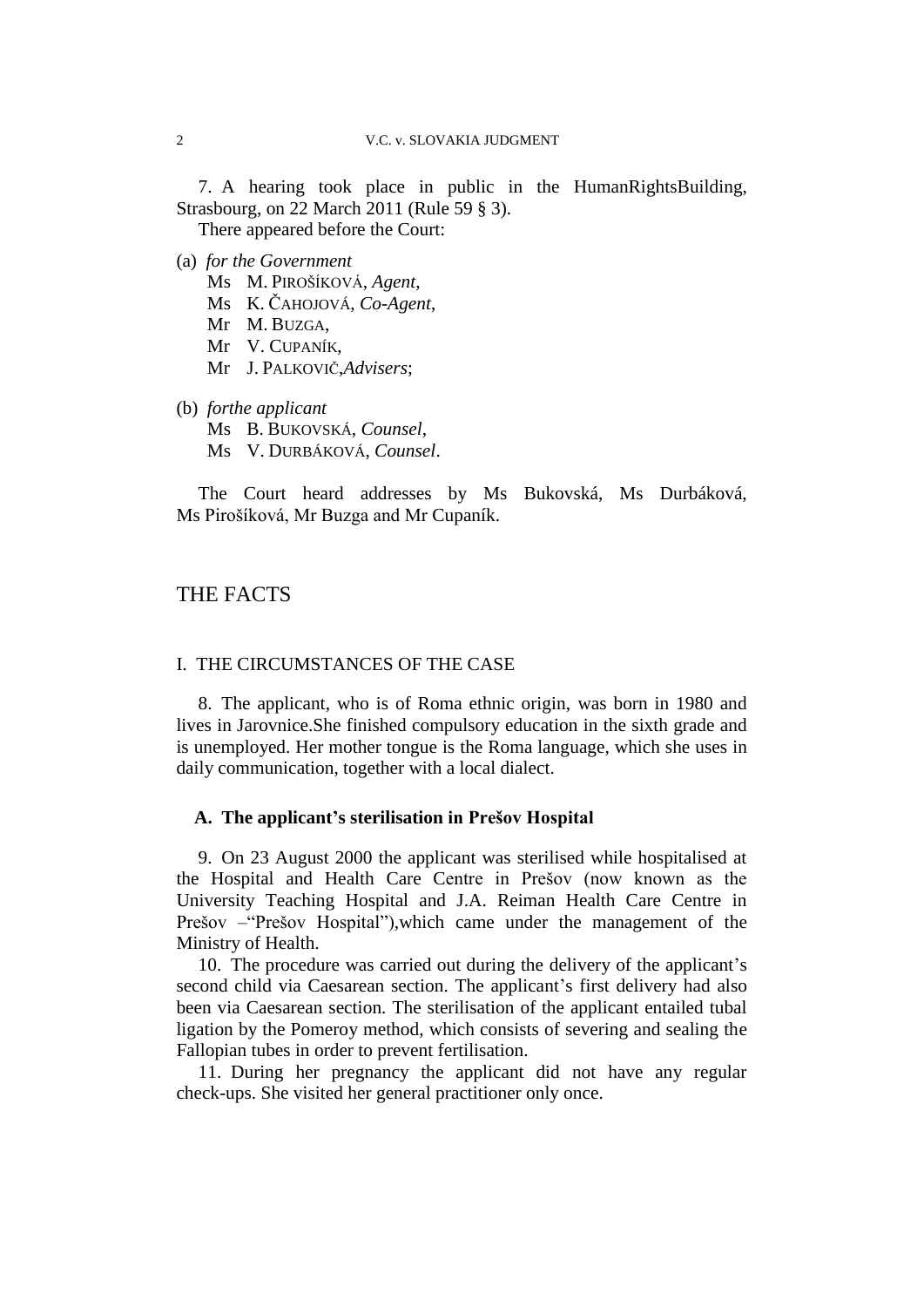12. The applicant was admitted to the gynaecology and obstetrics department of PrešovHospital on 23 August 2000 shortly before 8 a.m. She came to the hospital in pain resulting from the progress of labour. On arrival the applicant was informed that the delivery would be via Caesarean section.

13. The delivery was documented in a written record indicating details of the labour and birth at regular intervals. The first entry in the record was at 7.52 a.m. The applicant was subsequently monitored by CTG (cardiotocography); the last CTG entry was at 10.35 a.m.

14. According to the delivery record, after 10.30 a.m., when labour was well established, the applicant requested sterilisation. That request is entered directly in the delivery record with the typed words "Patient requests sterilisation". Below this is the shaky signature of the applicant. The signature was in an unsteady hand and the applicant's maiden name, which she used at the time, is split into two words.

15. The applicant submitted that, after she had been in labour for several hours and was in pain, the medical personnel of PrešovHospital had asked her whether she wanted to have more children. The applicant responded in the affirmative but was told by the medical personnel that if she had one more child, either she or the baby would die. The applicant started to cry and as she was convinced that her next pregnancy would be fatal, she told the medical personnel "Do what you want to do". She was then asked to sign the delivery record under the note indicating that she had requested sterilisation. The applicant did not understand the term sterilisation and she signed the form out of fear that there wouldotherwise be fatal consequences. As she was in the last stage of labour, her recognition and cognitive abilities were influenced by labour and pain.

16. At 11.30 a.m. the applicant was put under anaesthesia, after which the delivery was completed via Caesarean section. In view of the state of the applicant"s reproductive organs the two doctors involved asked the head physician for an opinion as to whether they should perform a hysterectomy or a sterilisation. They subsequently performed tubal ligation on the applicant. The procedure ended at 12.10 p.m. and the applicant came round from the anaesthetic ten minutes later.

17. The words "Patient is of Roma origin" appear in the record of the applicant"s pregnancy and delivery (section "Medical history", sub-section "Social and working conditions, especially during the pregnancy" of the pre-printed form designed for that purpose).

18. During her hospitalisation on the gynaecology and obstetrics ward of PrešovHospital the applicant was accommodated in a room in which there were exclusively women of Roma ethnic origin. She was prevented from using the same bathrooms and toilets as women who were not of Roma origin.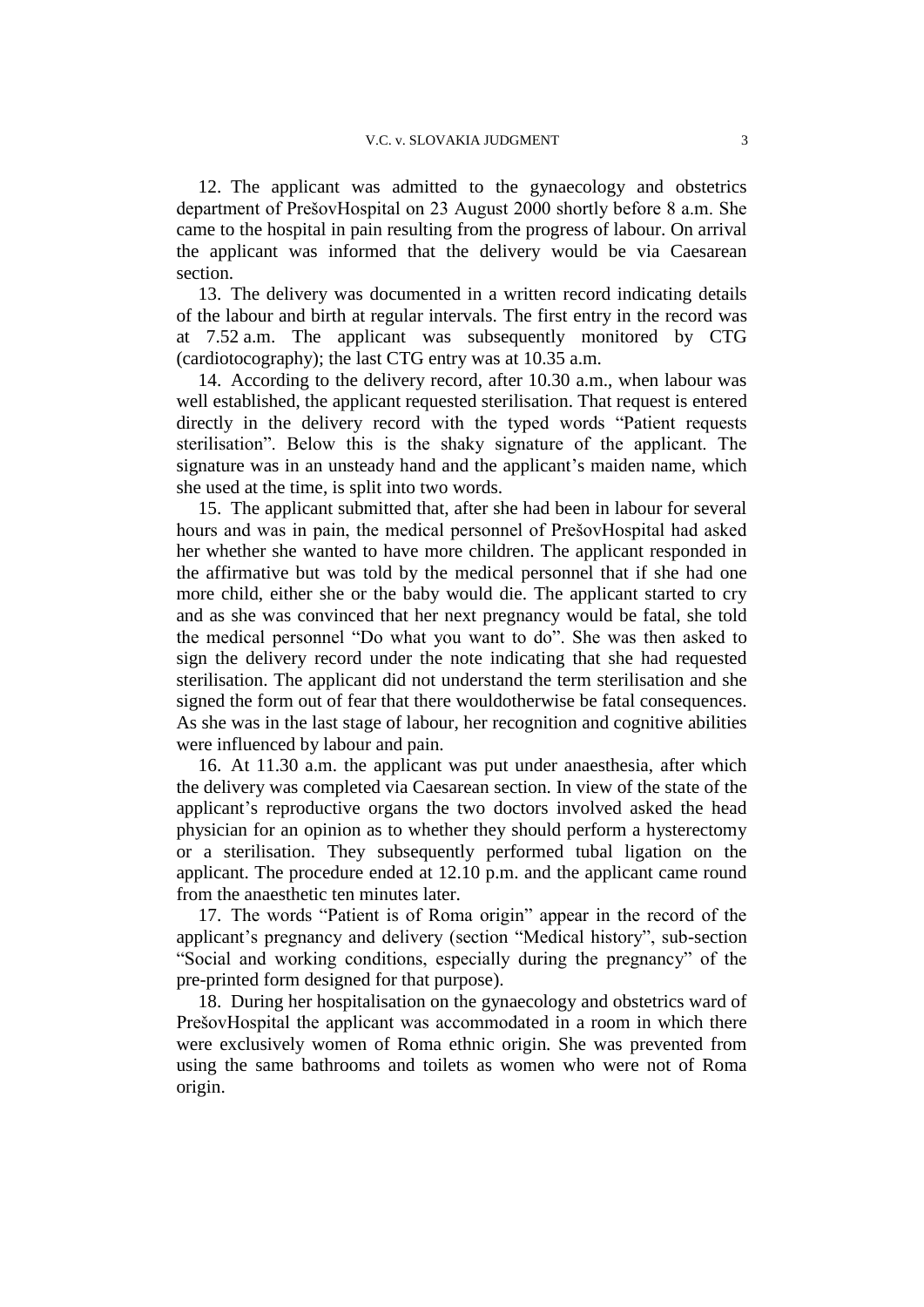19. The applicant has suffered serious medical and psychological after-effects from the sterilisation procedure. Hence, at the end of 2007 and the beginning of 2008 shedisplayed the symptoms of a false pregnancy. She believed that she was pregnantand exhibited all the signs of pregnancy. However, the ultrasound examination revealed that she was not pregnant. Subsequently, in July 2008, she was treated by a psychiatrist in Sabinov. According to the latter"s statement, the applicant continues to suffer as the result of her infertility.

20. The applicant has also been ostracised by the Roma community. Her husband, the father of her children, left her several times owing to her infertility. In 2009 the applicant and her husband divorced. The applicant maintained that her infertility was one of the reasons for their separation.

## **B. Position of PrešovHospital**

21. A written statement by the Director of Prešov Hospitaldated 3 July 2008 indicates that the applicant"s first delivery in 1998 ended with a Caesarean section as the size of the applicant"s pelvis excluded a normal delivery. Prior to the delivery the applicant had attended a pre-natal care centre only twice, at the beginning of her pregnancy. After the delivery she was placed in a post-delivery room with sanitary equipment where she received medical care. On the third day she left the hospital without doctors" consent and returned 24 hours later with sepsis caused by inflammation of the uterus. After nine days" hospitalisation during which she received intensive treatment with antibiotics the applicant and her child were discharged from the hospital. The applicant was advised to visit a gynaecologistregularly but failed to do so.

22. During her second pregnancy, the applicant visited the pre-natal care centre only once, in the initial stages. At the time of the second delivery, owing to pain which the applicant experienced in the lower part of her uterus (where she had been operated on during her first delivery) and in view of the size of her pelvis, doctors indicated that a Caesarean section would be needed. They were of the view that there was a risk of rupture of the uterus. After they had explained to her the situation and the risks inherent in a possible third pregnancy, the applicant, who was fully aware of what was happening, signed the sterilisation request.

23. In a different statement dated 27 July 2009 the Director of Prešov Hospital denied deliberate and organised segregation of Roma women and the existence of so called "Gypsy rooms". In practice, Roma women were frequently accommodated together at their own request.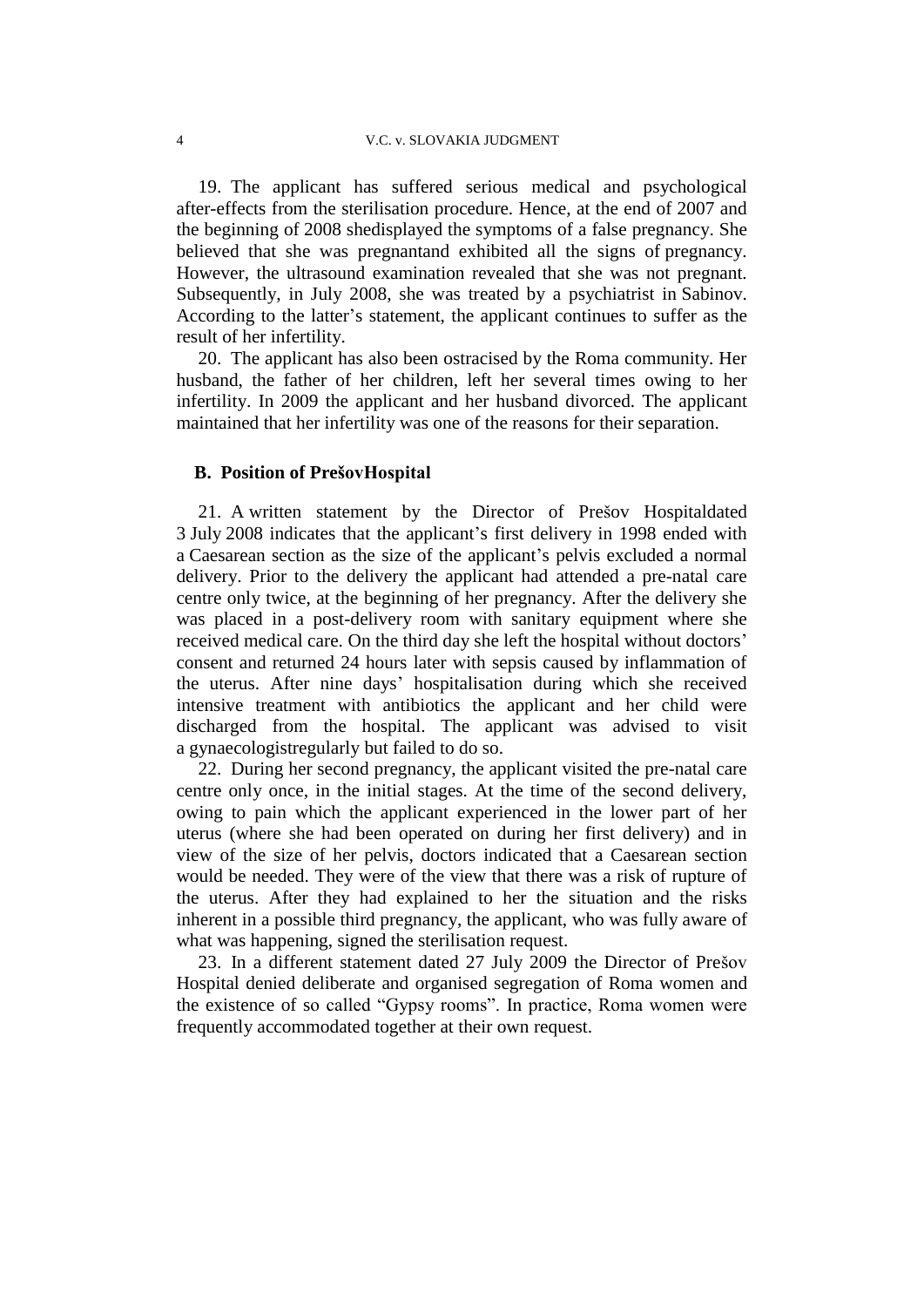## **C. Criminal proceedings**

24. On 23 January 2003, in response to the publication by the Centre for Reproductive Rights and the Centre for Civil and Human Rights of "Body and Soul: Forced and Coercive Sterilisation and Other Assaults on Roma Reproductive Freedom in Slovakia" ("the Body and Soul Report"), the Section for Human Rights and Minorities of the Government Office initiated a criminal investigation into the allegedly unlawful sterilisation of several different Roma women.

25. The criminal investigation was conducted within the Regional Directorate of the Police Corps in Žilina by the Office of the Judicial and Criminal Police. Several decisions were issued by the investigator, public prosecutors at several levels and the Constitutional Court. The proceedings were ultimately discontinued on the ground that no offence had been committed in the context of the sterilisation of women of Roma ethnic origin (further details are set out in *I.G., M.K. and R.H.v. Slovakia* (dec.), no. 15966/04, 22 September 2009).

26. The applicant did not initiate any individual criminal proceedings.

## **D. Civil proceedings**

27. In January 2003, after the release of the Body and Soul Report, the applicant learned that a tubal ligation was not life-saving surgery as alleged by the medical personnel of Prešov Hospital and that the patient"s full and informed consent to such a procedure was required. For this reason, she unsuccessfully tried to review her medical records. She was allowed access to her medical file with her lawyer in May 2004 following a judicial order to that effect.

28. On 9 September 2004 the applicant lodged a claim with the Prešov District Court under Articles 11 et seq. of the Civil Code,seeking protection of her personal rights. She submitted that the sterilisation performed on her had been carried out in violation of Slovakian legislation and international human rights standards including Articles 3, 8, 12 and 14 of the Convention. The applicant argued that she had not been duly informed about the procedure as such, its consequences and alternative solutions. She requested an apology for the procedure and claimed compensation for non-pecuniary damage.

29. In the course of the proceedings the District Court considered documentary evidence and obtained a number of statements from the applicant as well as from the medical personnel of PrešovHospital.

30. In particular, the applicant described the circumstances in which she had given birth in PrešovHospital and how she had been asked to sign the relevant entry in the record. She also stated that the father of her children had left her for two years owing to her infertility and that they had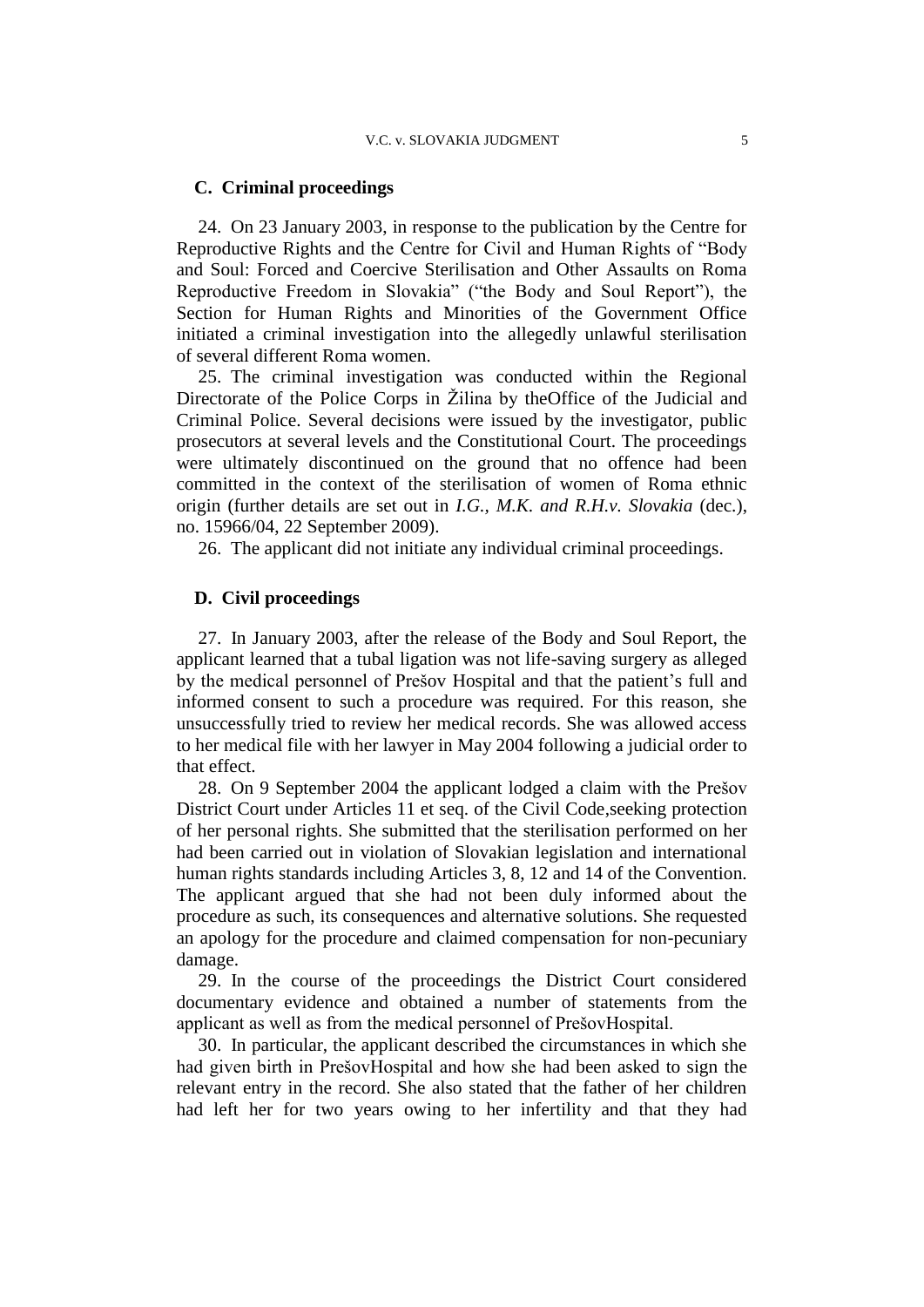experienced problems in their relationship for that reason. She outlined the health problems which she was experiencing.

31. Doctor Č. of PrešovHospital, who had performed the procedure on the applicant, stated that he did not specifically remember the applicant or the circumstances of her hospitalisation. His statement was based on the information in the applicant"s medical file. He alleged that the applicant had been fully informed about her medical condition and the progress of the labour approximately ninety minutes prior to the delivery. The information about the need for sterilisation had been conveyed to her by the head doctor of the gynaecology and obstetrics ward, as well as the second doctor who had participated in the surgery, and also by the anaesthetist. The sterilisation had been carried out at the applicant's request as a medical necessity. A possible third pregnancy could have been risky for the applicant unless she was monitored regularly during the pregnancy. Doctor Č. stated that the sterilisation of the applicant had not been life-saving surgery.

32. Doctor K., head doctor of the gynaecology and obstetrics ward of Prešov Hospital, stated that he fully agreed with the testimony of Doctor Č. Doctor K. did not specifically recall the case of the applicant either. He assumed that her case was the same as other similar cases. He had not been present during the delivery and the sterilisation of the applicant but had been told about her case by other doctors. He described the sterilisation procedure as governed by the relevant law. In the case of the applicant, there had been no time to convene any committee as she had come to the hospital a very short time before delivery.

33. Doctor K. further stated that, after he had designated his colleagues Š. and Č. to perform the surgery, he had also asked them to find out whether the patient would agree to sterilisation, and to have her consent confirmed by a signature. Even if a patient refused to give written consent to sterilisation, it could be carried out under section 2 of the 1972 Sterilisation Regulation, which permitted such a move in the case of danger to a person"s life.

34. In the civil proceedings, the applicant also submitted a psychologist's assessment of her mental capacity dated 17 February 2006. It indicated that her intellectual capacity was very low, on the verge of mental retardation, but that her thinking was well developed in relation to practical issues. The psychologist concluded that communication with the applicant needed to be adapted to her mental and language skills. No mental illness was detected that would prevent the applicant from making decisions concerning her life and assuming responsibility for matters related to her life.

35. On 28 February 2006 the Prešov District Court dismissed the action. It held that the procedure had been performed only after the medical personnel had obtained the applicant"s signature. It admitted that the applicant"s signature on the delivery record had been obtained shortly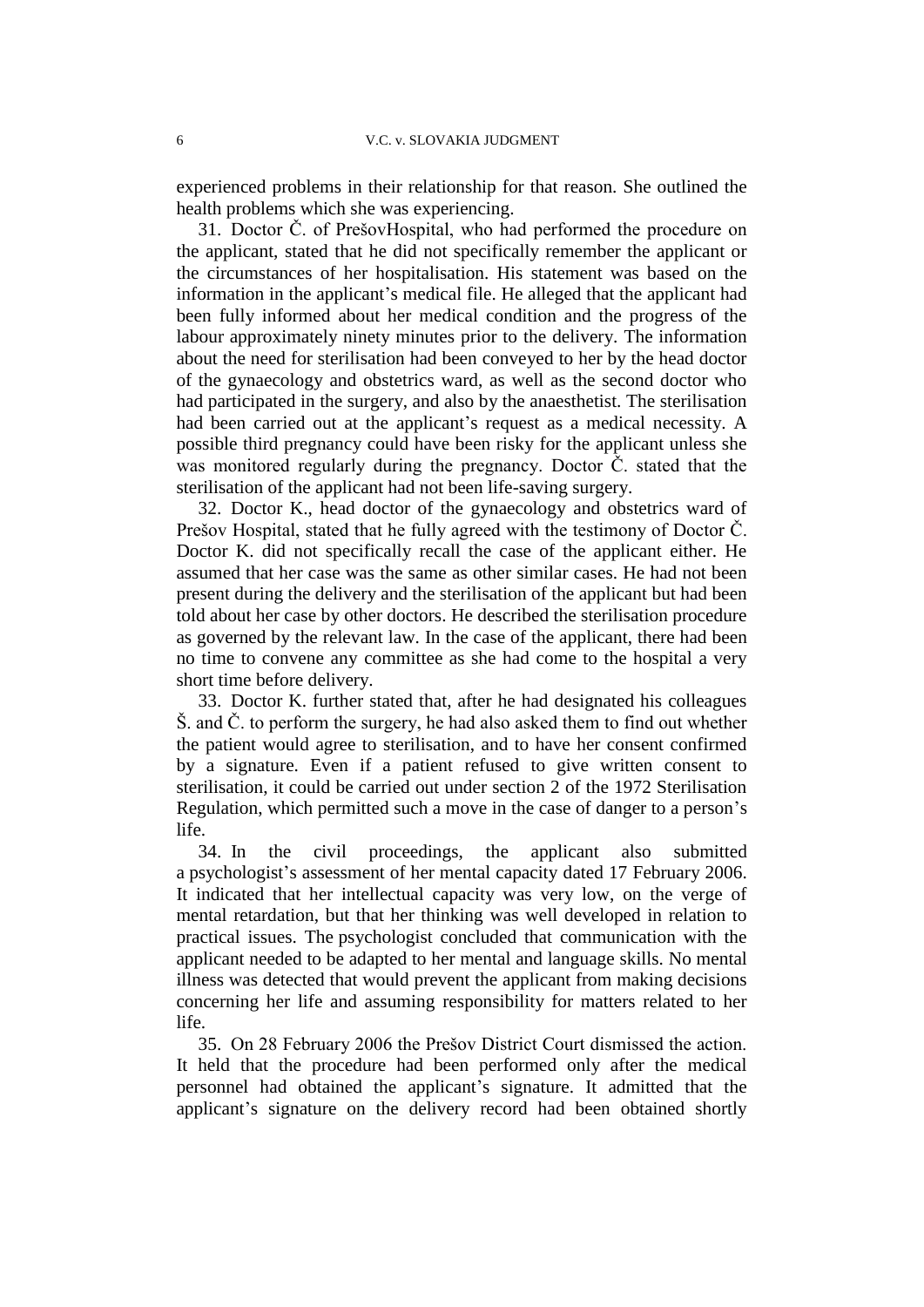before the Caesarean section was performed, when the applicant had been in "a supine position". The procedure had been performed on medical grounds. It had been necessary owing to the applicant's poor medical condition. The medical personnel had proceeded in accordance with the law.

36. The fact that the procedure had not been approved earlier by a sterilisation committee amounted only to a failure to meet the formal requirements; it could not have interfered with the applicant"s personal integrity as protected by Articles 11 et seq. of the Civil Code. No violation of the applicant"s rights under the Convention had been established.

37. Finally, the District Court held that the applicant"s situation was not irreversible as there was a possibility of *in vitro* fertilisation.

38. On 12 May 2006 the applicant appealed. She maintained that she had been sterilised without her full and informed consent in a situation where she had not been able to understand fully the nature and consequences of the procedure. There were gaps and inconsistencies in the statements of the medical personnel and the medical file contained no record of her having been duly informed about the procedure, its irreversible character and the alternative methods. In violation of the legislation in force the sterilisation had not been approved by a sterilisation committee. A tubal ligation could not be considered as life-saving surgery. The applicant relied on documents issued by international medical organisations.

39. On 25 October 2006 the Prešov Regional Court upheld the first-instance judgment. It concluded that the applicant's sterilisation had been performed in accordance with the legislation in force and that it had been required by her medical condition.

40. The appellate court referred to the statements by the physicians involved and held that there had been a risk of rupture of the applicant's uterus. The applicant had requested sterilisation after she had been duly informed of her state of health. The procedure had complied with the relevant provisions of the 1972 Sterilisation Regulation. The decision as to whether or not sterilisation was required lay in such circumstances with the head physician. Prior approval by a sterilisation committee was required only where sterilisation was to be carried out on healthy reproductive organs. However, this had not been the case with the applicant.

## **E. Constitutional proceedings**

41. On 17 January 2007 the applicant lodged a complaint with the Constitutional Court. With reference to her sterilisation and the ordinary courts" conclusions in the above-mentioned civil proceedings, she submitted that she had been subjected to sterilisation in Prešov Hospital without her informed consent and that she had been unable to obtain redress as a result of the conduct and decision of the Prešov Regional Court. She alleged that the latter had thereby breached her constitutional rights and freedoms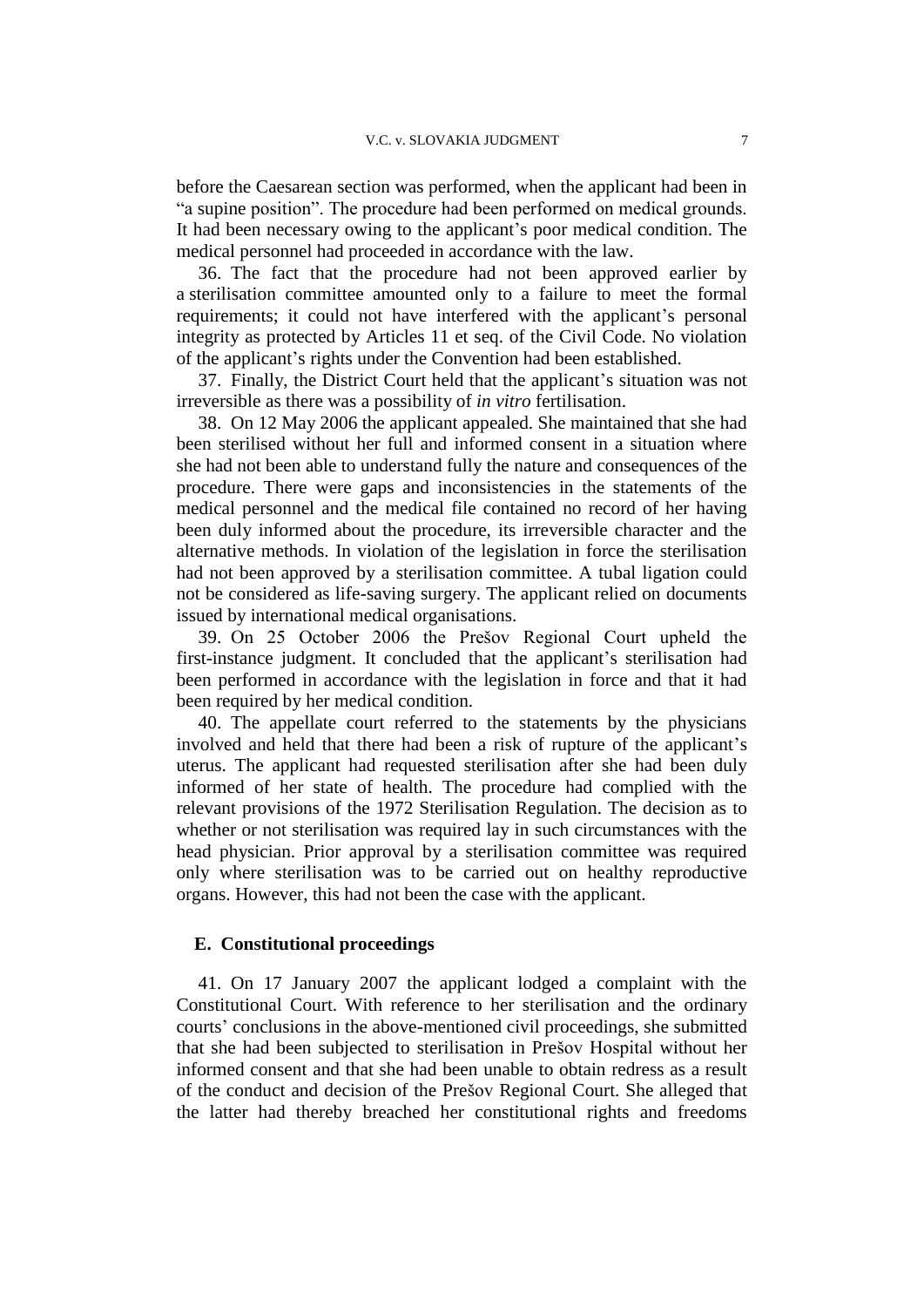prohibiting discrimination and cruel, inhuman or degrading treatment or punishment, her right to protection from unjustified interference with her private and family life and her right to protection of her family, as well as her rights under Articles 3, 8, 12, 13 and 14 of the European Convention on Human Rights and Article 5 of the Convention on Human Rights and Biomedicine. The applicant requested that the Constitutional Court quash the Regional Court's judgment.

42. On 14 February 2008 the Constitutional Court dismissed the complaint as being manifestly ill-founded (for further details see the decision on the admissibility of the present application of 16 June2009).

## **F. Accounts of sterilisation practices in Slovakia**

## *1. Information submitted by the applicant*

43. The applicant referred to a number of publications pointing to a history of forced sterilisation of Roma women which had originated under the communist regime in Czechoslovakia in the early 1970s and which she believed had influenced her own sterilisation.

44. In particular, the applicant submitted that the Ministry of Health"s 1972 Sterilisation Regulation had been used to encourage the sterilisation of Roma women. According to a 1979 document by Charter 77, a Czechoslovakian dissident group, a programme had been launched in Czechoslovakia offering financial incentives for Roma women to be sterilised because of earlier unsuccessful government efforts "to control the highly unhealthy Roma population through family planning and contraception."

45. The applicant further maintained that in Prešov District 60% of the sterilisation operations performed from 1986 to 1987 had been on Roma women, who represented only 7% of the population of the district. Another study found that in 1983 approximately 26% of sterilised women in eastern Slovakia (the region where the applicant resides) were Roma; by 1987, this figure had risen to 36.6%.

46. In 1992 a report by Human Rights Watch noted that many Roma women were not fully aware of the irreversible nature of the procedure and were forced into it because of their poor economic situation or pressure from the authorities.

47. According to other reports, in 1999 nurses working in Finnish refugee reception centres informed researchers from Amnesty International that they had noticed unusually high rates of gynaecological procedures such as sterilisation and removal of ovaries among female Roma asylum-seekers from eastern Slovakia. All the reports cited identified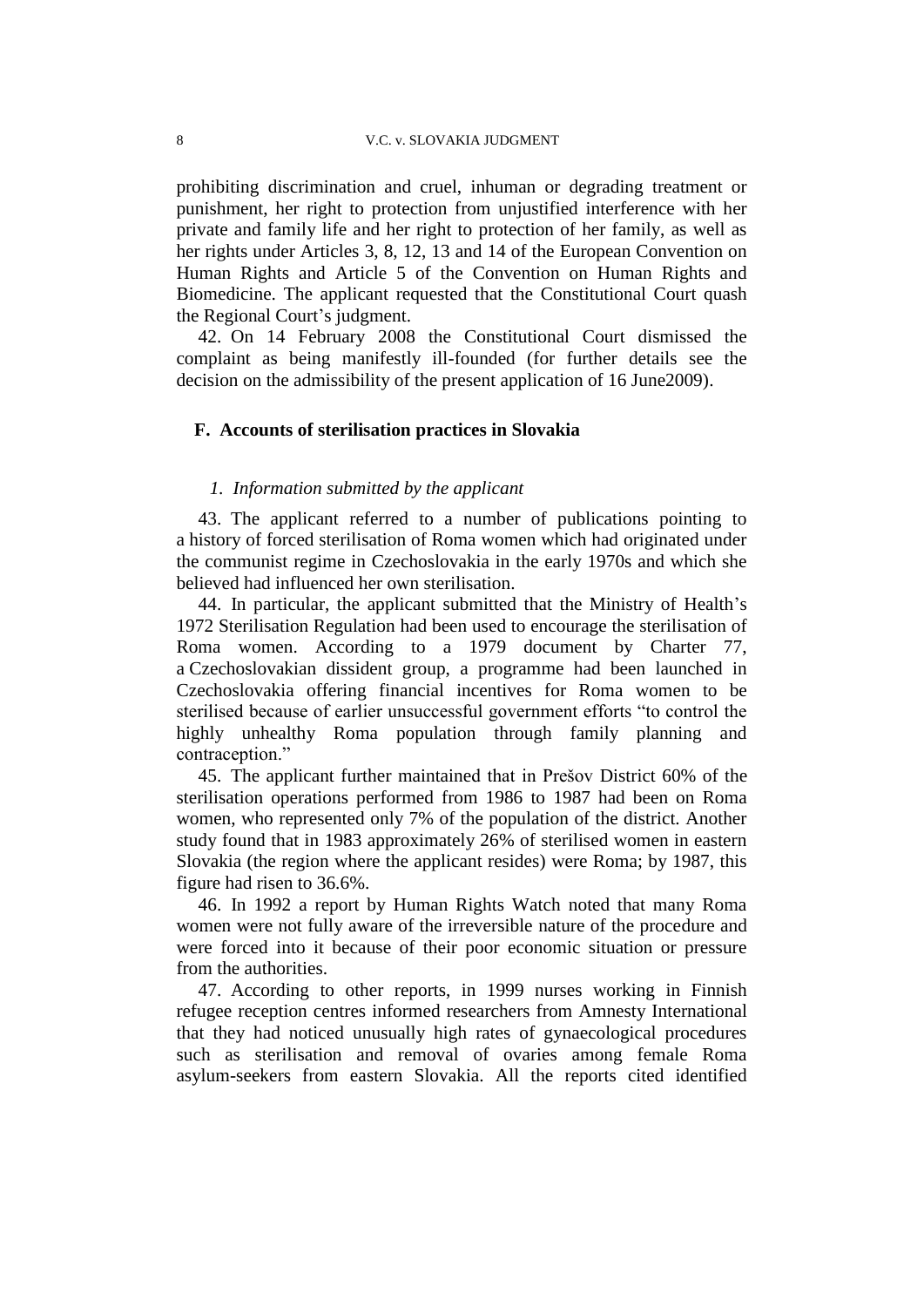PrešovHospital as one of the hospitals where such sterilisation practices were applied. $<sup>1</sup>$ </sup>

## *2. Information submitted by the respondent Government*

48. The Government submitted that health care in Slovakia was provided to all women equally. Statistical data based on the ethnic origin of patients were generally not gathered as this was considered to be contrary to persons" human rights.

49. Following the publication of the Body and Soul Report the Ministry of Health established a group of experts with a view to investigating allegedly unlawful sterilisations and segregation of Roma women.

50. The Ministry"s report of 28 May 2003, submitted to the parliamentary committee on human rights, nationalities and the status of women, indicated that the medical records of 3,500 women who had been sterilised and those of 18,000 women who had given birth by means of Caesarean section during the preceding ten years had been reviewed.

51. The rate of sterilisation of women in Slovakia amounted toonly 0.1% of women of reproductive age. In other European countries that rate was between 20 and 40%. The low rate of sterilisation in Slovakia was mainly due to the fact that the procedure was not widely used as a method of contraception.

52. In the absence of official statistical data concerning the ethnic origin of inhabitants, the expert group could assess only indirectly the position

<u>.</u>

<sup>1.</sup> The applicant relied on the following documents:

Commission of the European Communities, Regular Report on Slovakia's Progress Towards Accession (2002), p. 31.

European Roma Rights Centre, "Stigmata: Segregated Schooling of Roma in Central and Eastern Europe, a survey of patterns of segregated education of Roma in Bulgaria, the Czech Republic, Hungary, Romania and Slovakia", 2004, available at [www.errc.org.](http://www.errc.org/) Amnesty International Report 2003, chapter on Slovakia.

European Roma Rights Centre, "Discrimination in the Slovak Judicial System", Roma Rights 1/2002, pp. 106–108.

Bureau of Democracy, Human Rights and Labour, US State Department, "Human Rights Practices: Slovak Republic 2001", 2002, § 5.

Open Society Institute, "Monitoring the EU Accession Process: Minority Protection in Slovakia", 2001.

R. Tritt, J. Laber, Lois Whitman, "Struggling for Ethnic Identity: Czechoslovakia"s Endangered Gypsies", Human Rights Watch, New York, August 1992, pp. 19, 22 and 139- 144.

David M. Crow, "History of the Gypsies of Eastern Europe and Russia",St. Martin´s Griffin, New York, 1995, p. 60.

Ruben Pellar and Zbyněk Andrš, "Statistical Evaluation of the Cases of Sexual Sterilisation of Romani Women in East Slovakia", Appendix to the Report on the Examination in the Problematic Sexual Sterilisation of Romanies in Czechoslovakia, 1990.

Dr med. Posluch and Dr med. Posluchová, "The Problems of Planned Parenthood among Gypsy Fellow-citizens in the Eastern Slovakia Region", published in*Zdravotnícka pracovníčka* No. 39/1989, p. 220-223.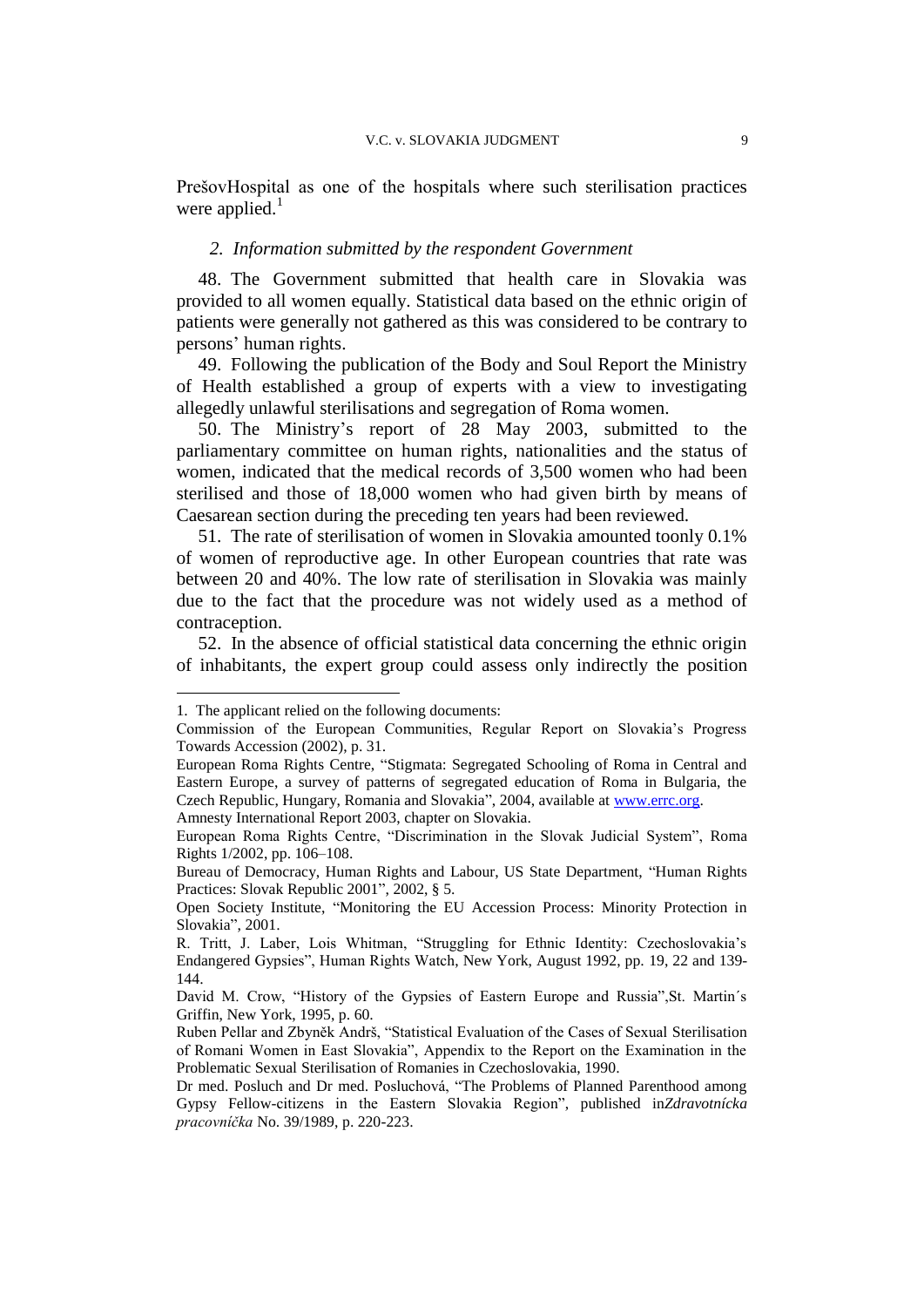regarding women of Roma ethnic origin. In those regions where it was possible to indirectly assess the proportion of women of Roma ethnic origin, the frequency of sterilisation and Caesarean section in the Roma population was significantly lower than among the rest of the population. The frequency of sterilisations was statistically insignificantly higher in the Prešov and Košice regions than in other regions of Slovakia.

53. The group concluded that in the hospitals investigated by its membersno genocide or segregation of the Roma population had occurred. All cases of sterilisation had been based on medical indications. Certain shortcomings in health care and non-compliance with the regulations on sterilisation (such as failure to observe the administrative procedure) had been identified in several cases. However, they affected the whole population equally regardless of patients' ethnic origin. Hospitals in which administrative errors had been discovered had adopted measures with a view to eliminating them.

54. In none of the hospitals visited by the expert group did there exist separate rooms for Roma women; all patients received treatment within the same hospital facilities. Owing to the situation existing during the preceding decades, medical personnel and individuals were not on an equal footing with regard to responsibility for maintaining and improving individuals' state of health. This was reflected, in particular, in limited individual rights and responsibilities in matters of health care. Measures had been recommended to ensure that individuals received the necessary information to enable them to give informed consent to their treatment or refuse it. Individual requests for medical intervention were to be made in a legally valid manner permitting the persons concerned to express their own free will after receiving the appropriate information.

55. The measures recommended in the report consisted in the amendment of the legal rules on sterilisation with a view to ensuring compliance with, i*nter alia*, the Convention on Human Rights and Biomedicine, which Slovakia had ratified. The report also contained a set of recommendations regarding the education of medical staff,focusing on "cultural differences in regions with an increased concentration of Roma communities". In order to educate the Roma population in the area of health care, the SlovakHealthUniversity in Bratislava was to establish, in cooperation with the Ministry of Health, a network of health care assistants who would receive special training and operate in Roma settlements.

56. At the hearing the Government indicated that it was open to women allegedly affected bymalpractice in the context of sterilisation to claim compensation before the civil courts. According to the information available to the Government, there were five sets of proceedings of that kind pending before the Slovakian courts. Six other sets of proceedings had ended in a final decision. In three of them the claimants had been successful.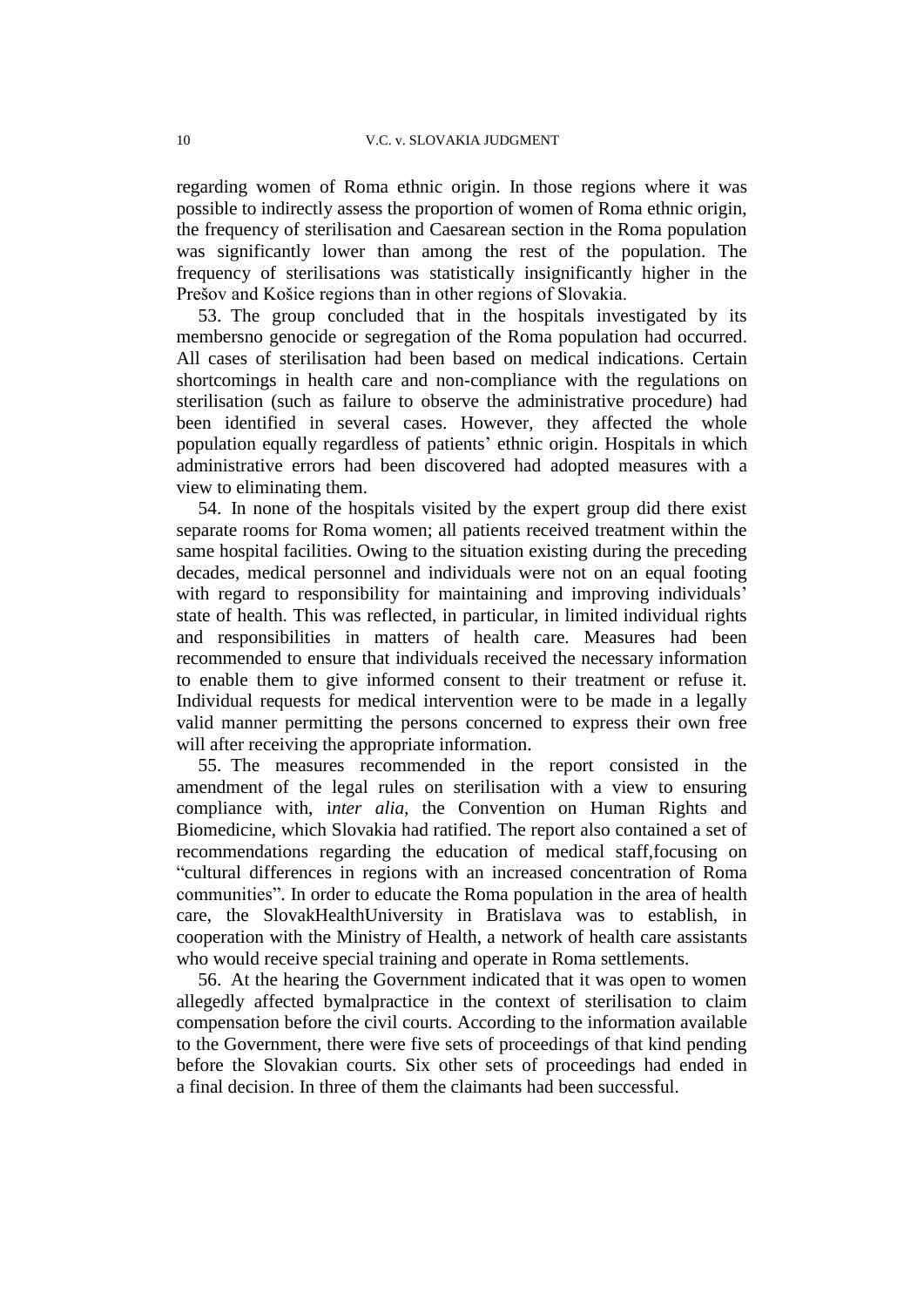## II. RELEVANT DOMESTIC LAW

## **A. The Civil Code**

57. Under Article 11, natural persons have the right to protection of their personal rights (personal integrity), in particular their life and health, civil and human dignity, privacy, name and personal characteristics.

58. Under Article 13 § 1, natural persons have the right to request that unjustified infringements of their personal rights be ended and that the consequences of such infringements be erased. They also have the right to appropriate just satisfaction.

59. Article 13 § 2 provides that, in cases where the satisfaction obtained under Article 13 § 1 is insufficient, in particular because the injured party"s dignity or social standing has been significantly diminished, he or she is also entitled to financial compensation for non-pecuniary damage.

## **B. The 1972 Sterilisation Regulation**

60. Regulation No. Z-4 582/1972-B/1 of the Ministry of Health of the SlovakSocialistRepublic, published in Official Journal of the Ministry of Health No. 8-9/1972 ("the 1972 Sterilisation Regulation") and applicable at the relevant time, contained guidelines governing sterilisation in medical practice.

61. Section 2 permitted sterilisation in a medical institution either at the request of the person concerned or with that person"s consent where, *inter alia*, the procedure was necessary according to the rules of medical science for the treatment of a person"s reproductive organs which were affected by disease (section  $2(a)$ ), or where the pregnancy or birth would seriously threaten the life or health of a woman whose reproductive organs were healthy (section 2(b)).

62. Section  $5(1)(a)$  authorised the head physician of the hospital department in which the person concerned was treated to decide whether or not that person"s sterilisation was required within the meaning of section 2(a) of the 1972 Sterilisation Regulation. Sterilisation on any other ground required prior approval by a medical committee ("sterilisation committee").

63. Point XIV of the Annex to the 1972 Sterilisation Regulation indicated the following as obstetric or gynaecological reasons justifying a woman"s sterilisation:

(a) during and after a second or subsequent Caesarean section, where this method of delivery was necessary for reasons which were likely to persist during a further pregnancy and where the woman concerned did not wish to deliver again via Caesarean section;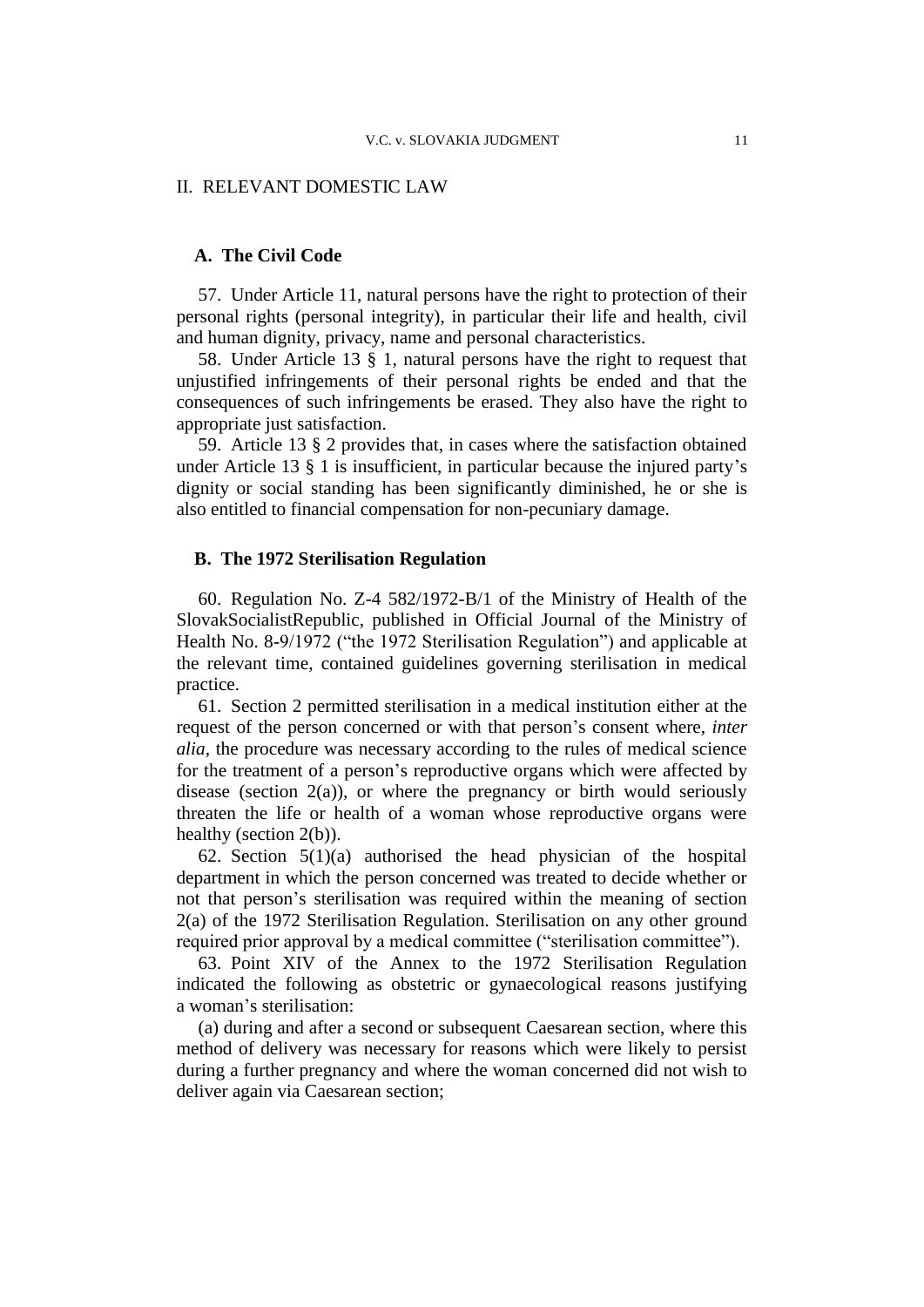(b) in the event of repeated complications during pregnancy, in the course of delivery and in the subsequent six-week period, where a further pregnancy would seriously threaten the woman"s life or health;

(c) where a woman had several children (four children for women under the age of 35 and three children for women over that age).

64. The Regulation was repealed by the Health Care Act 2004 with effect from 1 January 2005 (see below).

## **C. The Health Care Act 1994**

65. At the relevant time the following provisions of Law no. 277/1994 on Health Care (*Zákon o zdravotnej starostlivosti*– "the Health Care Act 1994") were in force.

66. Section 13(1) made medical treatment subject to the patient"s consent. A patient's consent to medical procedures of a particularly serious character or which substantially affected a person"s future life had to be given in writing or in another provable manner (section 13(2)).

67. Under section 15(1) the doctor was obliged to advise the patient, in an appropriate and provable way, about the nature of his or her illness and the necessary medical procedures, so that the doctor and the patient could actively cooperate in the patient"s treatment. The amount of information which it was appropriate to provide to the patient was to be determined by the doctor in the light of the particular circumstances of the case. Such information had to be given in a manner which respected the patient ethically, and was not allowed to affect the patient's treatment.

## **D. The Health Care Act 2004**

68. Law no. 576/2004 on health care and health care services and on the amendment and completion of certain Acts (*Zákon o zdravotnej starostlivosti, službách súvisiacich s poskytovaním zdravotnej starostlivosti a o zmene a doplnení niektorých zákonov*– "the Health Care Act 2004") came into force on 1 November 2004 and became operative on 1 January 2005.

69. Section 6 governs the provision of information to and giving of informed consent by patients. Pursuant to sub-section 1, medical practitioners are obliged,unless the law provides otherwise, to inform the persons listed below about the aim, nature, consequences and risks of treatment, the possibility of choice as to the proposed procedures and the risks connected with refusal to accept treatment. This obligation to inform extends, *inter alia*, to the person to be treated or another person chosen by the former;to the statutory representative or guardian where health care is to be provided to a minor, a person deprived of legal capacity or a person with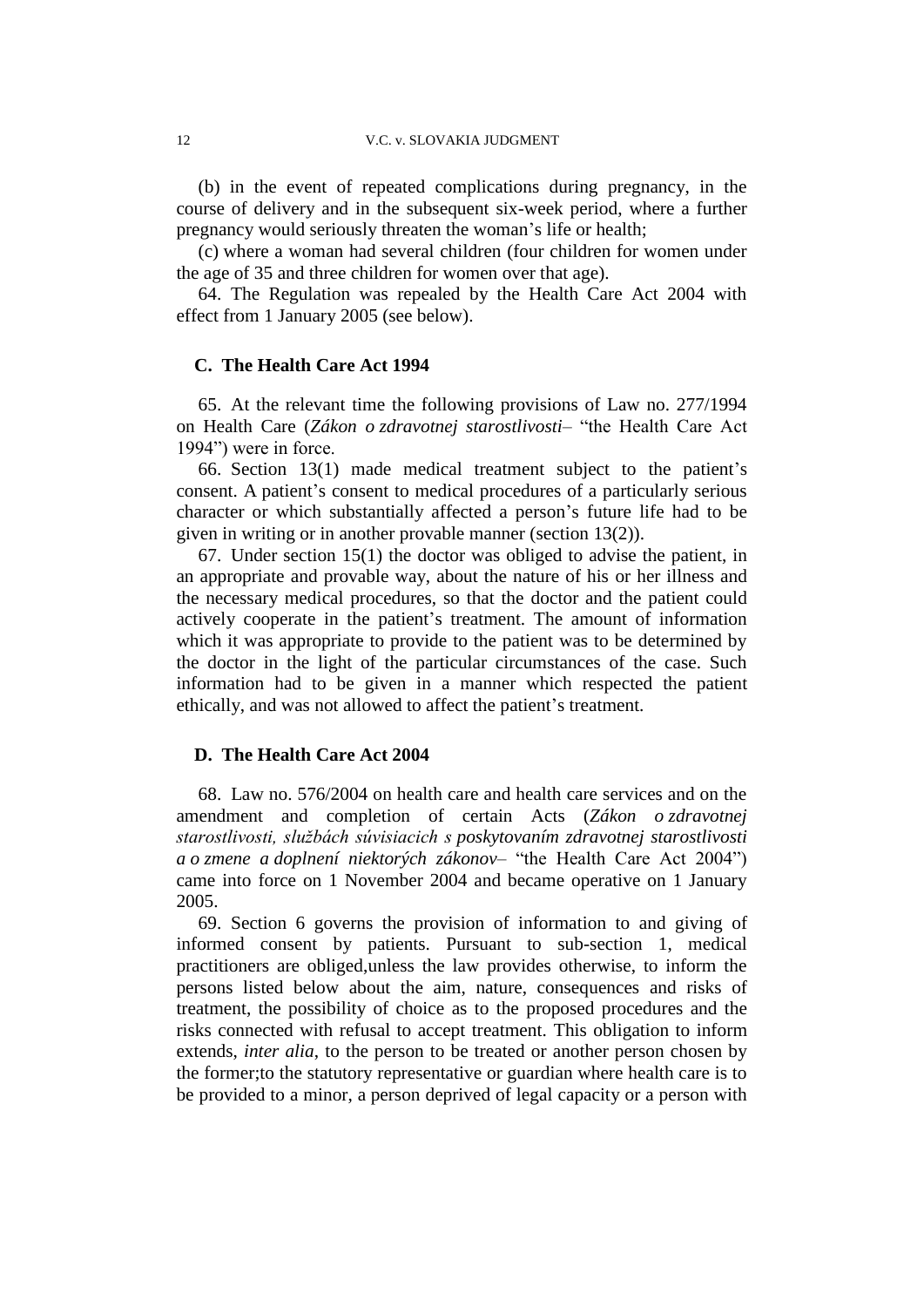limited legal capacity; and, in an appropriate manner, also to persons incapable of giving informed consent.

70. Section 6(2) obliges medical practitioners to provide information comprehensibly, considerately and without pressure, allowing the patient the possibility and sufficient time to freely give or withhold his or her informed consent, and in a manner appropriate to the maturity of intellect and will and the state of health of the person concerned.

71. Section 6(3) provides that any person entitled to such information also has the right to refuse it. Such refusal has to be recorded in writing.

72. Pursuant to section 6(4), informed consent is provable consent to treatment preceded by information as stipulated by the Health Care Act 2004. A written form of informed consent is required, *inter alia*, in the case of sterilisation. Everyone with the right to give informed consent also has the right to freely withdraw that consent at any time.

73. Section 40 reads as follows:

## **Sterilisation**

"(1) Sterilisation for the purposes of this law shall mean the prevention of fertility without the removal or impairment of a person's reproductive organs.

(2) Sterilisation may be performed only on the basis of a written request and written informed consent following the provision of information to a person with full legal capacity or to the statutory representative of a person not capable of giving informed consent, or on the basis of a court decision issued on an application by the statutory representative.

(3) The information preceding a person"s informed consent must be provided as specified by section 6(2) and must encompass:

(a) alternative methods of contraception and planned parenthood;

(b) the possibility of a change in the life circumstances which led to the request for sterilisation;

(c) the medical consequences of sterilisation as a method aimed at the irreversible prevention of fertility;

(d) the possibility that the sterilisation might fail.

(4) The request for sterilisation is to be submitted to a [health care] provider who carries out sterilisations. Requests for female sterilisation shall be examined and the sterilisation carried out by a physician specialising in the field of gynaecology and obstetrics; requests for male sterilisation shall be examined and the sterilisation carried out by a physician specialising in the field of urology.

(5) Sterilisation may not be carried out earlier than thirty days after informed consent has been given."

74. Section 50 repeals the 1972 Sterilisation Regulation.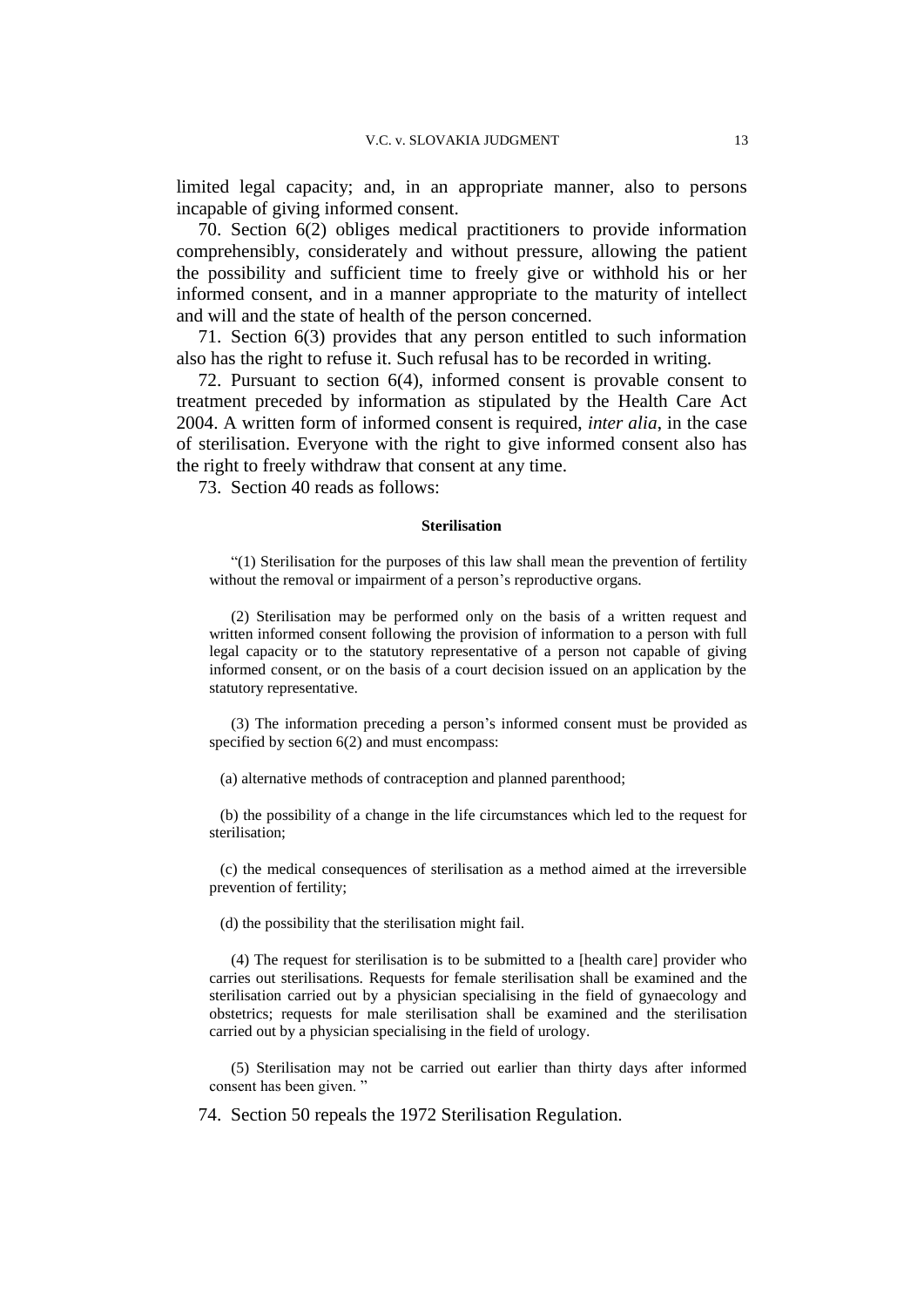75. Article IV of the Health Care Act 2004 introduces the offence of "unlawful sterilisation", which is included in the Criminal Code as Article 246b. Sub-paragraph 1 of Article 246b provides that anybody who sterilises a person contrary to the law is to be punished by a prison term of between three and eight years, by a prohibition on carrying out his or her activity or by a pecuniary penalty. The prison term may be between five and twelve years when the offence was committed in aggravating circumstances (sub-paragraph 2).

## III. INTERNATIONAL MATERIALS

## **A. Council of Europe documents**

#### *1. The Convention on Human Rights and Biomedicine*

76. The Convention for the Protection of Human Rights and Dignity of the Human Being with Regard to the Application of Biology and Medicine (Council of Europe Treaty Series No. 164) was ratified by Slovakia on 15 January 1998 and entered into force in respect of Slovakiaon 1 December 1999. The corresponding notification, together with the text of the Convention, were published in the Collection of Laws under number 40/2000 on 10 February 2000. The relevant provisions read as follows:

#### **Article 1 – Purpose and object**

"Parties to this Convention shall protect the dignity and identity of all human beings and guarantee everyone, without discrimination, respect for their integrity and other rights and fundamental freedoms with regard to the application of biology and medicine.

Each Party shall take in its internal law the necessary measures to give effect to the provisions of this Convention.

..."

#### **Article 4 – Professional standards**

"Any intervention in the health field, including research, must be carried out in accordance with relevant professional obligations and standards."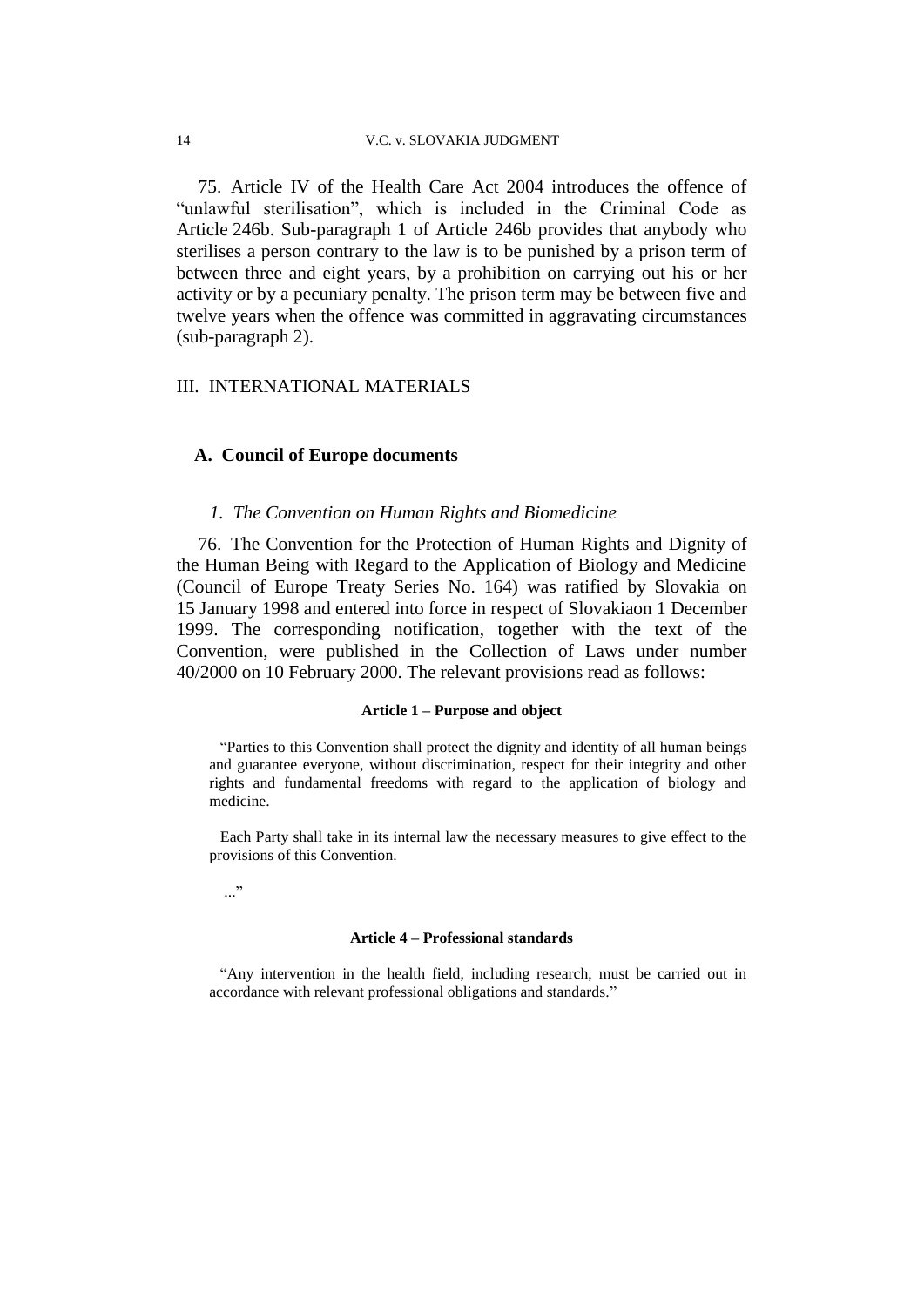#### **Chapter II – Consent**

#### **Article 5 – General rule**

"An intervention in the health field may only be carried out after the person concerned has given free and informed consent to it.

This person shall beforehand be given appropriate information as to the purpose and nature of the intervention as well as on its consequences and risks.

The person concerned may freely withdraw consent at any time.

..."

#### **Article 8 – Emergency situation**

"When because of an emergency situation the appropriate consent cannot be obtained, any medically necessary intervention may be carried out immediately for the benefit of the health of the individual concerned."

77. The relevant parts of the Explanatory Report to the Convention on Human Rights and Biomedicine provide:

"Article 4 – Professional standards

...

33. Further, a particular course of action must be judged in the light of the specific health problem raised by a given patient. In particular, an intervention must meet criteria of relevance and proportionality between the aim pursued and the means employed. Another important factor in the success of medical treatment is the patient's confidence in his or her doctor. This confidence also determines the duties of the doctor towards the patient. An important element of these duties is the respect of the rights of the patient. The latter creates and increases mutual trust. The therapeutic alliance will be strengthened if the rights of the patient are fully respected.

...

Article 5 – General rule

34. This article deals with consent and affirms at the international level an already well-established rule, that is that no one may in principle be forced to undergo an intervention without his or her consent. Human beings must therefore be able freely to give or refuse their consent to any intervention involving their person. This rule makes clear patients" autonomy in their relationship with health care professionals and restrains the paternalist approaches which might ignore the wish of the patient. ...

35. The patient"s consent is considered to be free and informed if it is given on the basis of objective information from the responsible health care professional as to the nature and the potential consequences of the planned intervention or of its alternatives, in the absence of any pressure from anyone. Article 5, paragraph 2, mentions the most important aspects of the information which should precede the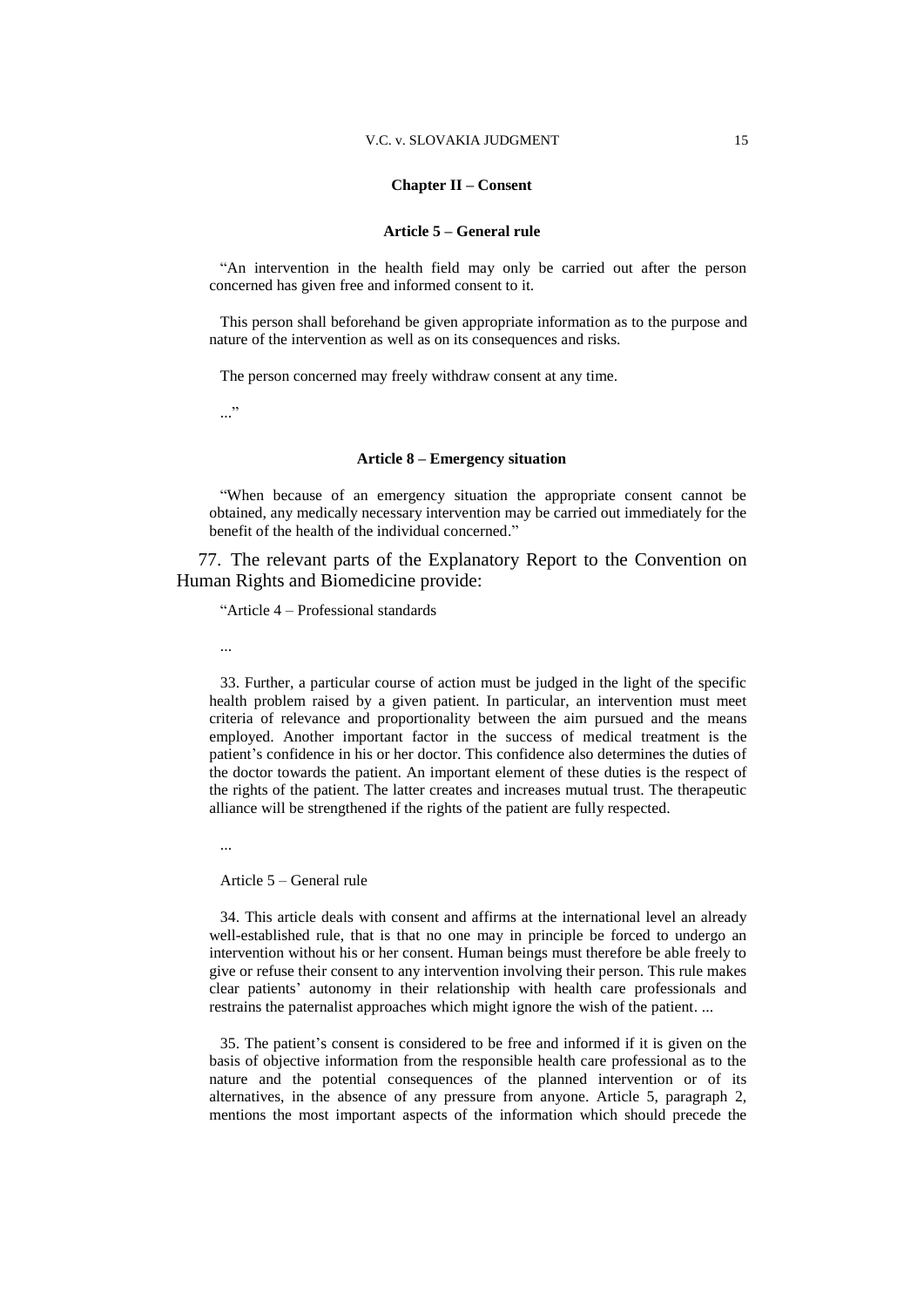intervention but it is not an exhaustive list: informed consent may imply, according to the circumstances, additional elements. In order for their consent to be valid the persons in question must have been informed about the relevant facts regarding the intervention being contemplated. This information must include the purpose, nature and consequences of the intervention and the risks involved. Information on the risks involved in the intervention or in alternative courses of action must cover not only the risks inherent in the type of intervention contemplated, but also any risks related to the individual characteristics of each patient, such as age or the existence of other pathologies. Requests for additional information made by patients must be adequately answered.

36. Moreover, this information must be sufficiently clear and suitably worded for the person who is to undergo the intervention. The patient must be put in a position, through the use of terms he or she can understand, to weigh up the necessity or usefulness of the aim and methods of the intervention against its risks and the discomfort or pain it will cause.

...

Article 8 – Emergency situations

56. In emergencies, doctors may be faced with a conflict of duties between their obligations to provide care and seek the patient"s consent. This article allows the practitioner to act immediately in such situations without waiting until the consent of the patient or the authorisation of the legal representative where appropriate can be given. As it departs from the general rule laid down in Articles 5 and 6, it is accompanied by conditions.

57. First, this possibility is restricted to emergencies which prevent the practitioner from obtaining the appropriate consent... An example that might be put forward is that of a patient in a coma who is thus unable to give his consent (see also paragraph 43 above), or that of a doctor who is unable to contact an incapacitated person"s legal representative who would normally have to authorise an urgent intervention. Even in emergency situations, however, health care professionals must make every reasonable effort to determine what the patient would want.

58. Next, the possibility is limited solely to medically necessary interventions which can not be delayed. Interventions for which a delay is acceptable are excluded. However, this possibility is not reserved for life-saving interventions.

59. Lastly, the article specifies that the intervention must be carried out for the immediate benefit of the individual concerned."

#### *2. Council of EuropeCommissioner for Human Rights*

78. In his recommendation following fact-finding missions to Slovakia the Commissioner for Human Rights of the Council of Europe indicated,*inter alia*:

"35. The issue of sterilizations does not appear to concern exclusively one ethnic group of the Slovak population, nor does the question of their improper performance. It is likely that vulnerable individuals from various ethnic origins have, at some stage,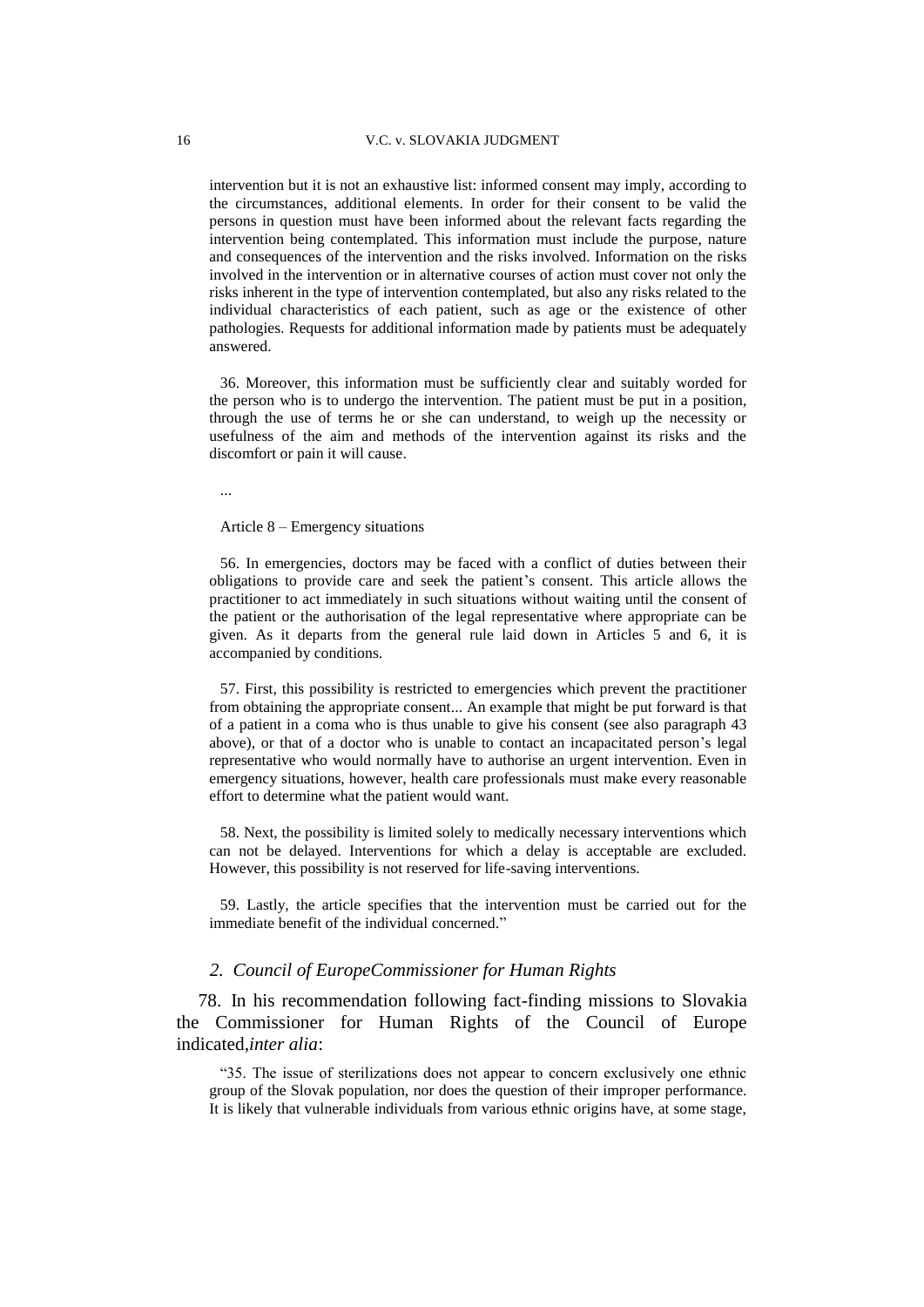been exposed to the risk of sterilization without proper consent. However, for a number of factors, which are developed throughout this report, the Commissioner is convinced that the Roma population of eastern Slovakia has been at particular risk.

36. The initiative of the authorities to investigate into the sterilization practices in the country is welcomed. The Slovak Government engaged in an open and constructive dialogue with the Commissioner concerning this difficult issue. It is also encouraging to note that the Government is considering ways of improving the country"s health care system in general, including reproductive health care, and access to it for vulnerable persons, including Roma women in particular.

37. The Commissioner is concerned about what appears to be a widespread negative attitude towards the relatively high birth rate among the Roma as compared with other parts of the population. These concerns are often explained with worries of an increased proportion of the population living on social benefits. Such statements, particularly when pronounced by persons of authority, have the potential of further encouraging negative perceptions of the Roma among the non-Roma population. It cannot be excluded that these types of statements may have encouraged improper sterilization practices of Roma women.

...

50. In view of the difficulties encountered during the investigations, and limitations surrounding them, initiated by the Government, it is unlikely that they will shed full light on the sterilizations practices.

51. However, on the basis of the information contained in the reports referred to above, and that obtained during the visit, it can reasonably be assumed that sterilizations have taken place, particularly in eastern Slovakia, without informed consent.

52. The information available to the Commissioner does not suggest that an active or organized Government policy of improper sterilizations has existed (at least since the end of the communist regime). However, the Slovak Government has, in the view of the Commissioner, an objective responsibility in the matter for failing to put in place adequate legislation and for failing to exercise appropriate supervision of sterilization practices although allegations of improper sterilizations have been made throughout the 1990's and early 2000."<sup>1</sup>

79. The relevant part of the Commissioner"s follow-up report on the SlovakRepublic of 29 March 2006 (CommDH(2006)5) reads as follows:

"**4. The involuntary sterilisation of Roma women**

...

<u>.</u>

*Development of the situation and measures taken*

<sup>1.</sup> Recommendation of the Commissioner for Human Rights concerning certain aspects of law and practice relating to sterilization of women in the SlovakRepublic, CommDH(2003)12, Strasbourg, 17 October 2003.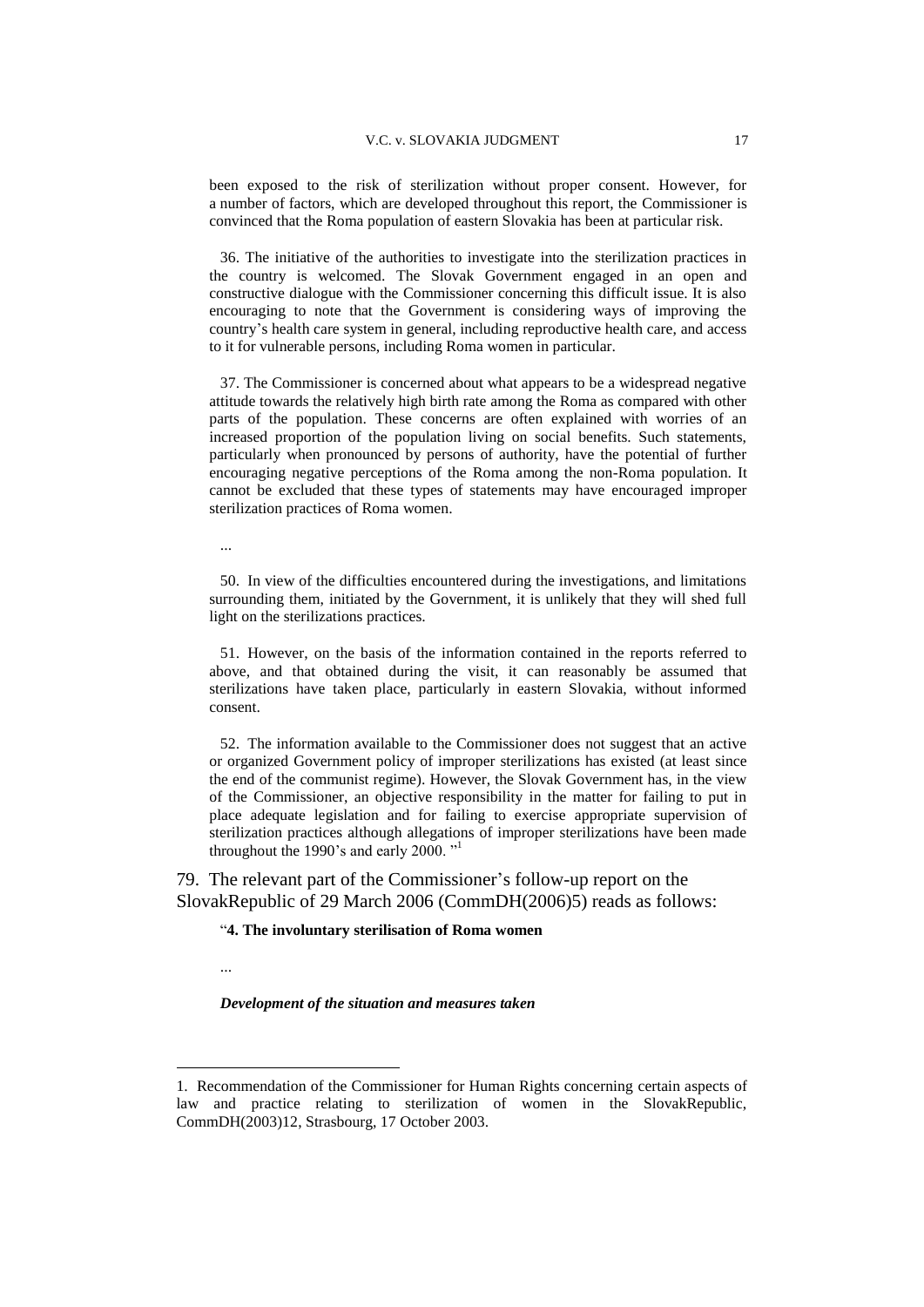33. The allegations of forced and coerced sterilizations of Roma women in Slovakia were considered as a possible grave violation of human rights and therefore taken very seriously by the Slovak Government. A considerable effort was devoted to their thorough examination. In addition to a criminal investigation, a professional medical inspection of healthcare establishments was organised and an expert opinion of the Faculty of Medicine of the ComeniusUniversity in Bratislava requested. It was not confirmed that the Slovak Government would have supported an organized discriminatory sterilizations" policy. Legislative and practical measures were taken by the Government in order to eliminate the administrative shortcomings identified in the course of inquires and to prevent similar situations from occurring in the future.

34. The Public Health Act, which came into effect on 1 January 2005, sought to deal with these issues by including sections on sterilisation, informed consent and access to medical records. The law was elaborated in accordance with the Council of Europe Convention on Human Rights and Biomedicine, and among other things, eliminates the deficiencies in legislation found in the course of the investigations. The law, *inter alia*, guarantees informed consent and requires health care professionals to provide information to patients before, for example, undergoing sterilisation. It also requires a thirty day waiting period after informed consent is given. In addition, the new law addresses the problem many individuals face in accessing their medical records. The law explicitly allows authorisation by the patient to another person, through a power of attorney, to view and photocopy their files.

35. Women allegedly harmed by sterilisation have the right to turn to the Slovak courts with a request for compensation and it is the view of the Slovakian authorities that the existing legal framework offers them sufficient possibilities to seek compensation. Some of the cases have been concluded by rejecting the complaint or by halting proceedings. In other cases, court proceedings are still underway.

#### *Conclusions*

36. The Commissioner welcomes the coming into force of the Public Health Act, and its provisions on informed consent and access to medical records. These were crucial issues which the Commissioner had addressed in his Recommendation to the Slovak authorities, and he is pleased to see that the new law has explicitly addressed these problem areas.

37. The Commissioner notes with regret that the Slovak authorities have not yet established an independent commission to provide compensation or an apology to the victims. While victims may seek redress through the court system, in these types of cases, litigation has its practical shortcomings. These include the difficult and costly nature of obtaining legal counsel, particularly, for Roma women living in marginalised communities, and the extremely high evidential standards.

38. The Commissioner again encourages the authorities to consider creating an independent commission that might, on the examination of each case, provide effective and rapid non-judicial redress. Such redress would be given to individual applicants, who could show that appropriate procedures were not followed, without there necessarily having been intent or criminal negligence on the part of individual medical staff, but because of systemic shortcomings in the procedures permitted, and that in their particular case, sterilisation was without informed consent. Such a Commission might allow for alleged cases to be examined thoroughly, but with fewer formalities and less cost for applicants, than judicial proceedings."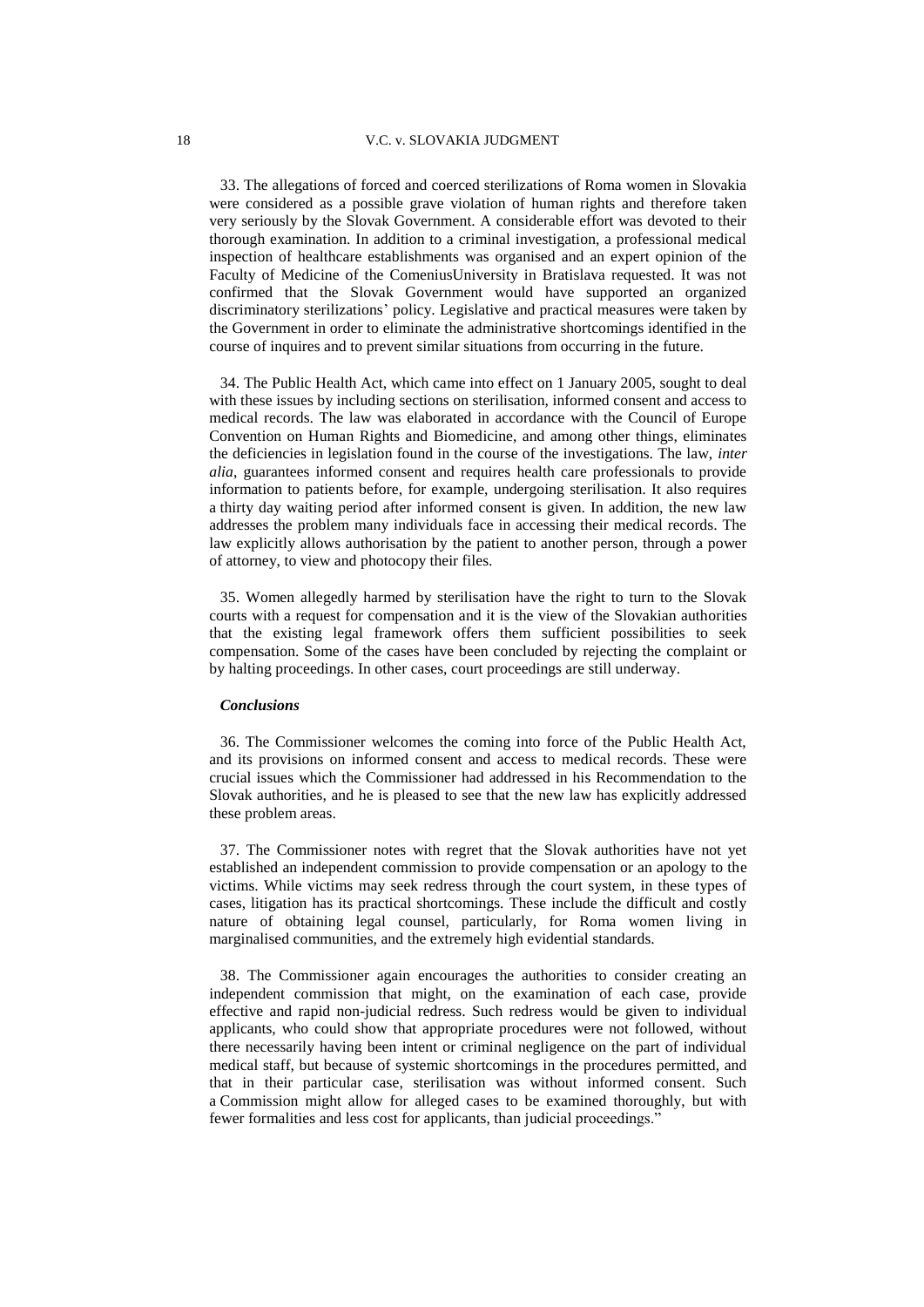#### *3. ECRI reports on Slovakia*

80. The European Commission against Racism and Intolerance (ECRI) published its third report on Slovakia on 27 January 2004. The relevant parts read as follows:

"...The Roma minority remains severely disadvantaged in most areas of life, particularly in the fields of housing, employment and education. Various strategies and measures to address these problems have not led to real, widespread and sustainable improvements, and the stated political, priority given to this issue has not been translated into adequate resources or a concerted interest and commitment on the part of all the administrative sectors involved. Public opinion towards the Roma minority remains generally negative.

...

#### **Allegations of sterilisations of Roma women without their full and informed consent**

...

93. ECRI is very concerned by reports which came to national and international attention at the beginning of 2003 claiming that Roma women have, in recent years and on an on-going basis, been subject to sterilisations in some hospitals in Eastern Slovakia without their full and informed consent....

...

#### *Recommendations:*

96. ECRI is of the opinion that the possibility of sterilisations of Roma women without their full and informed consent necessitates immediate, extensive and thorough investigation. It seems clear to ECRI that in such investigations, attention should be focused not on whether a signed form can be produced, but on whether the women involved were fully informed of what they were signing and the actual implications of sterilisation....

...

98. ECRI also recommends that, prior to and notwithstanding the outcome of the investigation, more adequate safeguards should be put in place to forestall any further problems or lack of certainty in this area. In fact, the authorities have acknowledged there remains at present, at the legal level, some anomalies between the law in force and specific regulations issued previously. Clear, detailed and coherent regulations and instructions should thus be issued immediately to ensure that all sterilisations are being carried out in accordance with best medical knowledge, practice and procedures, including the provision of full and comprehensible information to patients about the interventions proposed to them."

81. In its next periodic report (fourth monitoring cycle) on Slovakia, published on 26 May 2009, ECRI concluded as follows: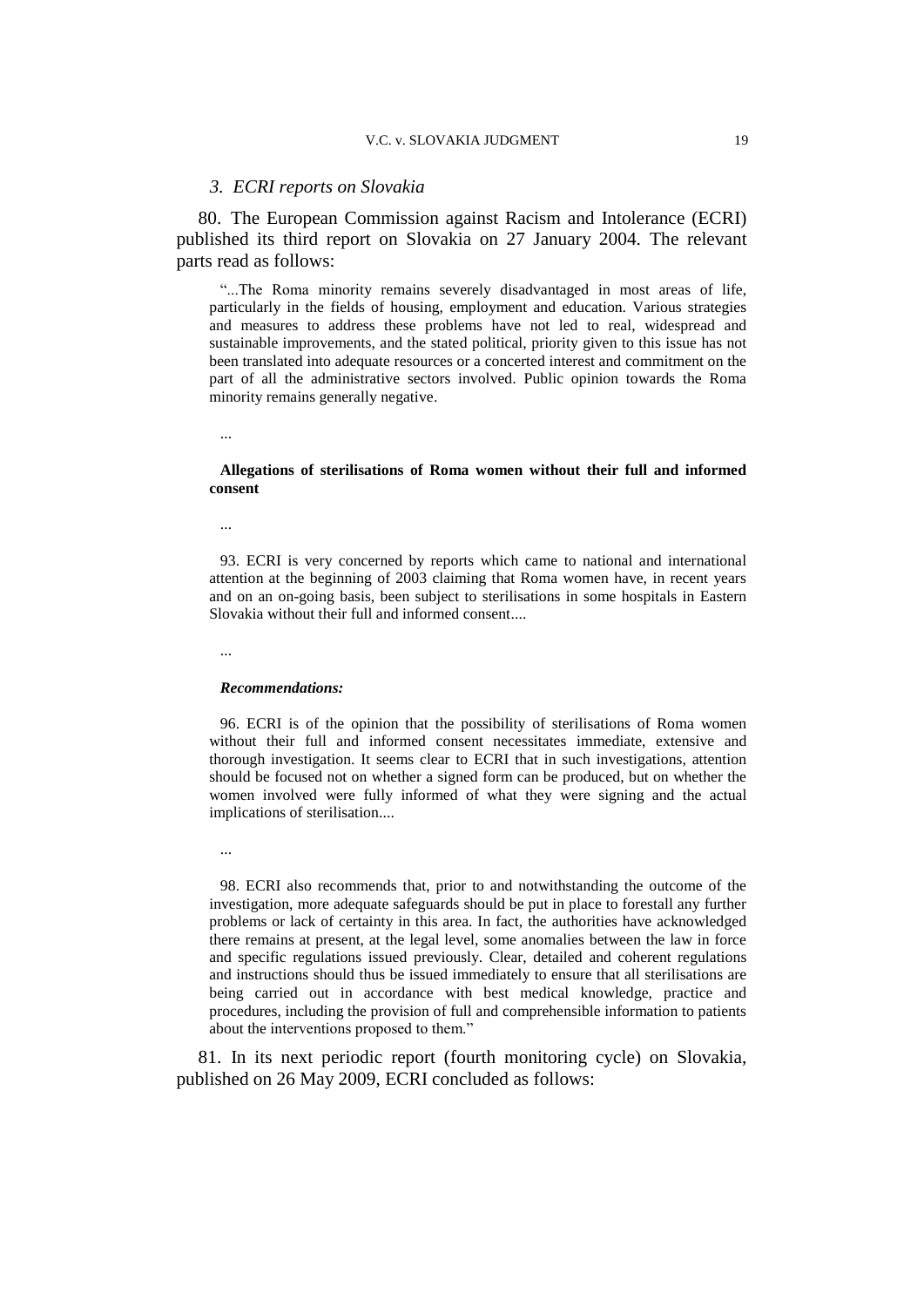"111. ECRI notes with concern that the problems as regards investigations into allegations of sterilisations of Roma women without their full and informed consent noted in its third report remained. The authorities continued to investigate these allegations under the crime of genocide rather than, for example, under the crimes of assault or of inflicting grievous bodily harm. The angle under which these allegations were investigated thus rendered proof of a crime having been committed virtually impossible and the possibility for redress through the courts almost null. The investigations also reportedly continued to focus on the issue of consent forms being signed rather than on whether full prior information was provided. Due to these flaws, in most cases, the courts decided that the allegations were unproven. ECRI wishes to stress that at the very least, the authorities should secure legal aid to victims so that they can seek compensation through civil law.

112. Some legislative measures have been taken to provide better legal safeguards against the practice. The Criminal Code has been amended to include the crime of "illegal sterilisation" and it provides for a thirty-day waiting period from the time the patient has given her consent before the sterilisation is carried out. Section 40 of Law No. 576/2004 Coll. on Healthcare which entered into force on 1 January 2005 provides that sterilisation can only be performed following a written request and informed written consent from a person who has been previously informed and is fully legally responsible for him/herself, or from a person who legally represents them and can provide their informed consent, or on the basis of a court decision based on a request by a legal representative. The patient information session preceding consent must be carried out according to the law and must include information on alternative methods of contraception and family planning, possible changes in life circumstances which led to the request for sterilisation, the medical consequences of sterilisation and the possibility that the sterilisation may fail.

113. While welcoming these legislative developments, ECRI regrets that due to the above-mentioned problems in the investigations of allegations of sterilisations of Roma women without their full and informed consent, no redress has been possible for the majority of women involved.

114. ECRI recommends that the Slovak authorities monitor all facilities which perform sterilisations to ensure that the legislative safeguards concerning this procedure are respected. It also urges the authorities to take steps to ensure that complaints filed by Roma women alleging sterilisations without their full and informed consent are duly investigated and that the victims receive proper redress."

### **B. Documents adopted within the United Nations system**

## *1. UN Convention on the Elimination of All Forms of Discrimination against Women*

82. The UN Convention on the Elimination of All Forms of Discrimination against Women was ratified by the former Czechoslovakia.Following the latter's dissolution, Slovakia declared itself bound by it as from 1 January 1993. In its relevant Articlesthe Convention provides: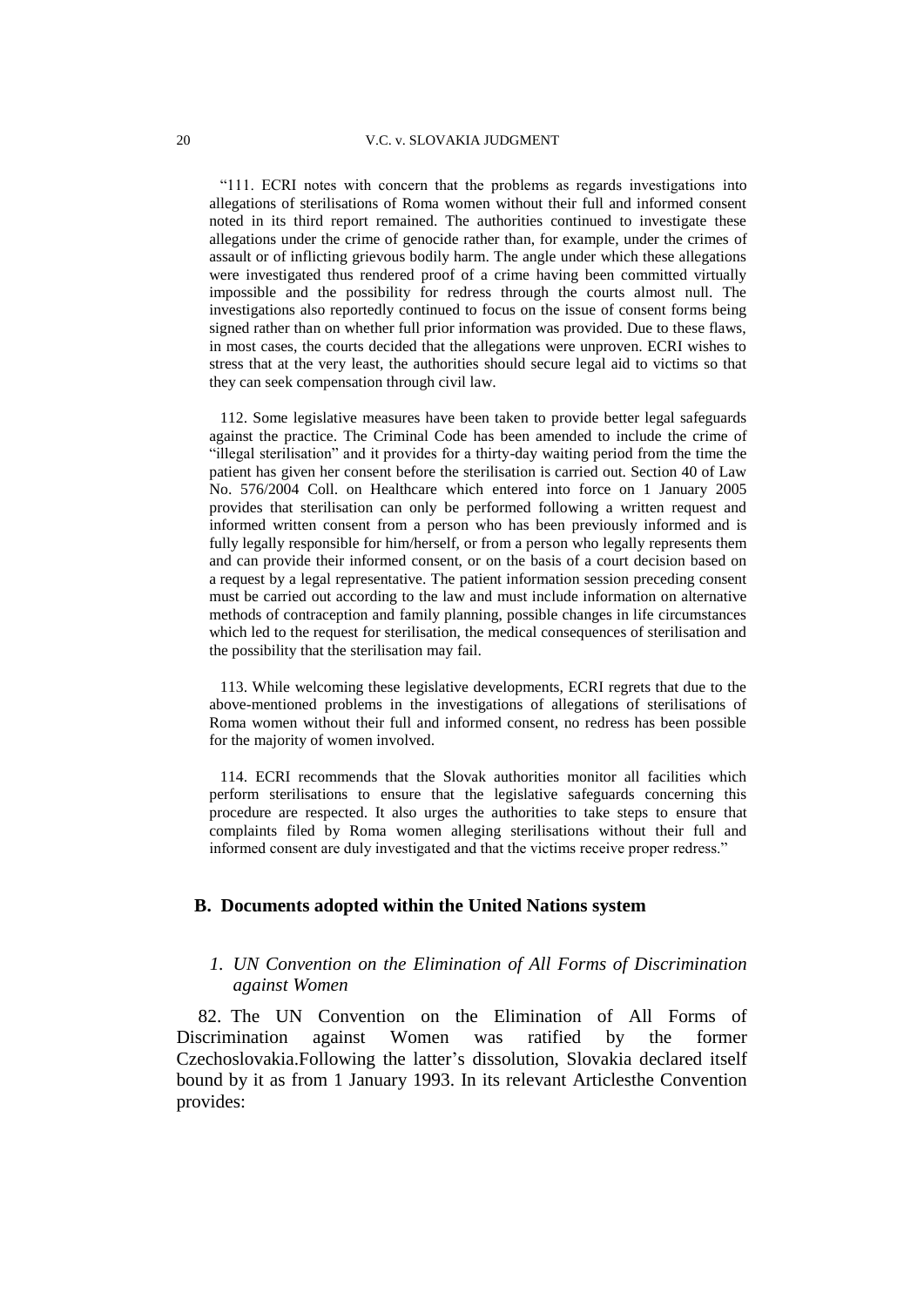#### V.C. v. SLOVAKIA JUDGMENT 21

#### **Article 1**

"For the purposes of the present Convention, the term "discrimination against women" shall mean any distinction, exclusion or restriction made on the basis of sex which has the effect or purpose of impairing or nullifying the recognition, enjoyment or exercise by women, irrespective of their marital status, on a basis of equality of men and women, of human rights and fundamental freedoms in the political, economic, social, cultural, civil or any other field.

..."

#### **Article 12**

"1. States Parties shall take all appropriate measures to eliminate discrimination against women in the field of health care in order to ensure, on a basis of equality of men and women, access to health care services, including those related to family planning.

2. Notwithstanding the provisions of paragraph 1 of this article, States Parties shall ensure to women appropriate services in connection with pregnancy, confinement and the post-natal period, granting free services where necessary, as well as adequate nutrition during pregnancy and lactation.

..."

 $\cdot$ ..."

#### **Article 16**

"1. States Parties shall take all appropriate measures to eliminate discrimination against women in all matters relating to marriage and family relations and in particular shall ensure, on a basis of equality of men and women:

(e) The same rights to decide freely and responsibly on the number and spacing of their children and to have access to the information, education and means to enable them to exercise these rights;

83. General Recommendation No. 24 adopted by the Committee on the Elimination of Discrimination against Women (CEDAW) in 1999 includes, *inter alia*, the following opinion and recommendations for action by the States parties to the Convention on the Elimination of All Forms of Discrimination against Women:

"20. Women have the right to be fully informed, by properly trained personnel, of their options in agreeing to treatment or research, including likely benefits and potential adverse effects of proposed procedures and available alternatives.

21. States parties should report on measures taken to eliminate barriers that women face in gaining access to healthcare services and what measures they have taken to ensure women timely and affordable access to such services. ...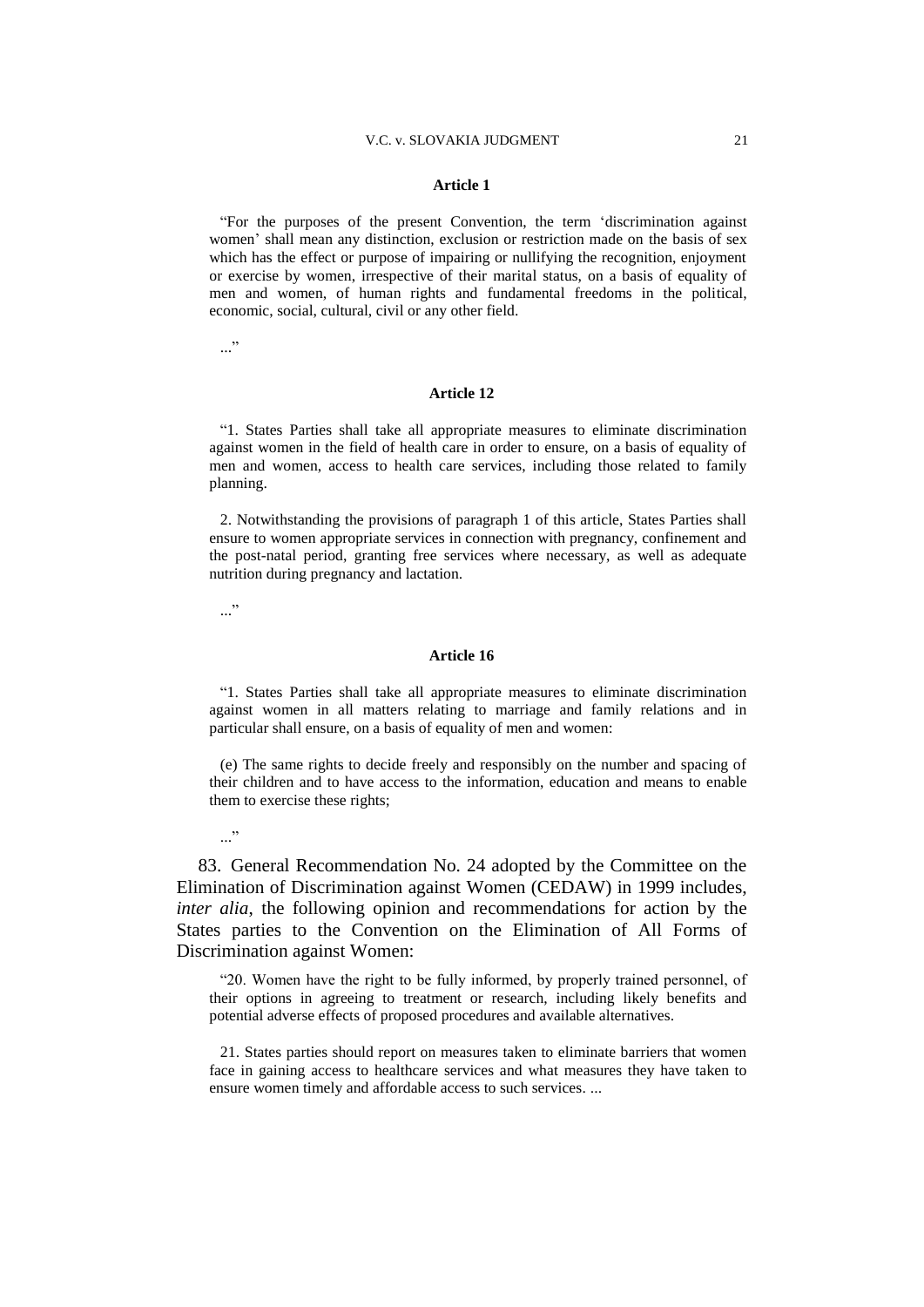22. States parties should also report on measures taken to ensure access to quality healthcare services, for example, by making them acceptable to women. Acceptable services are those which are delivered in a way that ensures that a woman gives her fully informed consent, respects her dignity, guarantees her confidentiality and is sensitive to her needs and perspectives. States parties should not permit forms of coercion, such as non-consensual sterilization, ... that violate women"s rights to informed consent and dignity.

...

31. States parties should also, in particular:

...

(e) Require all health services to be consistent with the human rights of women, including the rights to autonomy, privacy, confidentiality, informed consent and choice;

(f) Ensure that the training curricula of health workers includes comprehensive, mandatory, gender-sensitive courses on women"s health and human rights, in particular gender-based violence."

84. At its 41st session (30 June to 18 July 2008) CEDAW considered the combined second, third and fourth periodic report onSlovakia. The concluding observations contain, *inter alia*, the following text (CEDAW/C/SVK/CO/4):

"44. While acknowledging the explanations given by the delegation on the alleged coerced sterilization of Roma women, and noting the recently adopted legislation on sterilization, the Committee remains concerned at information received in respect of Roma women who report having been sterilized without prior and informed consent.

45. Recalling its views in respect of communication No. 4/2004 (*Szijjarto v. Hungary*), the Committee recommends that the State party monitor public and private health centres, including hospitals and clinics, that perform sterilization procedures so as to ensure that patients are able to provide fully informed consent before any sterilization procedure is carried out, with appropriate sanctions being available and implemented in the event of a breach. It calls upon the State party to take further measures to ensure that the relevant provisions of the Convention and the pertinent paragraphs of the Committee"s general recommendations Nos. 19 and 24 in relation to women"s reproductive health and rights are known and adhered to by all relevant personnel in public and private health centres, including hospitals and clinics. The Committee recommends that the State party take all necessary measures to ensure that the complaints filed by Roma women on grounds of coerced sterilization are duly acknowledged and that victims of such practices are granted effective remedies."

#### *2. WHO Declaration on the Promotion of Patients' Rights in Europe*

85. The World Health Organisation (WHO) European consultation meeting on the rights of patients, held in Amsterdamin March 1994, endorsed adocument entitled "Principles of the rights of patients in Europe" as a set of principles for the promotion and implementation of patients'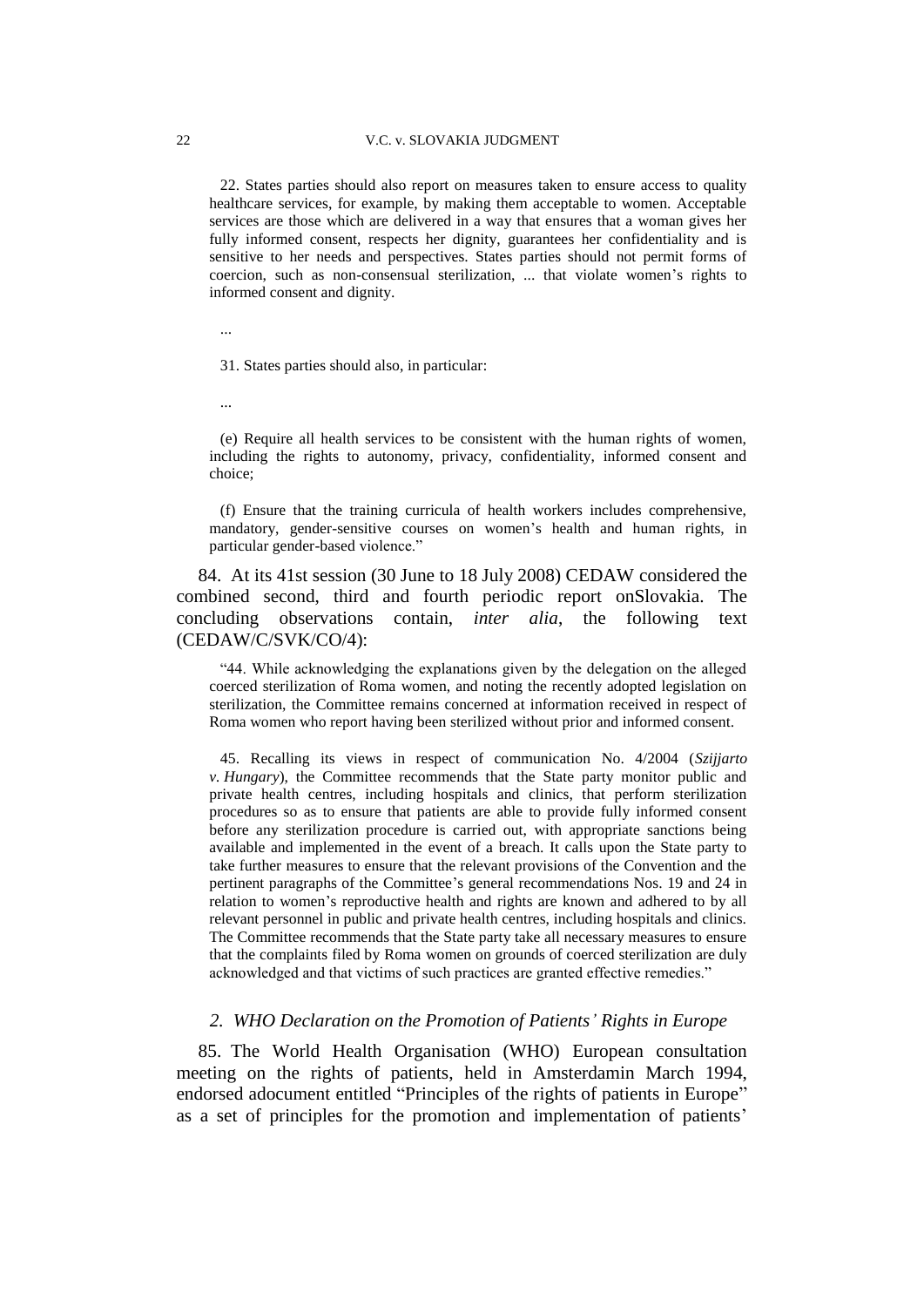rights in the European Member States of the WHO. Its relevant parts read as follows:

"2. INFORMATION

2.2 Patients have the right to be fully informed about their health status, including the medical facts about their condition; about the proposed medical procedures, together with the potential risks and benefits of each procedure; about alternatives to the proposed procedures, including the effect of non-treatment; and about the diagnosis, prognosis and progress of treatment.

...

2.4 Information must be communicated to the patient in a way appropriate to the latter"s capacity for understanding, minimizing the use of unfamiliar technical terminology. ...

...

#### 3. CONSENT

3.1 The informed consent of the patient is a prerequisite for any medical intervention.

3.2 A patient has the right to refuse or to halt a medical intervention. The implications of refusing or halting such an intervention must be carefully explained to the patient."

#### *3. Universal Declaration on Bioethics and Human Rights*

86. The Universal Declaration on Bioethics and Human Rights was adopted by UNESCO"s General Conference on 19 October 2005. Its relevant provisions read as follows:

#### **Article 5 – Autonomy and individual responsibility**

"The autonomy of persons to make decisions, while taking responsibility for those decisions and respecting the autonomy of others, is to be respected. For persons who are not capable of exercising autonomy, special measures are to be taken to protect their rights and interests."

#### **Article 6 – Consent**

"1. Any preventive, diagnostic and therapeutic medical intervention is only to be carried out with the prior, free and informed consent of the person concerned, basedon adequate information.The consent should, where appropriate, be express and may be withdrawn by the person concerned at any time and for any reason without disadvantage or prejudice."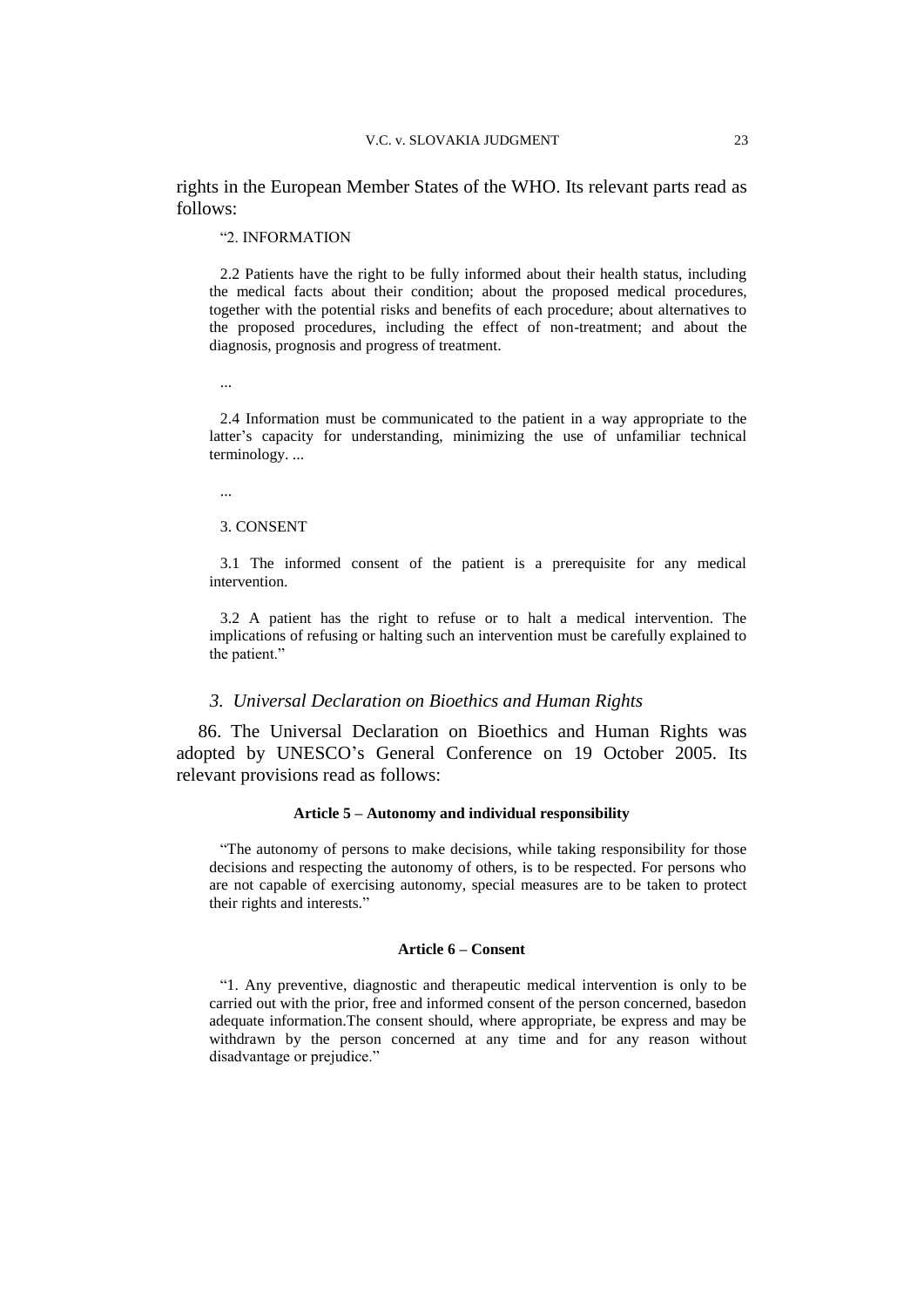## THE LAW

## I. ALLEGED VIOLATION OF ARTICLE 3 OF THE CONVENTION

87. The applicant complained that she had been subjected to inhuman and degrading treatment on account of hersterilisationand that the authorities had failed to carry out a thorough, fair and effective investigation into the circumstances surrounding it. She relied on Article 3 of the Convention, which provides:

"No one shall be subjected to torture or to inhuman or degrading treatment or punishment."

## **A. Alleged ill-treatment of the applicant**

#### *1. The parties' submissions*

#### **(a) The applicant**

88. The applicant contended that she had not given her free, full and informed consent to her sterilisation as required by international standards. Nor had her sterilisation been in compliance with the 1972 Sterilisation Regulation in force at the relevant time. Her signature on the sterilisation form had been obtained during advanced labour, a short time before the delivery itself.Her sterilisation had been forced in the circumstances.

89. The sterilisation had not been a life-saving procedure in her case and it had been carried out without consideration for alternative ways of protecting her from the alleged risks linked to a possible future pregnancy, such as the various methods of contraception available to her and her husband which would not have left her permanently infertile.

90. The procedure was to be seen in the context of the widespread practice of sterilising Roma women which had its originsin the communist regime and in the enduringly hostile attitudes towards persons of Roma ethnic origin.

91. The nature of the procedure as such and the circumstances in which it had been carried out amounted to inhuman and degrading treatment contrary to Article 3 of the Convention.

### **(b) The Government**

92. The Government denied the existence of a policy or practice aimed atthe sterilisation of women of Roma ethnic origin. They referred, in particular, to the documents issued by the Council of Europe Commissioner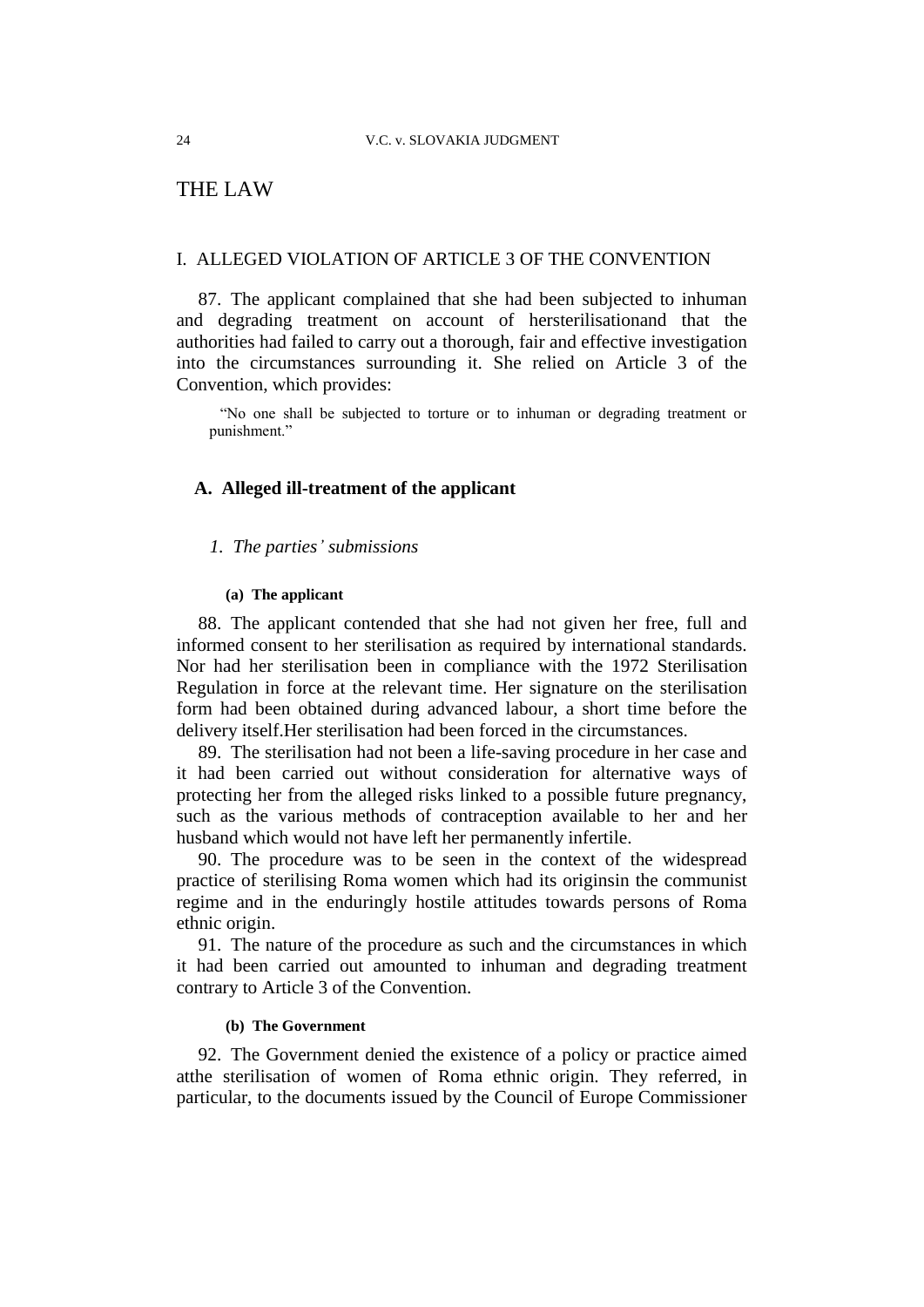for Human Rights as well as the criminal proceedings initiated by the Government Office and the investigation by a group of domestic experts.

93. The applicant"s sterilisation was to be considered in the broader context, namely with due regard to her health status and her failure to seek the appropriate pre-natal medical care. The applicant's second deliveryvia Caesarean section had been medically indicated. The doctors on duty had diagnosed a risk of rupture of the uterus in the event of a further pregnancy, which would present a real threat to the applicant's life and/or that of her child. After consultation with the head physician, sterilisation had been considered appropriate with a view to protecting the applicant's health.

94. The applicant had been informed orally of the situation and the medical indications for the procedure, in terms which were comprehensible to her. She had confirmed with her signature that she requested sterilisation. At that time she had not been under the influence of any medication.

95. With reference to the conclusions reached by the civil courts, the Government further argued that the sterilisation procedure had been performed in accordance with the law then in force and that it had not amounted to medical malpractice. The applicant had therefore not been subjected to treatment contrary to Article 3 of the Convention.

### **(c) FIGO**

96. The aim of FIGO is to promote the health and well-being of women worldwide and to improve the practice of gynaecology and obstetrics. Its membership is made up of societies or federations of obstetricians and gynaecologists in 124 countries and territories.

97. In its third-party comments, submitted through H. Rushwan, Chief Executive, FIGO stated that it endorsed, in line with the relevant international instruments, informed and freely given consent of patients intellectually capable of reproductive self-determination, given prior to their treatment, as being essential to their treatment in accordance with the ethical requirements. The implications of the proposed treatment should be made clear to patients" satisfaction in advance of its performance, particularly when the proposed treatment had permanent effects on future child-bearing and the founding of a family.

98. The process of informed choice had to precede informed consent to surgical sterilisation. Recognised available alternatives, especially reversible forms of family planning which might be equally effective,had to be given due consideration. The physician performing the sterilisation had the responsibility of ensuring that the person had been properly advised about the risks and benefits of the procedure and of the alternatives.

99. Efforts should be made to preserve every patient"s fertility. The performance of a Caesarean section, when necessary, should not in itself constitute a ground for concluding that sterilisation was indicated so as to prevent the patientfrom opting for a future pregnancy. Any such proposal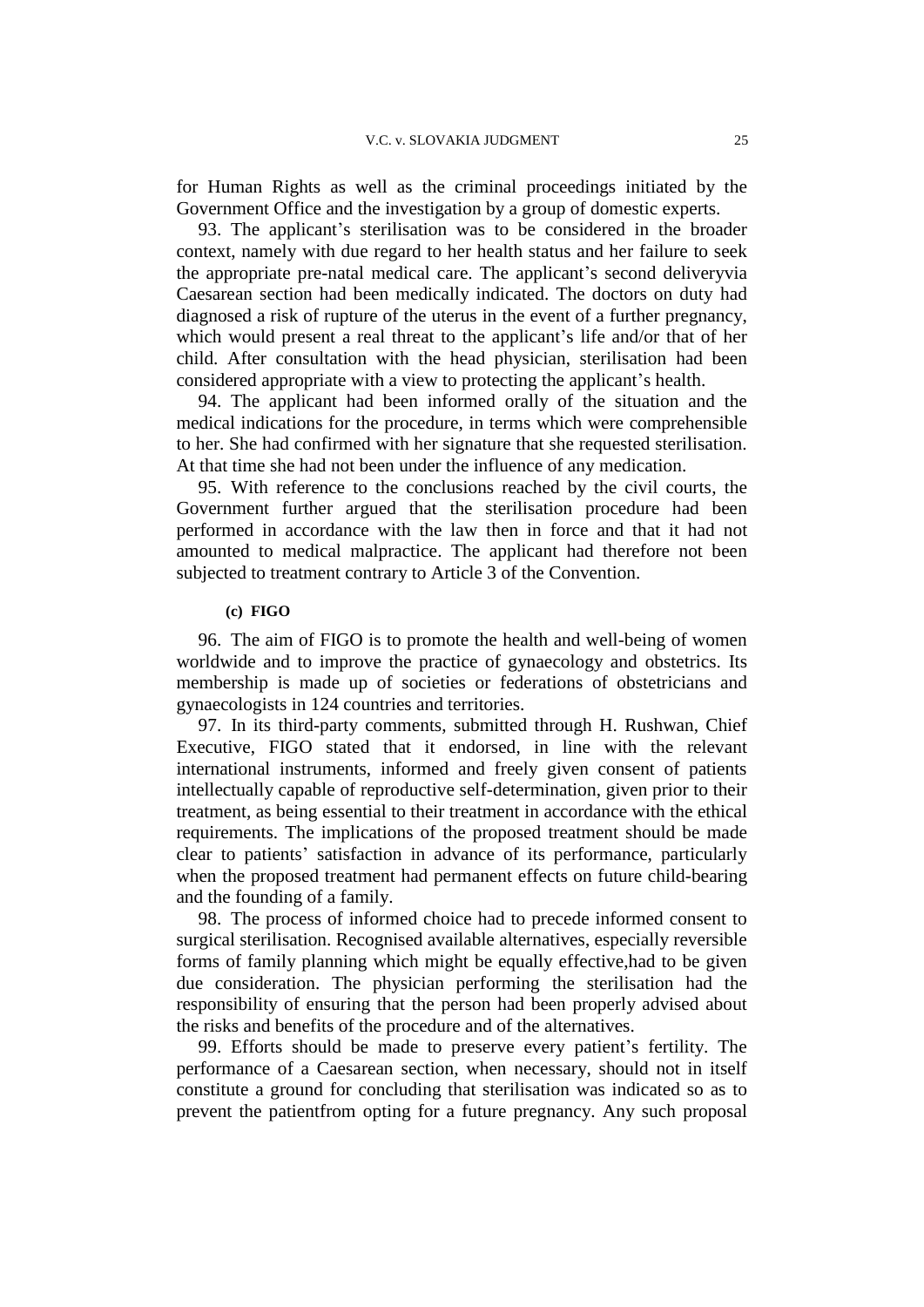should afford the patient ample time for informed deliberation and not be made as an adjunct toa Caesarean procedure that the patient was about to undergo.

#### *2. The Court's assessment*

### **(a) General principles**

100. The Court reiterates that Article 3 of the Convention enshrines one of the most fundamental values of democratic society. It prohibits in absolute terms torture or inhuman or degrading treatment or punishment, irrespective of the circumstances and the victim"s behaviour (see *Labita v. Italy*, no. 26772/95, § 119, ECHR 2000-IV).

101. Ill-treatment must attain a minimum level of severity if it is to fall within the scope of Article 3. The assessment of this minimum is relative; it depends on all the circumstances of the case, such as the duration of the treatment, its physical and mental effects and, in some cases, the sex, age and state of health of the victim. Although the purpose of such treatment is a factor to be taken into account, in particular the question of whether it was intended to humiliate or debase the victim, the absence of any such purpose does not inevitably lead to a finding that there has been no violation of Article 3 (see *Peers v. Greece*, no. 28524/95, §§ 68 and 74, ECHR 2001-III, and *Grori v. Albania*, no. 25336/04, § 125, with further references).

102. Treatment of a person by State agents has been considered to raise an issue under Article 3 when it resulted in bodily harm of a certain degree of severity, such as an injury to a person"sleg which caused necrosis and subsequently led to the leg havingto be amputated, a gunshot wound to a person"s knee, a double fracture of the jaw and facial contusions or an injury to a person's face which required stitches, with three of the person's teeth beingknocked out (see *Sambor v. Poland*, no. 15579/05, § 36, 1 February 2011; *Necdet Bulutv. Turkey*, no. 77092/01, § 24, 20 November 2007; *Rehbock v. Slovenia*, no. 29462/95, §§ 76-77, ECHR 2000-XII; and *Mrozowski v. Poland*, no. 9258/04, § 28, 12 May 2009). The Court has further considered the treatment of a person to be capable of raising an issue under Article 3 when, *inter alia*, it was such as to drive the victim to act against his or her will or conscience (see, for example, *Keenan v. the United Kingdom*, no. 27229/95, § 110, ECHR 2001-III).

103. In several cases the Court has examined complaints about alleged ill-treatment in the context of medical interventions to which detained persons were subjected against their will. It has held, *inter alia*, that a measure which is of therapeutic necessity from the point of view of established principles of medicine cannot in principle be regarded as inhuman and degrading. The Court hasnevertheless taken the view that it must satisfy itself that a medical necessity has been convincingly shown to exist and that procedural guarantees for the decision exist and are complied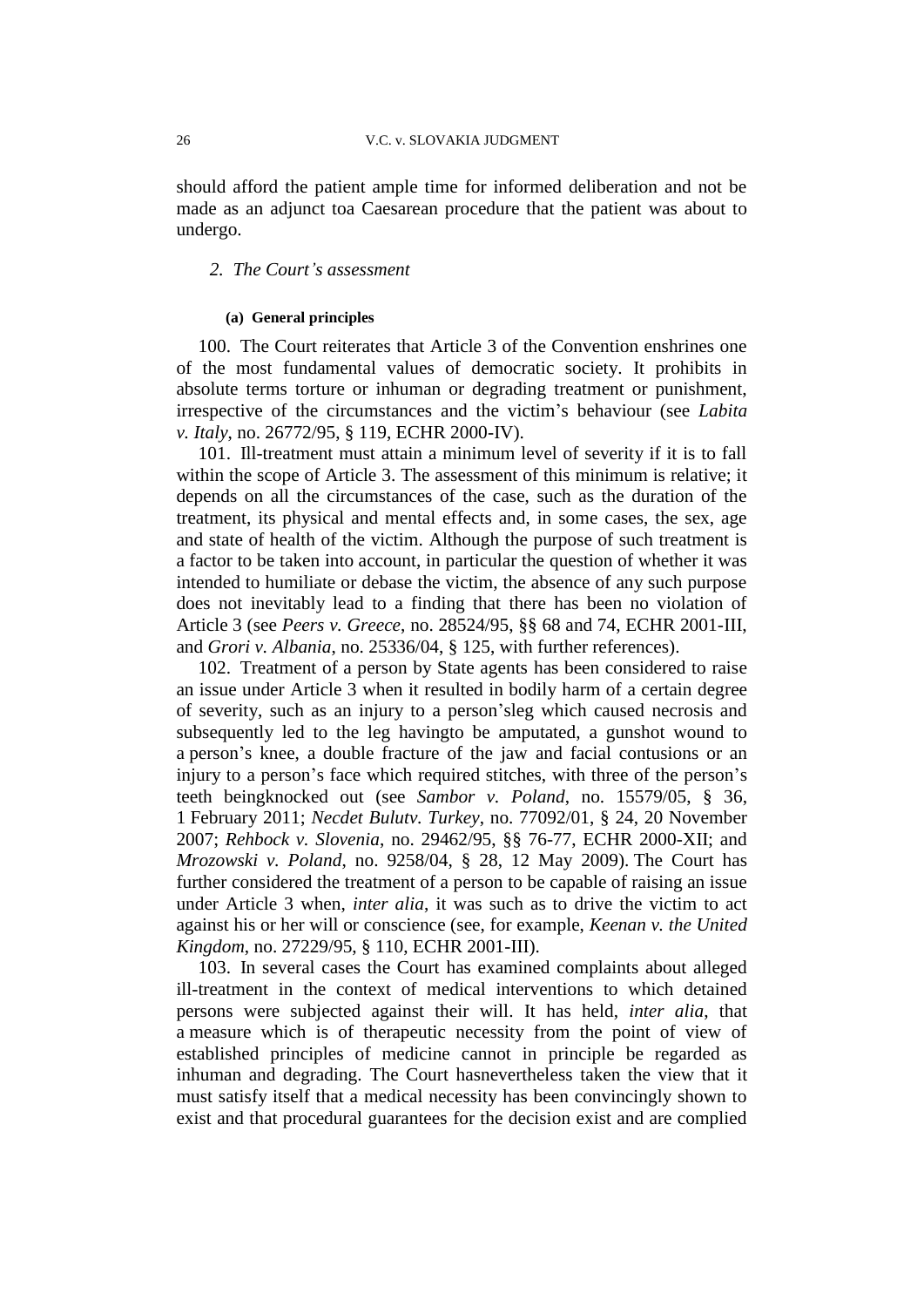with(for a recapitulation of the relevant case-law see *Jalloh v. Germany* [GC], no. 54810/00, § 69, ECHR 2006-IX, with further references).

104. In order for treatment to be "inhuman" or "degrading", the suffering or humiliation involved must in any event go beyond the inevitable element of suffering or humiliation connected with a given form of legitimate treatment (see *Labita*, cited above, § 120).

105. Finally, the Court reiterates that the very essence of the Convention is respect for human dignity and human freedom. It has held that in the sphere of medical assistance, even where the refusal to accept a particular treatment might lead to a fatal outcome, the imposition of medical treatment without the consent of a mentally competent adult patient would interfere with his or her right to physical integrity (see *Pretty v. the United Kingdom*, no. 2346/02, §§ 63 and 65, ECHR 2002-III; *Glass v. the United Kingdom*, no. 61827/00, §§ 82-83, ECHR 2004-II; and *Jehovah's Witnesses of Moscow v. Russia*, no. 302/02, § 135, ECHR 2010-...).

### **(b) Assessment of the facts of the case**

106. The Court notes that sterilisation constitutes a major interference with a person's reproductive health status. As it concerns one of the essential bodily functions of human beings, it bears on manifold aspects of the individual"s personal integrity including his or her physical and mental well-being and emotional, spiritual and family life.It may be legitimatelyperformed at the request of the person concerned, for example as a method of contraception, or for therapeutic purposes where the medical necessity has been convincingly established.

107. However, in line with the Court's case-law referred to above, theposition is different in the case of imposition of such medical treatment without the consent of a mentally competent adult patient. Such a way of proceeding is to be regarded as incompatible with the requirement of respect for human freedom and dignity, one of the fundamentalprinciples on which the Convention is based.

108. Similarly, it is clear from generally recognised standards such as the Convention on Human Rights and Biomedicine, which was in force in respect of Slovakia at the relevant time, the WHO Declaration on the Promotion of Patients' Rights in Europe or CEDAW's General Recommendation No. 24 (see paragraphs 76-77, 83 and 85 above)that medical procedures, of which sterilisation is one, may be carried out only with the prior informed consent of the person concerned. The same approach has been endorsed by FIGO (see paragraphs 97-98 above). The only exception concerns emergency situations in which medical treatment cannot be delayed and the appropriate consent cannot be obtained.

109. In the present case the applicant was sterilised in a public hospital immediately after she had given birth to her second child via Caesarean section. The doctors considered the procedure necessary,as a possible third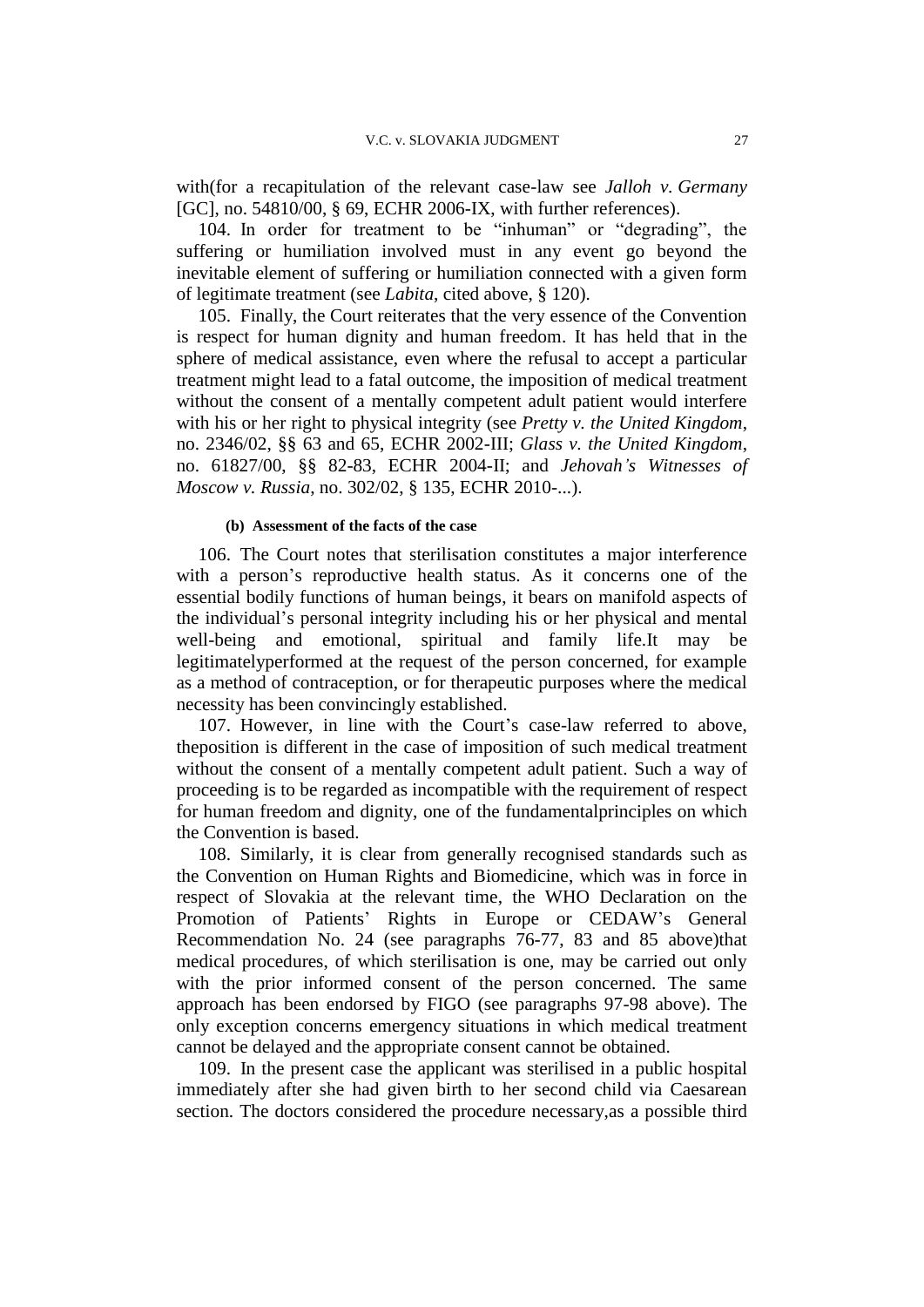pregnancy entailed serious risks to her life and that of her child, in particular a risk of rupture of the uterus.

110. It is not the Court"s role to review the assessment by medical doctors of the state of health of the applicant's reproductive organs. However, it is relevant to note that sterilisation is not generally considered as life-saving surgery. There is no indication that the situation was different in the present case; this was confirmed by one of the doctors involvedin the domestic proceedings (see paragraph 31 above). As there was no emergency involving imminent risk of irreparable damage to the applicant's life or health, and since the applicant was a mentally competent adult patient, her informed consent was a prerequisite to the procedure,even assuming that the latter was a "necessity" from a medical point of view.

111. The documents available indicate that the applicant was asked to give her consent in writingtwo and a half hours after she had been brought to hospital, when she was in the process of established labour and in a supine position. The relevant entry in the delivery record was typed and merely indicated "Patient requests sterilisation".

112. In the Court"s view, such an approach is not compatible with the principles of respect for human dignity and human freedom embodied in the Convention and therequirement of informed consent laid down in the international documents to which reference is made above. In particular, it does not appear from the documents submitted that the applicant was fully informed about her health status, the proposed procedure and the alternatives to it. Furthermore, asking the applicant to consent to such an intervention while she was in labour and shortly before performing a Caesarean section clearly did not permit her to take a decision of her own free will, after consideration of all the relevant issues and, as she may have wished, after having reflected on the implications anddiscussed the matter with her partner.

113. In this context no decisive weight can be attached to the Government's arguments concerning the history of the applicant's pregnancies and her failure to undergo regular check-ups.According to the Government, the applicant's sterilisation was aimed at preventing a possiblylife-threatening deterioration of herhealth. Such a threat was not imminent as it was likely to materialise only in the event of afuture pregnancy. It could also have been prevented by means of alternative, less intrusive methods. In those circumstances, the applicant's informed consent could not be dispensed with on the basis of an assumption on the part of the hospital staffthat she would act in an irresponsible manner with regard to her health in the future.

114. The way in which the hospital staff acted was paternalistic,since, in practice, the applicant was not offered any option but to agree to the procedure which thedoctors considered appropriate in view of her situation.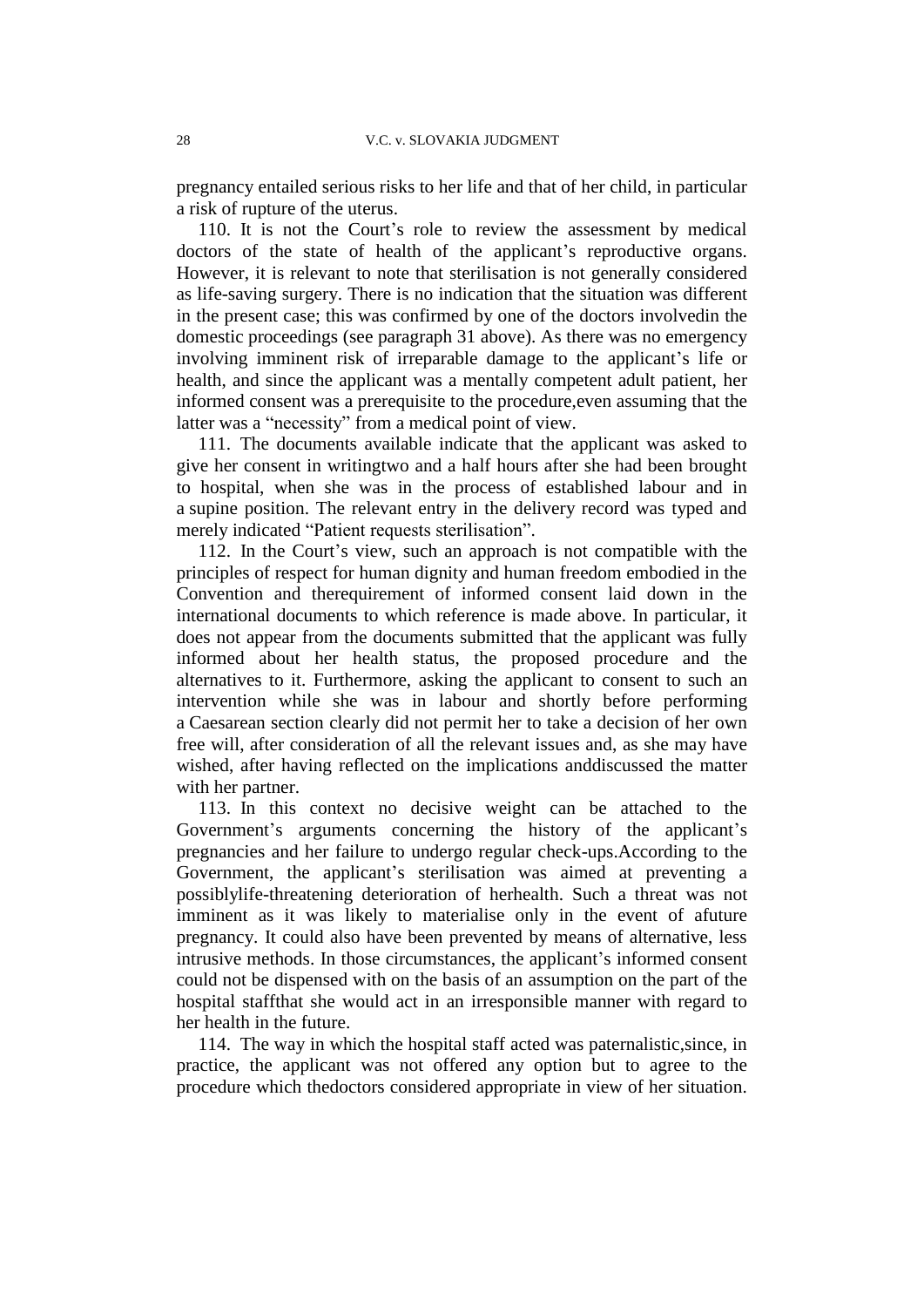However, in similar situations informed consent was required,promoting autonomy of moral choice for patients.

115. The principle of patients" autonomy in their relationship with health care professionals is explored in the Explanatory Report to the Convention on Human Rights and Biomedicine. A requirement of respect for, *inter alia*, women"s right to autonomy and choice in the context of health care is set out in point 31(e) of General Recommendation No. 24 adopted by CEDAW in 1999. The Universal Declaration on Bioethics and Human Rights, albeit subsequent to the facts of the present case, confirms the above considerations. In particular, Article 5 calls for respect for the autonomy of persons to make decisions while taking responsibility for those decisions. Shortcomings in the domestic law and practice in this regard wereacknowledged in the expert report of the Ministry of Health of 28 May 2003, which stated that medical personnel and individuals were not on an equal footing and that individuals" rights and responsibilities in matters of health care had been limited. In this context, the applicant's sterilisation should be considered also in the light of the requirement to respect a person"s dignity and integrity embodied in Article 1 of the Convention on Human Rights and Biomedicine, which was ratified by Slovakia with effect from 1 December 1999 and was published in the Collection of Laws on 10 February 2000.

116. The Court notesthat the sterilisation procedure grossly interfered with the applicant's physical integrity as she was thereby deprived of her reproductivecapability. At the time of her sterilisation the applicant was twenty years old and therefore at an early stage in her reproductive life.

117. The procedure was not an imminent necessity from a medical point of view. The applicant did not give her informed consent to it. Instead, she was asked to sign the typed words "Patient requests sterilisation" while she was in a supine position and in pain resulting from several hours' labour. She was prompted to sign the document after being told by medical staff that she or her baby would die in the event of a further pregnancy.

118. Thus, the sterilisation procedure, including the manner in which the applicant was requested toagree toit, was liable to arouse in her feelings of fear, anguish and inferiority and to entail lasting suffering.As to the last-mentioned point in particular, the applicant experienced difficulties in her relationship with her partner and, later, husbandas a result of her infertility. She cited her infertility as one of the reasons for her divorce in 2009. The applicant suffered serious medical and psychological after-effects from the sterilisation procedure, which included the symptoms of a false pregnancy and required treatment by a psychiatrist. Owing to her inability to have more children the applicant has been ostracised by the Roma community.

119. Although there is no indication that the medical staff acted with the intention of ill-treating the applicant, they nevertheless displayed gross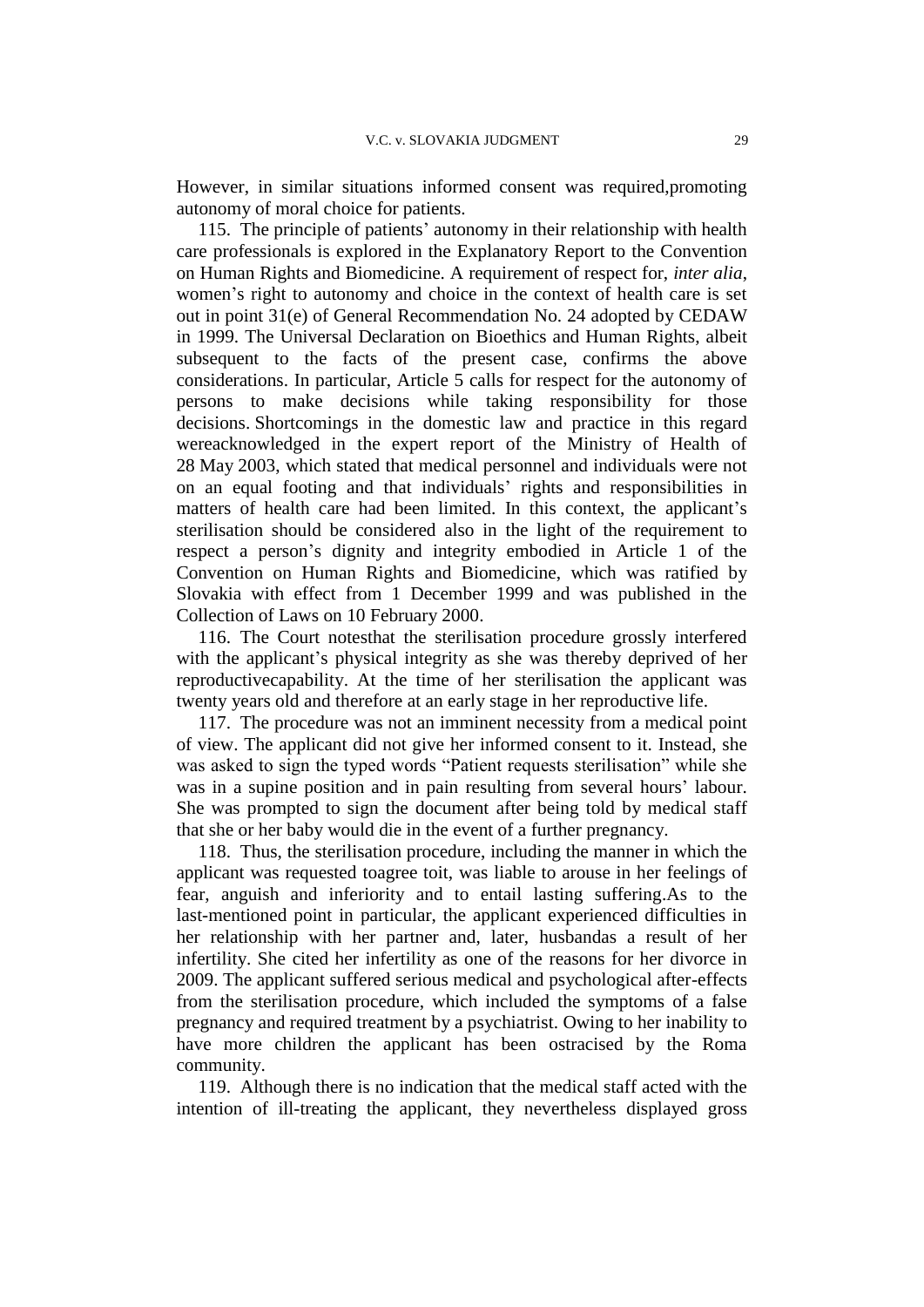disregard for her right to autonomy and choice as a patient. In the Court's view,the treatment to which she wassubjected as described above attained the threshold of severity required to bring it within the scope of Article 3.

120. There has therefore been a violation of Article 3 of the Convention on account of the applicant"s sterilisation.

## **B. Alleged failure to conduct an effective investigation**

## *1. The parties' submissions*

#### **(a) The applicant**

121. The applicant maintained that the respondent State had failed to comply with its obligation under the procedural limb of Article 3 to carry out an effective investigation into her sterilisation. A criminal investigation into the case should have been started atthe initiative of the authorities after they had been informed about the interference. The general investigation into the sterilisation of Roma women which the Government had initiated could not be considered effective in respect of the applicant's own case. Similarly, the civil proceedings brought by the applicant had not complied with the requirements of Article 3. In particular, the applicant had been placed in a difficult position as the courts had been bound to examine the case only in the light of the parties' submissions, and the burden of proof had lain on the latter. Those proceedings had not led to the identification and punishment of those responsible.

### **(b) The Government**

122. The Government disagreed with the applicant's arguments. In their view, there had been no breach of Article 3 under its procedural limb, given that the alleged practice of forced sterilisation of Roma women had been thoroughly examined in the context of the criminal proceedings initiated by the Government Office and a group of experts established by the Ministry of Health. Any specific obligations incumbent on the State in respect of the applicant"s case had been complied with in the context of the civil proceedings initiated by her.

## *2. The Court's assessment*

#### **(a) General principles**

123. Articles 1 and 3 of the Convention impose positive obligations on the Contracting Parties, designed to prevent and provide redress for various forms of ill-treatment. In particular, in a similar manner to cases raising an issue under Article 2 of the Convention, there is a requirement to conduct an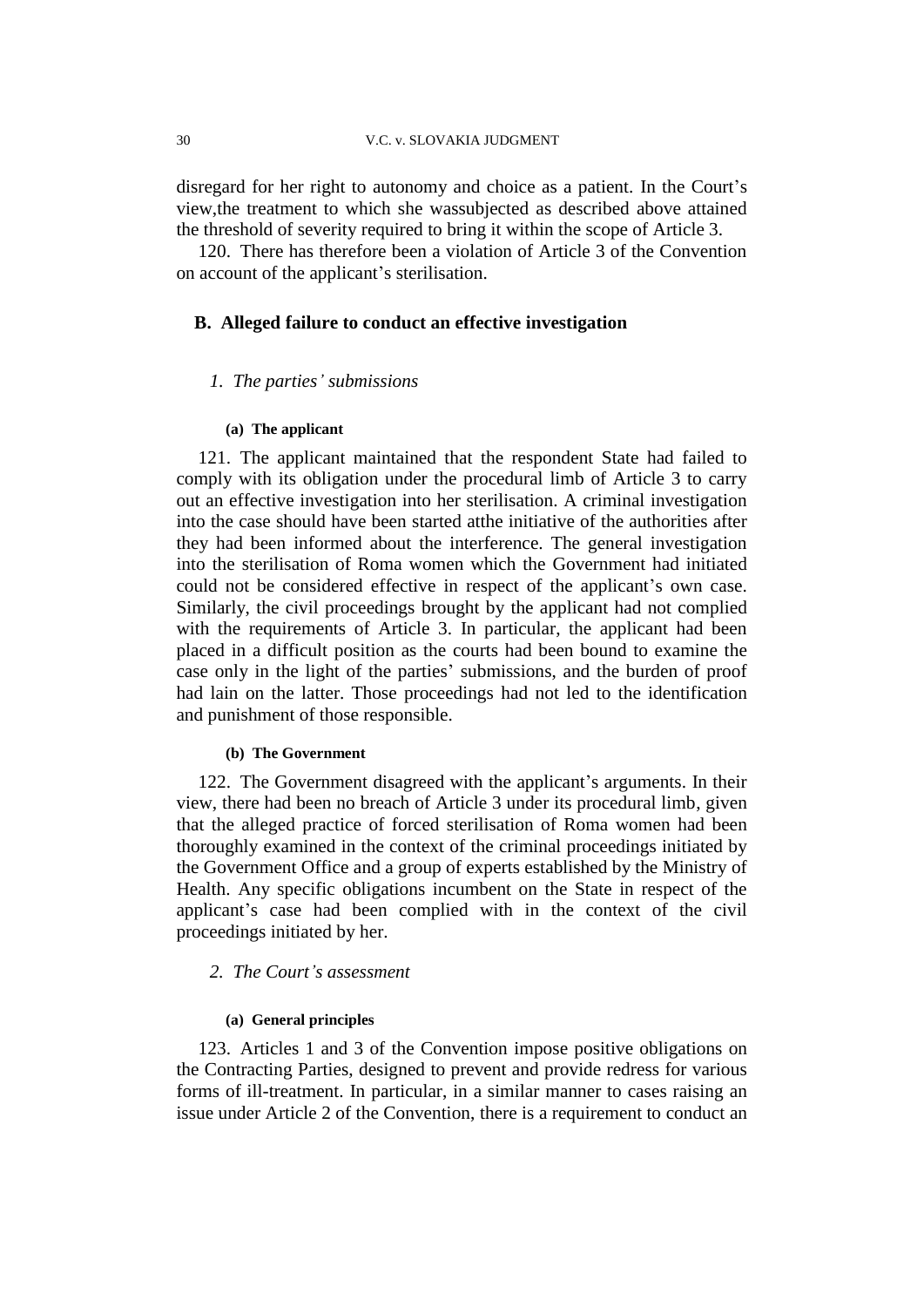effective official investigation (see, for example, *Assenov and Others v. Bulgaria*, 28 October 1998, § 102, *Reports of Judgments and Decisions* 1998-VIII,and *Biçici v. Turkey*, no. 30357/05, § 39, 27 May 2010, with further references).

124. The investigation in such cases must be thorough and expeditious. However, the failure of any given investigation to produce conclusions does not, by itself, mean that it was ineffective: an obligation to investigate "is not an obligation of result, but of means" (see *Mikheyev v. Russia*, no. 77617/01, §§ 107-109, 26 January 2006, with further references).

125. In cases raising issues under Article 2 of the Convention in the context of alleged medical malpractice the Court has held that where the infringement of the right to life or to personal integrity is not caused intentionally, the positive obligation imposed by Article 2 to set up an effective judicial system does not necessarily require the provision of a criminal-law remedy in every case. In the specific sphere of medical negligence the obligation may for instance also be satisfied if the legal system affords victims a remedy in the civil courts, either alone or in conjunction with a remedy in the criminal courts, enabling any liability of the doctors concerned to be established and any appropriate civil redress, such as an order for damages and for the publication of the decision, to be obtained(see *Calvelli and Ciglio v. Italy*[GC], no. 32967/96, §51, ECHR 2002-I; *Vo v. France* [GC], no. 53924/00, §§ 90, ECHR 2004-VIII;and *Byrzykowski v. Poland*, no. 11562/05, § 105, 27 June 2006).

### **(b) Assessment of the facts of the present case**

126. The Court has found above that the way in which the hospital staff acted was open to criticism,given that the applicant had not given her informed consent to the sterilisation. However, the information available does not indicate that the doctors acted in bad faith, with the intention of ill-treating the applicant (see also paragraph119 above). In this respect the present case differs from other cases in which the Court held that the domestic authorities should start a criminal investigation of their own initiative once the matter hadcome to their attention(see, for example, *Muradova v. Azerbaijan*, no. 22684/05, § 123, 2 April 2009).

127. The applicant had the possibility of requesting a criminal investigation into her case but did not avail herself of it. She sought redress by means of an action under Articles 11 et seq. of the Civil Code for protection of her personal integrity. In the context of the civil proceedings she was entitled to submit her arguments with the assistance of a lawyer, indicate evidence which she considered relevant and appropriate and have an adversarial hearing on the merits of her case. The civil proceedings lasted for two years and one month over two levels of jurisdiction, and the Constitutional Courtsubsequently decided on the applicant"s complaint concerning her relevant rights under the Convention within thirteen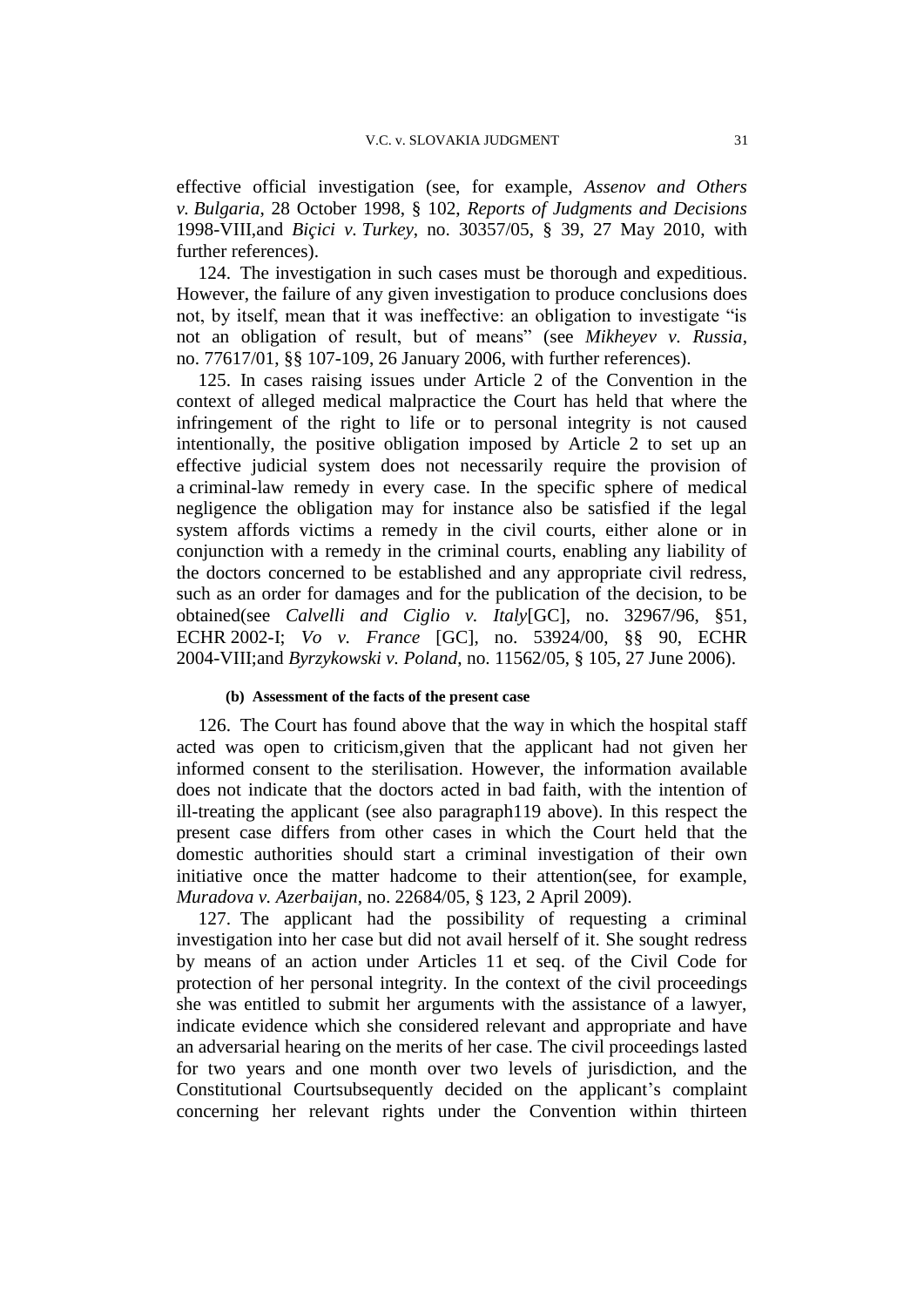months. Hence, the applicant had an opportunity to have the actions of the hospital staff which she considered unlawful examined by the domestic authorities. The domestic courts dealt with her case within a period of time which is not open to particular criticism.

128. In view of the foregoing, the applicant's argument that the respondent State failed to carry out an effective investigation into her sterilisation, contrary to its obligations under Article 3, cannot be accepted.

129. There has therefore been no procedural violation of Article 3 of the Convention.

## II. ALLEGED VIOLATION OF ARTICLE 8 OF THE CONVENTION

130. The applicant complained that her right to respect for her private and family life had beenbreachedon account of her sterilisation without her full and informed consent. She relied on Article 8 of the Convention which, in its relevant parts, provides:

"1. Everyone has the right to respect for his private and family life, ...

2. There shall be no interference by a public authority with the exercise of this right except such as is in accordance with the law and is necessary in a democratic society in the interests of national security, public safety or the economic well-being of the country, for the prevention of disorder or crime, for the protection of health or morals, or for the protection of the rights and freedoms of others."

## **A. The parties' submissions**

## *1. The applicant*

131. The applicant submitted that the interference had not satisfied the requirements of paragraph 2 of Article 8 and that the Slovakian authorities had failed to comply with their positive obligation under Article 8 as they had not providedher with information about ways of protecting her reproductive health, including information on the characteristics and consequences of sterilisation and alternative methods of contraception.

132. The provisions of the 1972 Sterilisation Regulation had not been complied with as there had been no genuine declaration signed by the applicant and the procedure had not been pre-approved by a sterilisation committee. Furthermore, that Regulation did not provide an appropriate framework for ensuring that patients could give free and informed consent in similar circumstances, as required by the relevant international instruments.

133. Sterilisation via tubal ligation was not life-saving surgery. Had that been the case, there would have been no need to obtain the applicant's signature on the delivery record. The circumstances under which she had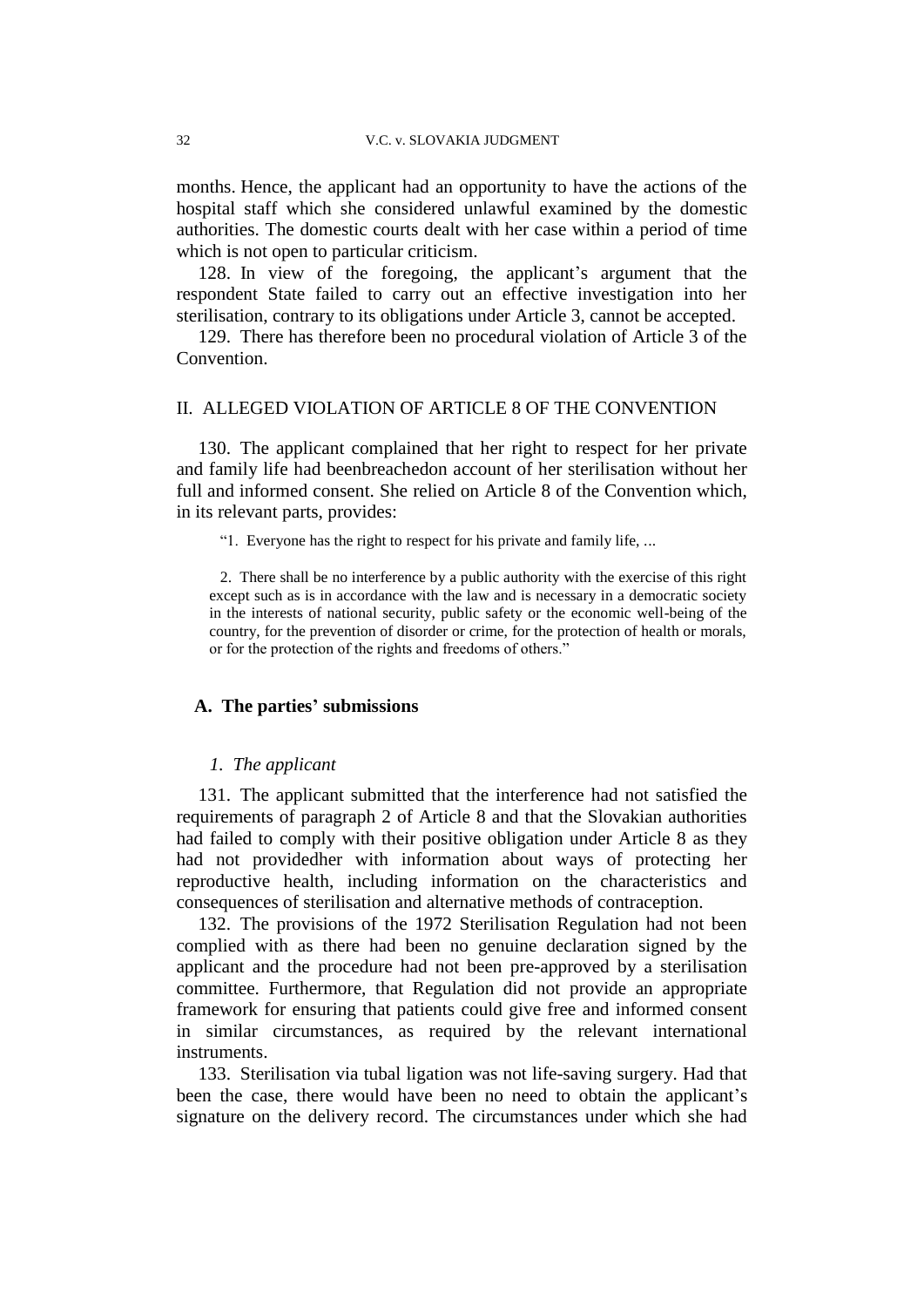signed the relevant document excluded the possibility of her giving full and informed consent to the procedure, which had grossly affected her private and family life.

134. The applicant considered her infertility to be irreversible, as a future *in vitro* fertilisation was not accessible to her for both religious and financial reasons. Her sterilisation had resulted in the deterioration of her relationship with the father of her children and impaired her standing in the Roma community of which she was a member, and was one of the reasons for her divorce in 2009.

## *2. The Government*

135. The Government maintained that there had been gynaecological and obstetric indications for the applicant"s sterilisation as there was a serious risk of damage to both her health and life and those of her child in the event of a furtherpregnancy. The sterilisation had been performed at the applicant"s request. As it had been performed on unhealthy reproductive organs, the head physician of the hospital department had beenauthorised,in accordance with section 2(a) of the 1972 Sterilisation Regulation, to decide whether indications for sterilisation existed.

136. The applicant had requested sterilisation some two and a half hours after she had been admitted to the hospital and she had been placed under anaesthesia approximately one hour later. Until that moment no substances had been administered to her capable of affecting her cognitive functions. The Government maintained that the applicant had herself requested the procedure after she had been advised, in an appropriate manner, about the risks resulting from a possible third pregnancy and the consequences of sterilisation. As established by the domestic courts, the interference had been in accordance with the relevant law and necessary for protecting the applicant"s own life and health. The Government left it to the Court to assess to what extent the procedure had complied with the relevant international standards.

137. It was still possible for the applicant to become pregnant, for example by means of *invitro* fertilisation. At the hearing the Government indicated that they were prepared to cover the costs of such a procedure. However, owing to the serious risks inherent in a further pregnancy, the applicant would have to agree to undergo frequent medical check-ups throughout its duration.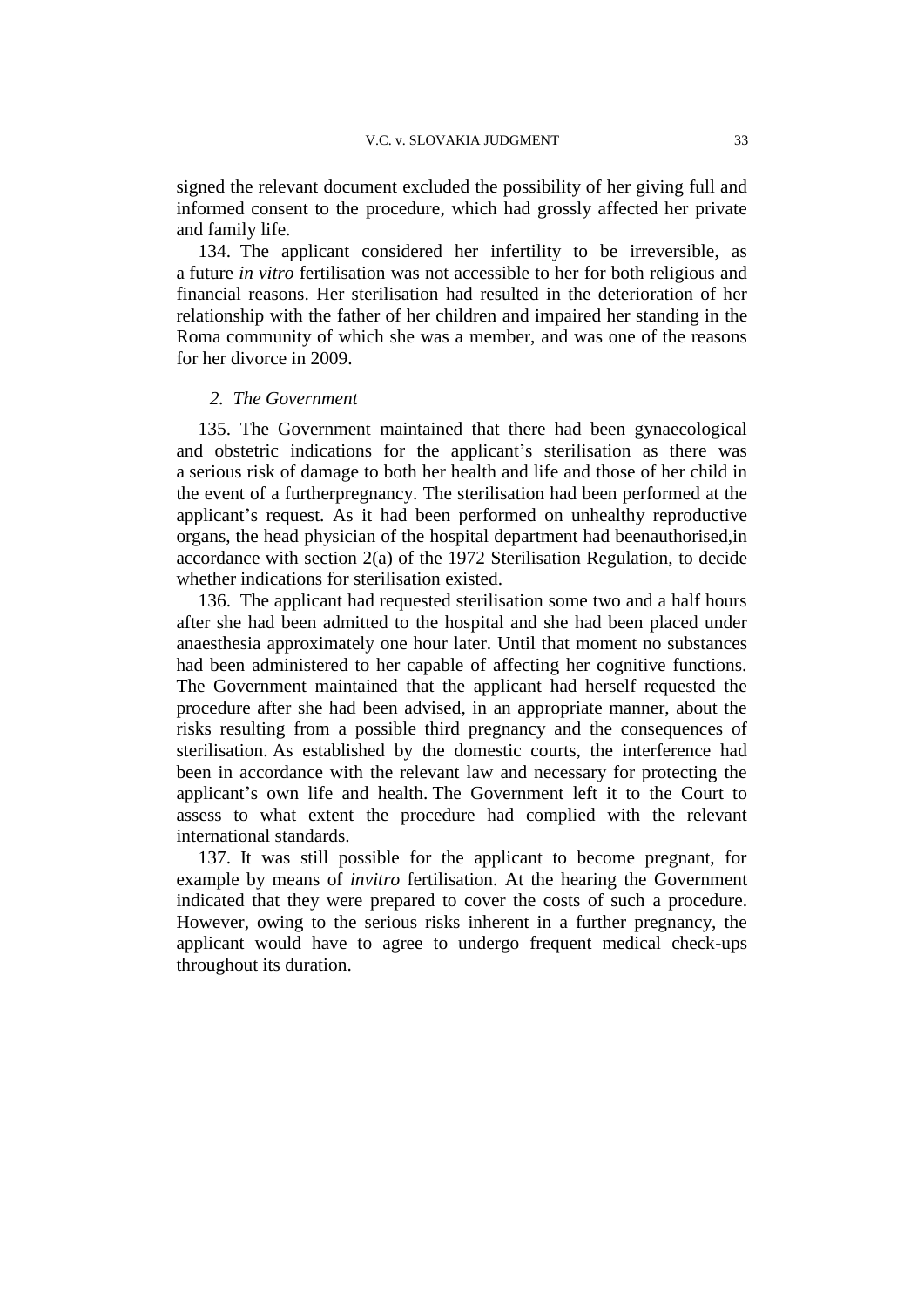#### **B. The Court's assessment**

## *1. General principles*

138. "Private life"is a broad term, encompassing, *inter alia*, aspects of an individual"s physical, psychological and social identitysuch as the right to personal autonomy and personal development,the right to establish and develop relationships with other human beings and the right to respect for both the decisions to have and not to have a child (see *Evans v. the United Kingdom* [GC], no. 6339/05, § 71, ECHR 2007-I,and *E.B. v. France* [GC], no. 43546/02, § 43, 22 January 2008).

139. The essential object of Article 8 is to protect the individual against arbitrary interference by public authorities. Any interference under the first paragraph of Article 8 must be justified in terms of the second paragraph, namely as being "in accordance with the law" and "necessary in a democratic society" for one or more of the legitimate aims listed therein. The notion of necessity implies that the interference corresponds to a pressing social need and, in particular, that it is proportionate to one of the legitimate aims pursued by the authorities (see, for example,*A, B and C v. Ireland* [GC], no. 25579/05, §§ 218-241, 16 December 2010).

140. In addition, the Contracting States are under a positive obligation to secure to persons within their jurisdiction effective respect for their rights under Article 8. For the assessment of such positive obligations it must be borne in mind that the rule of law, one of the fundamentalprinciples of a democraticsociety, is inherent in all the Articles of the Convention. Compliance with requirements imposed by the rule of law presupposes that the rules of domestic law must provide a measure of legal protection against arbitrary interferences by public authorities with the rights safeguarded by the Convention.

141. Whilst Article 8 contains no explicit procedural requirements, it is important for the effective enjoyment of the rights guaranteed by this provision that the relevant decision-making process is fair and such as to afford due respect to the interests safeguarded by it. What has to be determined is whether, having regard to the particular circumstances of the case and notably the nature of the decisions to be taken, an individual has been involved in the decision-making process, seen as a whole, to a degree sufficient to ensure the requisite protection of his or her interests (for recapitulation of the relevant principlessee, in particular, *Airey v. Ireland*, 9 October 1979, § 32, Series A no. 32; *Tysiąc v. Poland,* no. 5410/03, §§ 107-113, ECHR 2007-I;and *A, B and C,* cited above, §§ 247-249).

142. The principles set out above are relevant also as regards a person"s right to respect for his or her family life. That notion under Article 8 of the Convention presupposes the existence of a family, but it is not confined to marriage-based relationships and may encompass other *de facto* "family"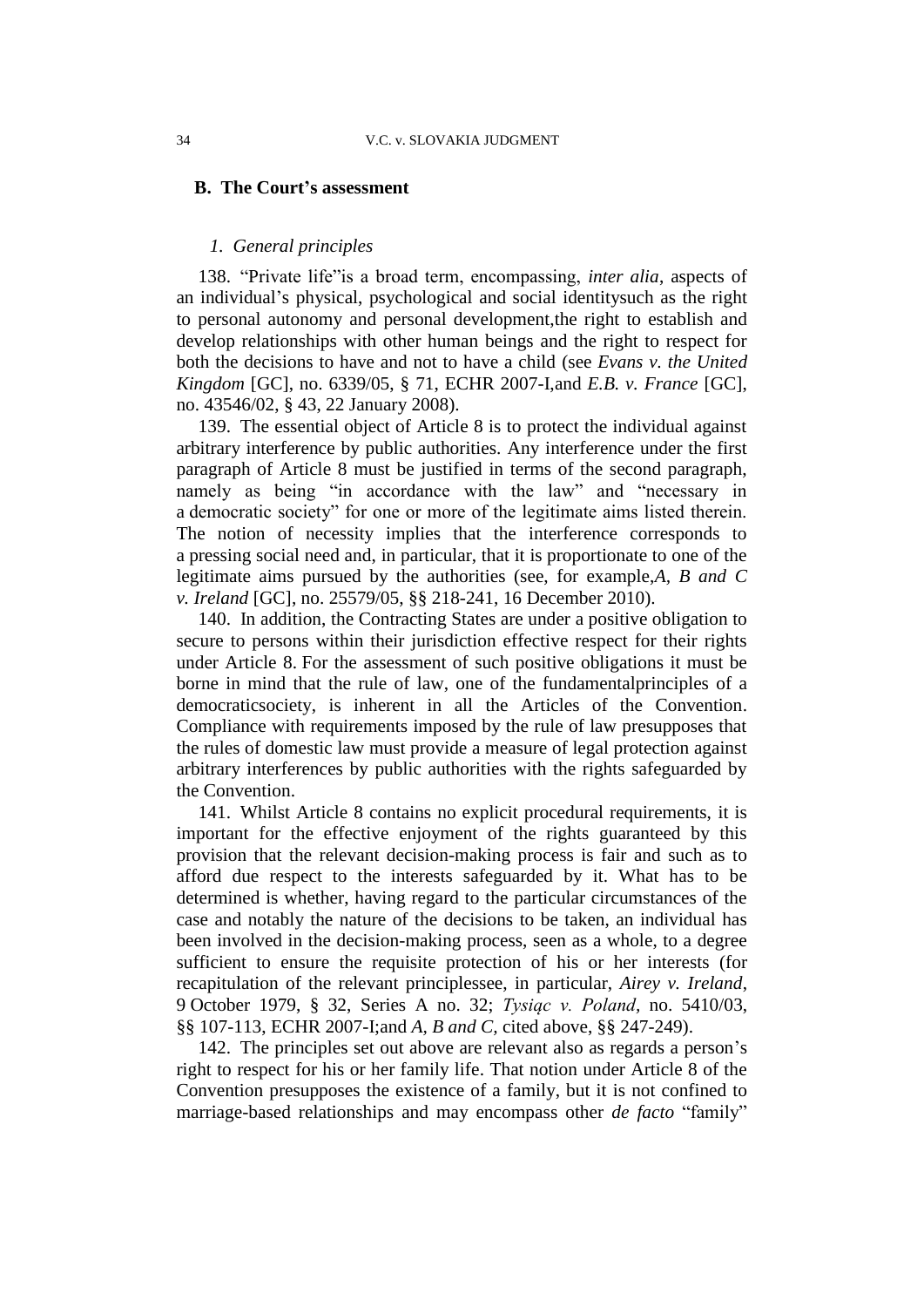ties where the parties are living together outside marriage (see, for example, *E.B.,*cited above, § 41; *Anayo v. Germany*, no. 20578/07, §§55, 58 and 63, 21 December 2010; *Keegan v. Ireland*, 26 May 1994, §§ 49-55, Series A no. 290;and *Nolan and K. v. Russia*, no. 2512/04, §§ 84-88, 12 February 2009,all with further references).

## *2. Compliance with Article 8*

143. The applicant"s sterilisation affected her reproductive health status and had repercussions on various aspects of her private and family life. It therefore amounted to interference with her rights under Article 8. This was not disputed between the parties.

144. Insofar as the applicant complains that her sterilisation without her full and informed consent violated her right to respect for her private and family life, in the light of its finding that the sterilisation was in breach of the applicant"s rights under Article 3 of the Convention the Court does not find it necessary to examine this complaint separately under Article 8 of the Convention.

145. The Court nevertheless considers it important to examine whether the respondent State complied with its positive obligation under Article 8 to secure through its legal system the rights guaranteed by that Article, by putting in place effective legal safeguards to protect the reproductive health of women of Roma originin particular.

146. The Court notes that the documents before it indicate that the issue of sterilisation and its improper use affected vulnerable individuals belonging to various ethnic groups. However, the Council of Europe Commissioner for Human Rights was convinced that the Roma population of eastern Slovakia had been at particular risk. This was due, *inter alia*, to the widespread negative attitudes towards the relatively high birth rate among the Roma compared to other parts of the population, often expressed as worries of an increased proportion of the population living on social benefits. In the Commissioner's view, the Slovakian Government had an objective responsibility in the matter because of systemic shortcomings in the procedures permitted and, in particular, for failing to put in place adequate legislation and exercise appropriate supervision of sterilisation practices (see paragraph 78 above).

147. Similarly, in its third report on Slovakia, ECRI stated that public opinion towards the Roma minority in Slovakia remained generally negative. That minority remained severely disadvantaged in most areas of life. The view was expressed that more adequate safeguards should be put in place (see paragraph 80 above).

148. In the concluding observations of its 2008 periodic report on Slovakia, CEDAW expressed its concern at information received in respect of Roma women who reported having been sterilised without their prior and informed consent. It recommended that the Government take steps to ensure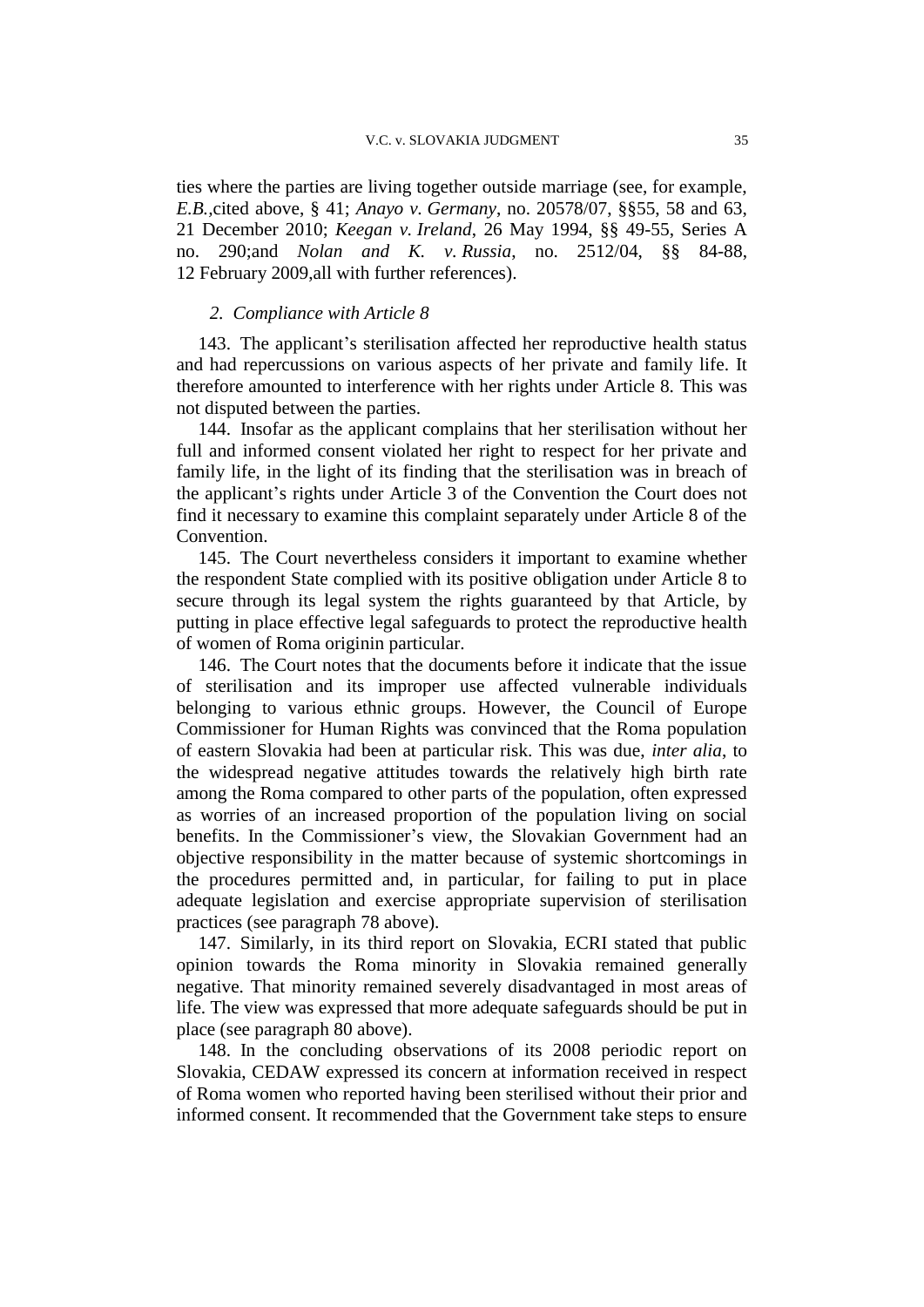that patients were able to provide fully informed consent before any sterilisation procedure (see paragraph 84 above).

149. In its report of 28 May 2003 a group of experts set up by the Ministry of Health concluded that certain shortcomings that had been identified in terms of health care and non-compliance with the regulations on sterilisation affected the whole population equally, regardless of patients' ethnic origin. The report nevertheless contained a set of recommendations regarding the education of medical staff, focusing on "cultural differences in regions with an increased concentration of Roma communities" (see paragraphs 54-55 above).

150. The Court has noted in this regard that the entry in the "Medical history" part of the record of the applicant's pregnancy and delivery, under the sub-section entitled "Social and working conditions, especially during the pregnancy",simply stated: "Patient is of Roma origin". Moreover, in the proceedings before the Slovakian civil courts, one of the doctors at PrešovHospital considered that the applicant's situation was "the same as other similar cases" (see paragraph 32 above).

151. The Government explained that the reference to the applicant"s Roma origin had been necessary as Roma patients frequently neglected social and health care and therefore required special attention. Even assumingthis to have been the reason for the entry, the reference in the record to the applicant"s ethnic origin without further details being given indicates, in the view of the Court, a certain mindset on the part of the medical staff as to the manner in which the medical situation of a Roma woman should be managed. Certainly, it does not suggest that special care was to be, or was in fact, exercised to ensure that the full and informed consent of such a patient was obtained before any sterilisation was contemplated, or that the patient was involved in the decision-making process to a degree permitting her interests to be effectively protected.

152. Both the 1972 Sterilisation Regulation and the Health Care Act 1994 required patients" consent prior to medical intervention. However, those provisions, in view also of their interpretation and implementation in the applicant"s case, did not provide appropriate safeguards. In particular, they allowed a situation to occur in whichan intervention of a particularly serious nature was carried out without the applicant's informed consent as defined in the Convention on Human Rights and Biomedicine, by which Slovakia was bound at the relevant time.

153. Specific measures aimed at the elimination of such shortcomings and ensuring compliance with the international standards were introduced with the enactment of the Health Care Act 2004, which became operative on 1 January 2005. In contrast to the 1972 Sterilisation Regulation and the Health Care Act 1994, the new legislation governs in detail the provision of information to patients and their informed consent. In particular, section 40 spells out the prerequisites for a person"s sterilisation. These include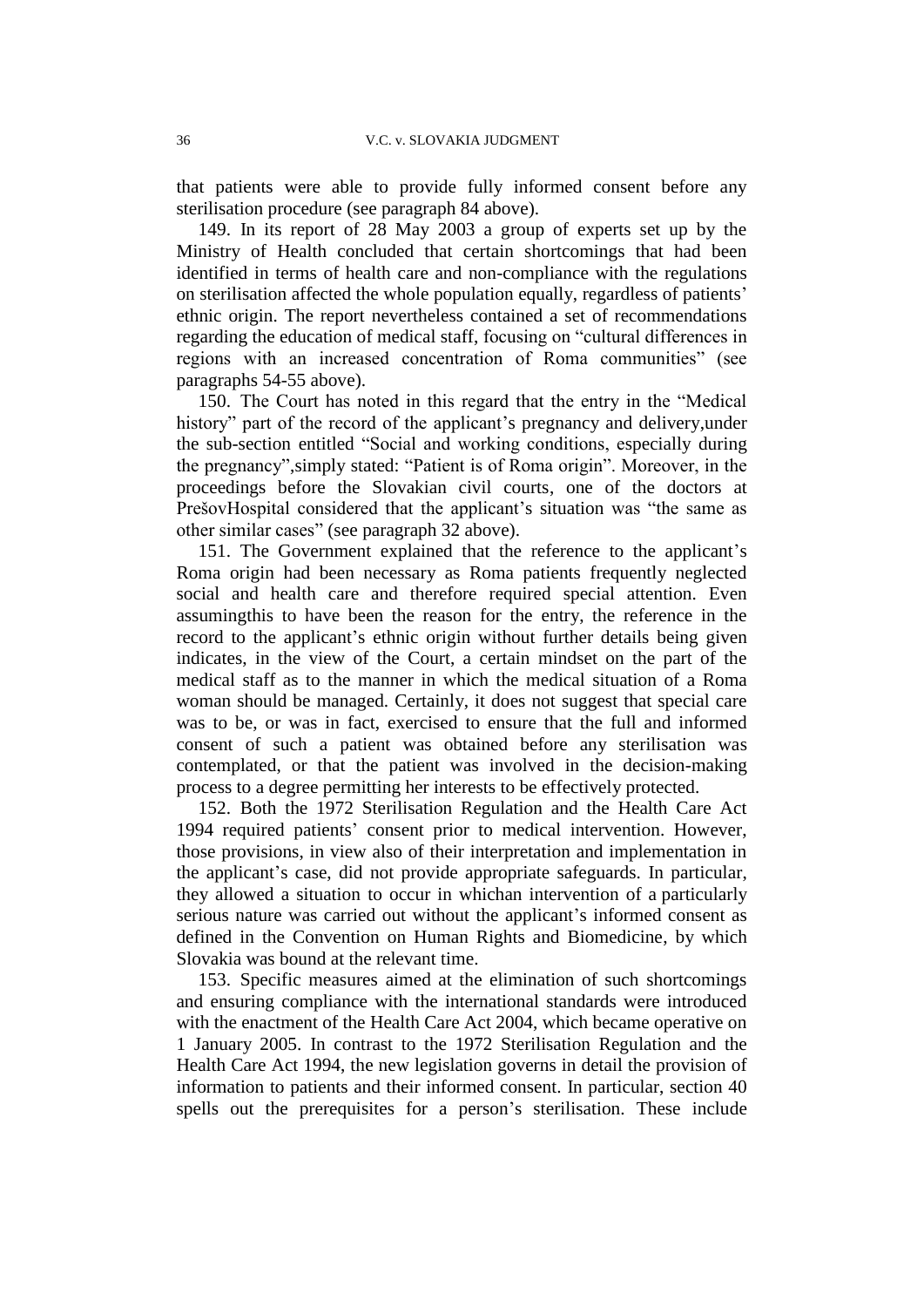a written request and written consent following prior information concerning, *inter alia*, alternative methods of contraception, plannedparenthood and the medical consequences of sterilisation. No sterilisation may be carried out until at least thirty days after informed consent has been given. The Court welcomes these developments but notes that they cannot affect the applicant"s situation as they are subsequent to the relevant facts of the present case.

154. Accordingly, the absence at the relevant time of safeguards giving special consideration to the reproductive health of the applicant as a Roma womanresulted in a failure by the respondent State to comply with its positive obligation to secure to her a sufficient measure of protection enabling her to effectively enjoy her right to respect for her private and family life.

155. There has therefore been a breach of Article 8 of the Convention.

## III. ALLEGED VIOLATION OF ARTICLE 12 OF THE CONVENTION

156. The applicant complained that the facts of the case amounted to a breach of Article 12 of the Convention, which provides:

"Men and women of marriageable age have the right to marry and to found a family, according to the national laws governing the exercise of this right."

157. The applicant contended that her right to found a family had been breached on account of her sterilisation without her full and informed consent, and that the Government had failed to establish appropriate safeguards preventing such situations from occurring.

158. The Government maintained that the applicant"s inability to become pregnant by natural means was the consequence of her sterilisation, which she had undergone of her own free will. Furthermore, the evidence submitted before the domestic courts indicated that existing methods made it possible for the applicant to become pregnant if she so decided despite the risksinvolved.

159. The Court reiterates that Article 12 of the Convention secures the fundamental right of a man and woman to marry and to found a family.Its exercise is subject to the national laws of the Contracting States but the limitations thereby introduced must not restrict or reduce the right in such a way or to such an extent that the very essence of the right is impaired (see *Muñoz Díaz v. Spain*, no. 49151/07, § 78, 8 December 2009, with further references). The exercise of the right to marry and found a family gives rise to personal, social and legal consequences as a result of which there is a close affinity between the rights under Articles 8 and 12 of the Convention (see *Frasik v. Poland*, no. 22933/02, § 90, ECHR 2010-... (extracts)).

160. In the present case, the sterilisation performed on the applicant had serious repercussions on her private and family life, and the Court has found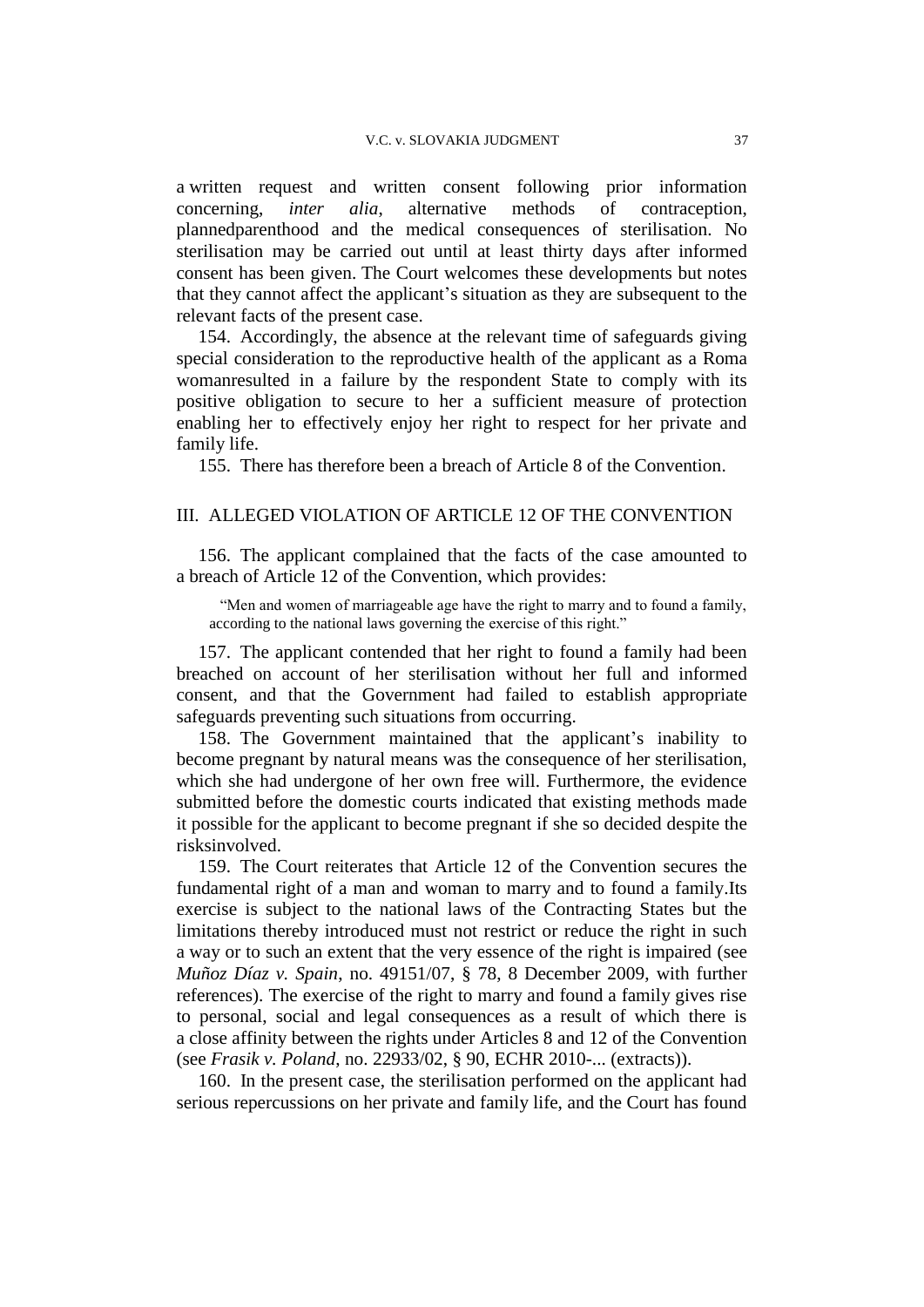above that it was in breach of Article 8 of the Convention. That finding absolves the Court from examining whether the facts of the case also give rise to a breach of the applicant's right to marry and to found a family.

161. It is therefore not necessary to examine separately the applicant"s complaint under Article 12 of the Convention.

## IV. ALLEGED VIOLATION OF ARTICLE 13 OF THE CONVENTION

162. The applicant complained that she had had no effective remedy at her disposal in respect of her complaints about the infringement of her rights guaranteed by Articles 3, 8 and 12 of the Convention. She relied on Article 13, which provides:

"Everyone whose rights and freedoms as set forth in [the] Convention are violated shall have an effective remedy before a national authority notwithstanding that the violation has been committed by persons acting in an official capacity."

163. The applicant argued, in particular, that the domestic authorities had an obligation to carry out an effective investigation into her sterilisation. However, no such action had been taken at the initiative of the authorities and the examination of her case in the civil proceedings brought by the applicant had not been effective.

164. The Government disagreed and maintained that the applicant had had effective remedies at her disposal, namely an action under Articles 11 et seq. of the Civil Code for protection of her personal rights and, ultimately, a complaint to the Constitutional Court.

165. The Court reiterates that Article 13 of the Convention guarantees the availability at the national level of a remedy to enforce the substance of the Convention rights and freedoms. Its effect is to require the provision of a domestic remedy capable of dealing with the substance of an "arguable complaint" under the Convention and of granting appropriate relief (see, amongst other authorities, *Aksoy v. Turkey,*18 December 1996, § 95, *Reports*1996-VI). The word "remedy" within the meaning of Article 13 does not, however, mean a remedy which is bound to succeed, but simply an accessible remedy before an authority competent to examine the merits of a complaint (see, *mutatis mutandis,Bensaid v. the United Kingdom*, no. 44599/98, § 56, ECHR 2001-I).

166. In the present case the applicant was able to have her case reviewed by the civil courts at two levels of jurisdiction, albeit unsuccessfully. She thus had an effective remedy in respect of her complaint about her sterilisation without informed consent. It is true that the Constitutional Court subsequently rejected the applicant"s complaint for reasons which the Court, in its admissibility decision, characterised as excessively formalistic when examining compliance with the requirement under Article 35 § 1. This does not, however, affect the position under Article 13, given the remedy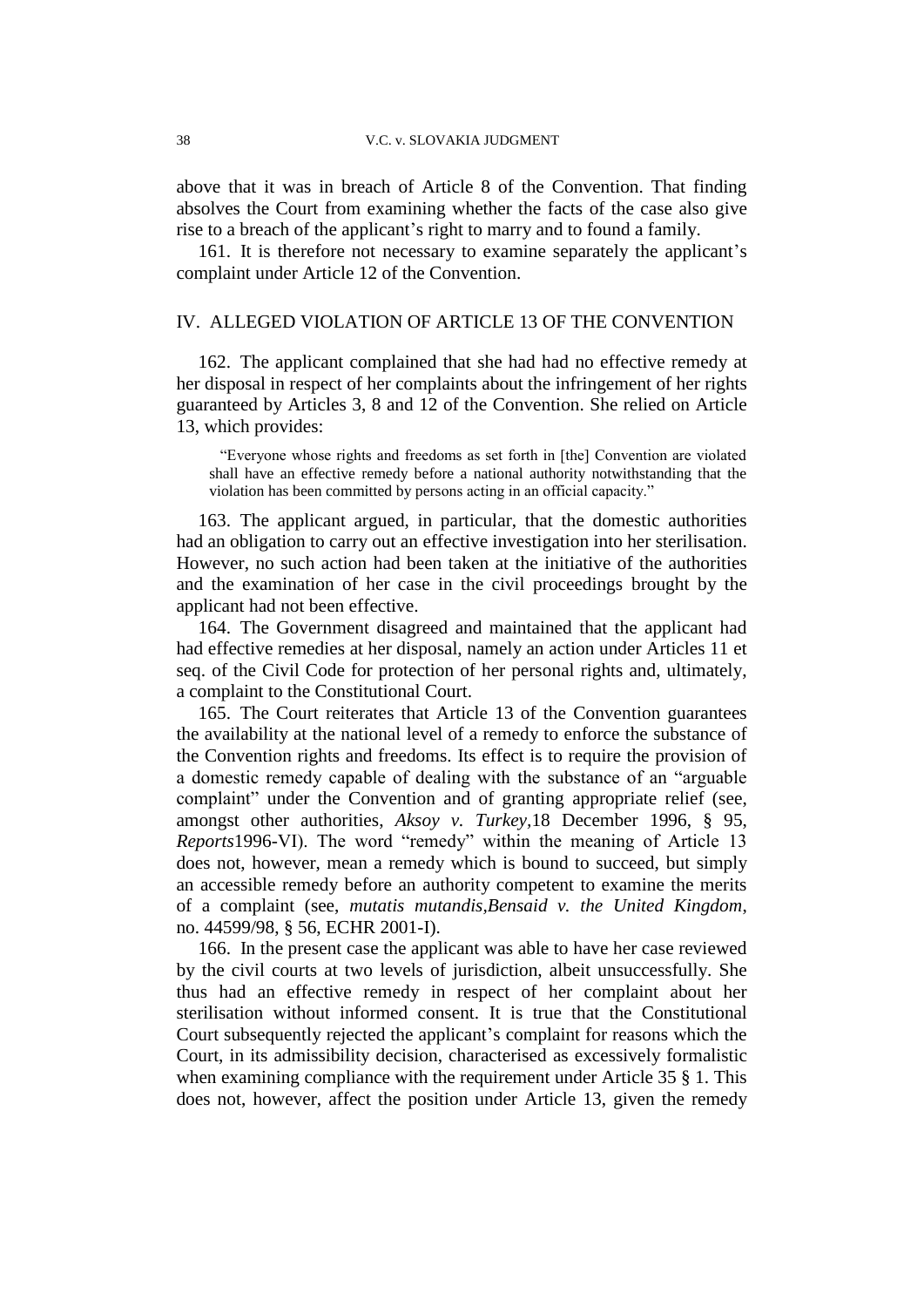which was available to the applicant before the civil courts. In addition, it was open to the applicant to request a criminal investigation into her case.

167. The Court has found a breach of Article 8 on account of the respondent State"s failure to incorporate appropriate safeguardsin the domestic law (see paragraph 152). To the extent that the applicant alleges a breach of Article 13 on the ground that thedeficiencies in the domestic law were at the origin of her sterilisation and the subsequent dismissal of her action, the Court reiterates that Article 13 cannot be interpreted as requiring a remedy against the state of domestic law (see *Iordachi and Others v. Moldova*, no. 25198/02, § 56, 10 February 2009).

168. In these circumstances, the Court finds no breach of Article 13 of the Convention taken together with Articles 3, 8 and 12.

## V. ALLEGED VIOLATION OF ARTICLE 14 OF THE CONVENTION

169. The applicant complained that in the context of her sterilisation she had been discriminated against, on the grounds of her race and sex, in the enjoyment of her rights under Articles 3, 8 and 12 of the Convention. She alleged a violation of Article 14 of the Convention, which provides:

"The enjoyment of the rights and freedoms set forth in [the] Convention shall be secured without discrimination on any ground such as sex, race, colour, language, religion, political or other opinion, national or social origin, association with a national minority, property, birth or other status."

#### **A. The parties' submissions**

## *1. The applicant*

170. The applicant considered that her ethnic origin had played a decisive role in the decision by the medical personnel of PrešovHospital to sterilise her. Her complaint about discriminatory treatment was to be examined in the light of the sterilisation policies and practice existing under the communist regimeand also in the context of the widespread intolerance towards the Roma in Slovakia. That climate had influenced the attitudes of the medical personnel.The indication in her medical record that she was of Roma ethnic origin andher treatment as a patient in Prešov Hospital demonstrated the climate in that hospital with regard to Roma patients and the overall context in which her sterilisation had taken place. After the hearing the applicant specified that she did not wish to complain separately about the segregation of Roma patients in PrešovHospital.

171. In addition to having been subjected to racial discrimination, the applicant alleged that she had been subjected to discrimination on the ground of her sex as she had been subjected to a difference in treatment in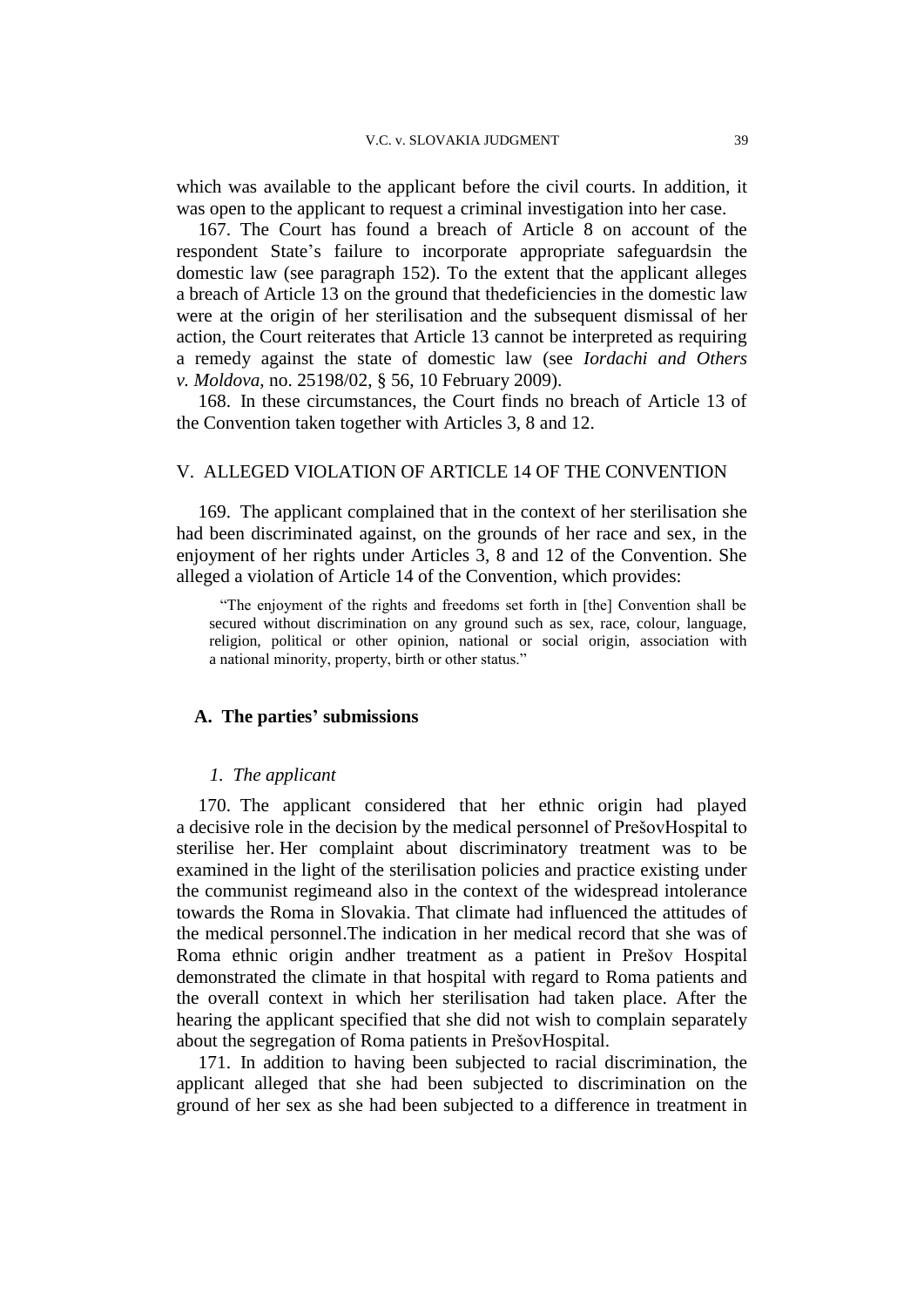connection with her pregnancy. Referring to documents from CEDAW, the applicant argued that a failure by health services to accommodate the fundamental biological differences between men and women in reproduction was in breach of the prohibition of discrimination on the ground of sex. The sterilisation performed on her without her full and informed consent amounted to a form of violence against women. As such it was contrary to Article 14.

## *2. The Government*

172. The Government denied any practice of targeted discrimination of Roma patients in medical institutions in Slovakia, including PrešovHospital, and disputed the applicant's allegations in that regard.

173. The applicant"s sterilisationhad been indicated for medical reasons and had been performed at her request. In other similar cases doctors had proceeded in the same way regardless of patients" race or skin colour.

174. While it was true that the medical documents included an entry indicating that the applicant was of Roma origin, that entry had been made in the delivery record, in the part describing the applicant's medical history. The medical staff of PrešovHospital specifically mentioned the Roma origin of patients in documents, as those patients" social and health care had been frequently neglected and they therefore required special attention.

## *3. FIGO*

175. FIGO considered it unethical for a physician to perform a sterilisation procedure as an adjunctto a Caesarean section because he or she considered it desirable in the patient"s interest, unless the physician had fully discussed the matter with the patient before delivery and received her voluntary consent. Given the irreversible nature of many sterilisation procedures, physicians should not allow any language, cultural or other differences between themselves and their patients to leave the latter unaware of the nature of the sterilisation procedures being proposed to them and for which they were requested to provide prior consent.

## **B. The Court's assessment**

176. The applicant alleged a breach of Article 14 read in conjunction with Articles  $\overline{3}$ , 8 and 12 of the Convention. In the circumstances of the case, the Court considers it most natural to consider the discrimination complaint in conjunction with Article 8 as the interference at issue affected one of her essential bodily functions and entailed numerous adverse consequences for her private and family life in particular.

177. The materials before the Court indicate that the practice of sterilisation of women without their prior informed consent affected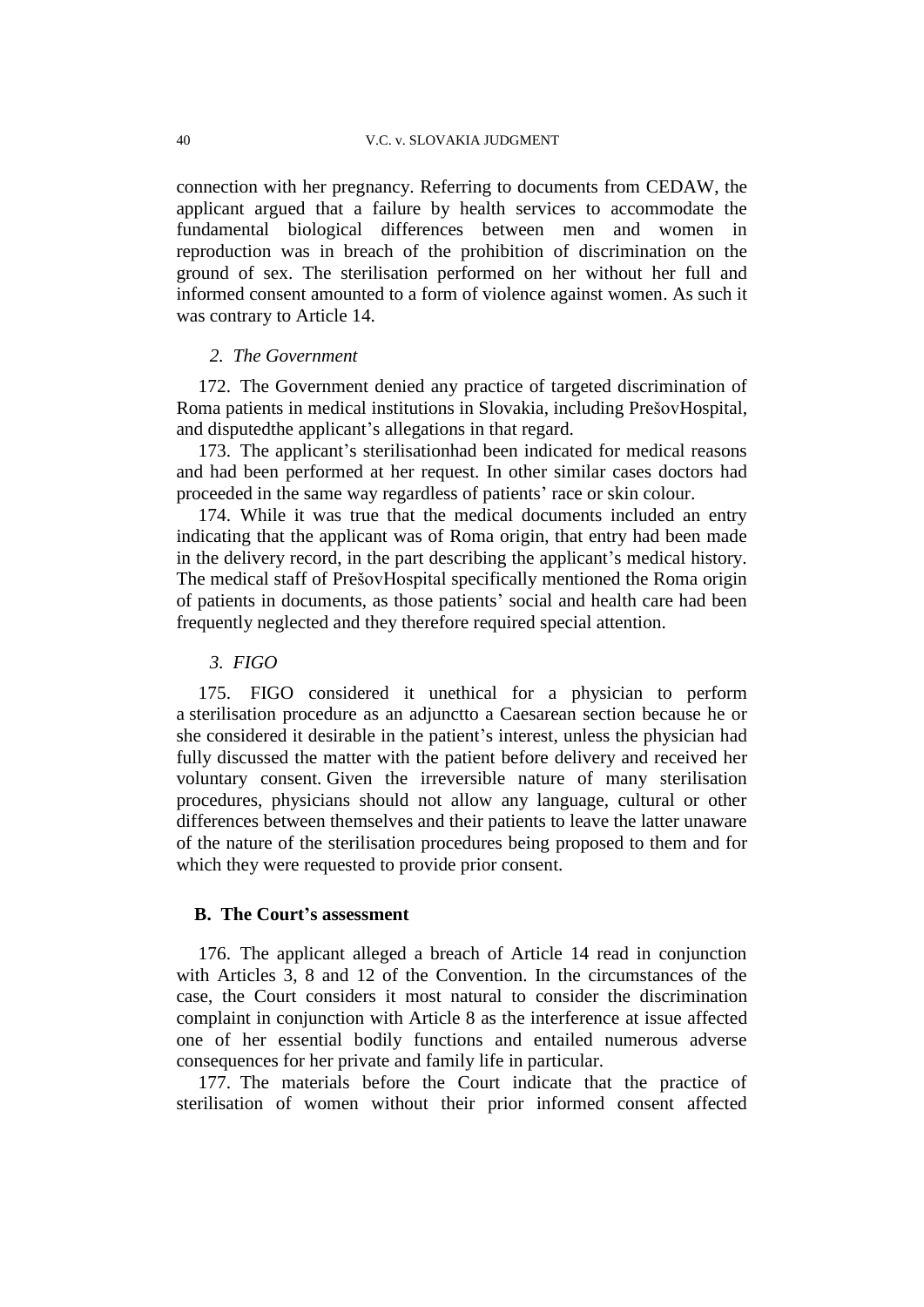vulnerable individuals from various ethnic groups. The Court has held that the information available is not sufficient to demonstrate in a convincing manner that the doctors acted in bad faith, with the intention of ill-treating the applicant (see paragraph 119). Similarly, and notwithstanding the fact that the applicant"s sterilisation without her informed consent calls for serious criticism, the objective evidence is not sufficiently strong in itself to convince the Court that it was part of an organised policy or that the hospital staff"s conduct was intentionally racially motivated (see, *mutatis mutandis, Mižigárová v. Slovakia*, no. 74832/01, §§ 117 and 122, 14 December 2010).

178. Nevertheless, it is relevant from the viewpoint of Article 14 that in their materials both the Human Rights Commissioner and ECRI identified serious shortcomings in the legislation and practice relating to sterilisations. They expressed the view that those shortcomings were liable to particularly affect members of the Roma community, who were severely disadvantaged in most areas of life. The same was implicitly admitted by the group of experts established by the Ministry of Health, who recommended special measures in respect of the Roma population.

179. In that connection the Court has found that the respondent State failed to comply with its positive obligation under Article 8 of the Conventionto secure to the applicanta sufficient measure of protection enabling her,as a member of the vulnerable Roma community, to effectively enjoy her right to respect for her private and family life in the context of her sterilisation.

180. In these circumstances, the Court does not find it necessary to separately determinewhether the facts of the case also gave rise to a breach of Article 14 of the Convention.

## VI. APPLICATION OF ARTICLE 41 OF THE CONVENTION

181. Article 41 of the Convention provides:

"If the Court finds that there has been a violation of the Convention or the Protocols thereto, and if the internal law of the High Contracting Party concerned allows only partial reparation to be made, the Court shall, if necessary, afford just satisfaction to the injured party."

#### **A. Damage**

182. The applicant argued that the interference with her rights had been of a particularly serious nature and had had lasting repercussions. She claimed 50,000 euros (EUR) in respect of non-pecuniary damage.

183. The Government considered that claim overstated. They argued that the applicant had given her consent to the sterilisation procedure and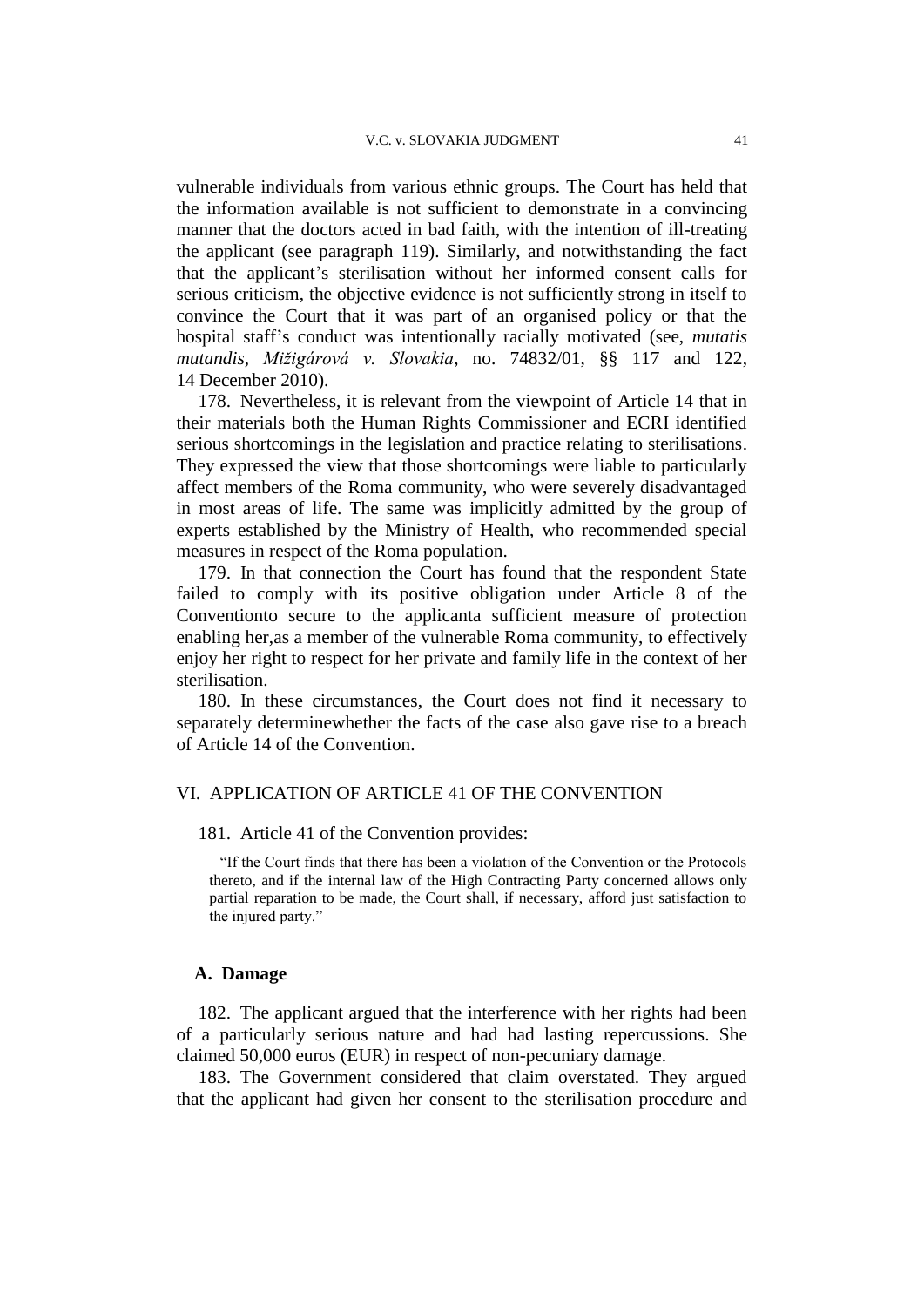that she could undergo *in vitro* fertilisation if she wished to have more children. The Government pointed out that, at the hearing before the Court, they had offered to cover the costs of such a procedure.

184. Having regard to the breaches of the Convention established and their factual background, the Court awards the applicant EUR 31,000 in respect of non-pecuniary damage, plus any tax that may be chargeable.

## **B. Costs and expenses**

185. The applicant claimed EUR 38,930.43. That sum comprised EUR 34,621.59 in respect of the legal costs related to her representation both in the domestic proceedings and before the Court. It further comprised EUR 4,308.84 in respect of costs and expenses related to the preparation and photocopying of documents, communications and postage, and expenses related to the participation of the applicant's representatives at the hearing on 22 March 2011, as well as irrecoverable costs incurred in connection with the hearing scheduled for 7 September 2010 (see paragraph 6 above).

186. The Government submitted that the claim was unreasonably high and that the Court should grant the applicant compensation only in respect of those costs and expenses which she had reasonably incurred.

187. According to the Court's established case-law, costs and expenses will not be awarded under Article 41 unless it is established that they were actually and necessarily incurred and were reasonable as to quantum (see *Sanoma Uitgevers B.V. v. the Netherlands*, no. 38224/03, § 109, ECHR 2010-...., with further references).

188. In the present case the Court considers that the sum claimed is excessive, in particular as regards the fees of the applicant'srepresentatives. Regard being had to the information in its possession and the above-mentioned criteria, the Court considers it reasonable to award the global sum of EUR 12,000 in respect of costs and expenses, plus any tax that may be chargeable to the applicant on that amount.

## **C. Default interest**

189. The Court considers it appropriate that the default interest should be based on the marginal lending rate of the European Central Bank, to which should be added three percentage points.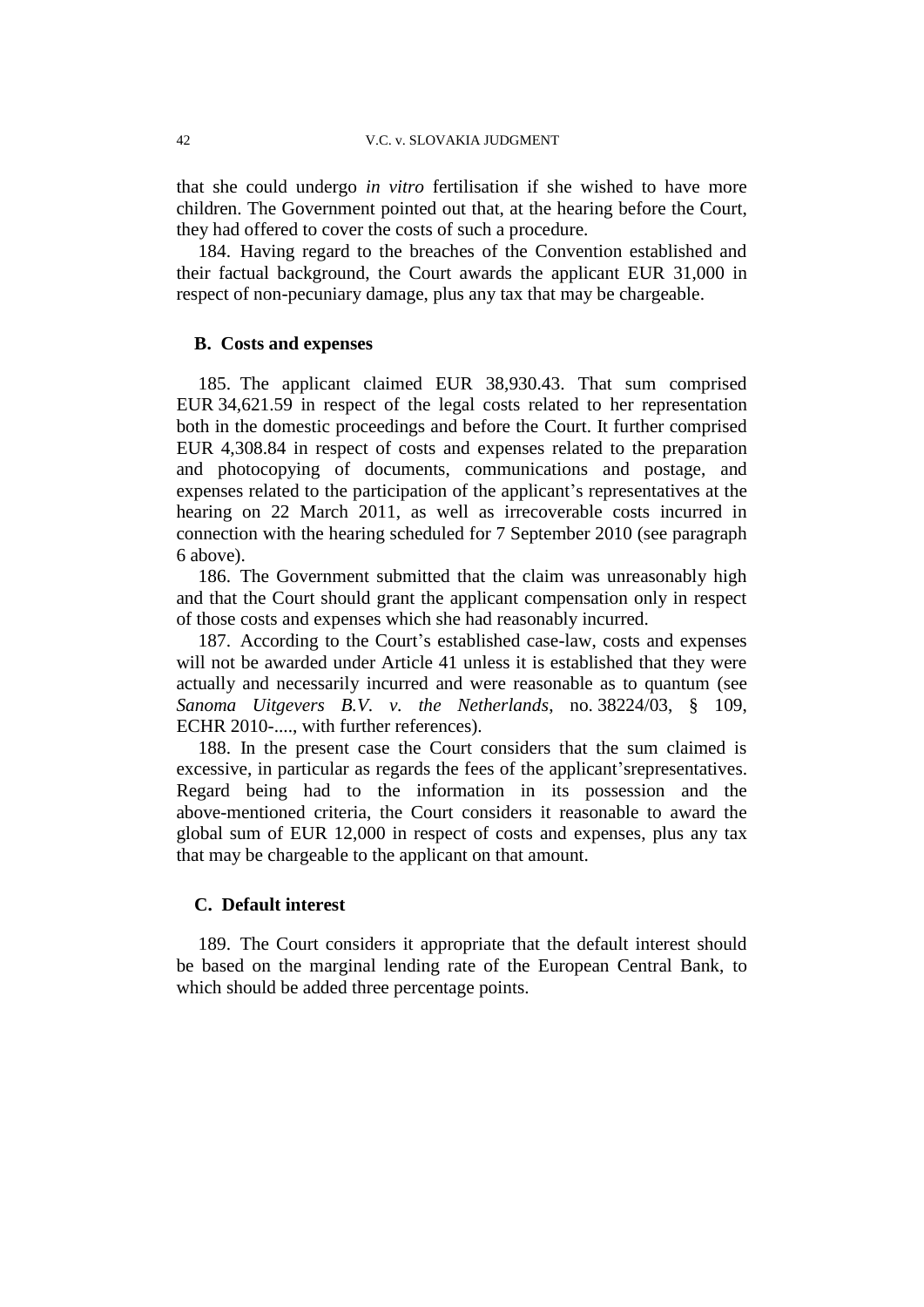## FOR THESE REASONS, THE COURT

- 1. *Holds*unanimously that there has been a substantive violation of Article 3 of the Convention;
- 2. *Holds* unanimously that there has been no procedural violation of Article 3 of the Convention;
- 3. *Holds* unanimously that there has been a violation of Article 8 of the Convention;
- 4. *Holds* unanimously that it is not necessary toexamine separately the complaint under Article 12 of theConvention;
- 5. *Holds* unanimously that there has been no violation of Article 13 of the Convention;
- 6. *Holds* by six votes to one that a separate examination of the complaint under Article 14 of the Convention is not called for;
- 7. *Holds*unanimously

(a) that the respondent State is to pay the applicant, within three months from the date on which the judgment becomes final in accordance with Article 44 § 2 of the Convention, the following amounts:

(i) EUR 31,000 (thirty-one thousand euros), plus any tax that may be chargeable,in respect of non-pecuniary damage;

(ii) EUR 12,000 (twelve thousand euros), plus any tax that may be chargeableto the applicant, in respect of costs and expenses;

(b) that from the expiry of the above-mentioned three months until settlement simple interest shall be payable on the above amounts at a rate equal to the marginal lending rate of the European Central Bank during the default period plus three percentage points;

8. *Dismisses*by six votes to onethe remainder of the applicant"s claim for just satisfaction.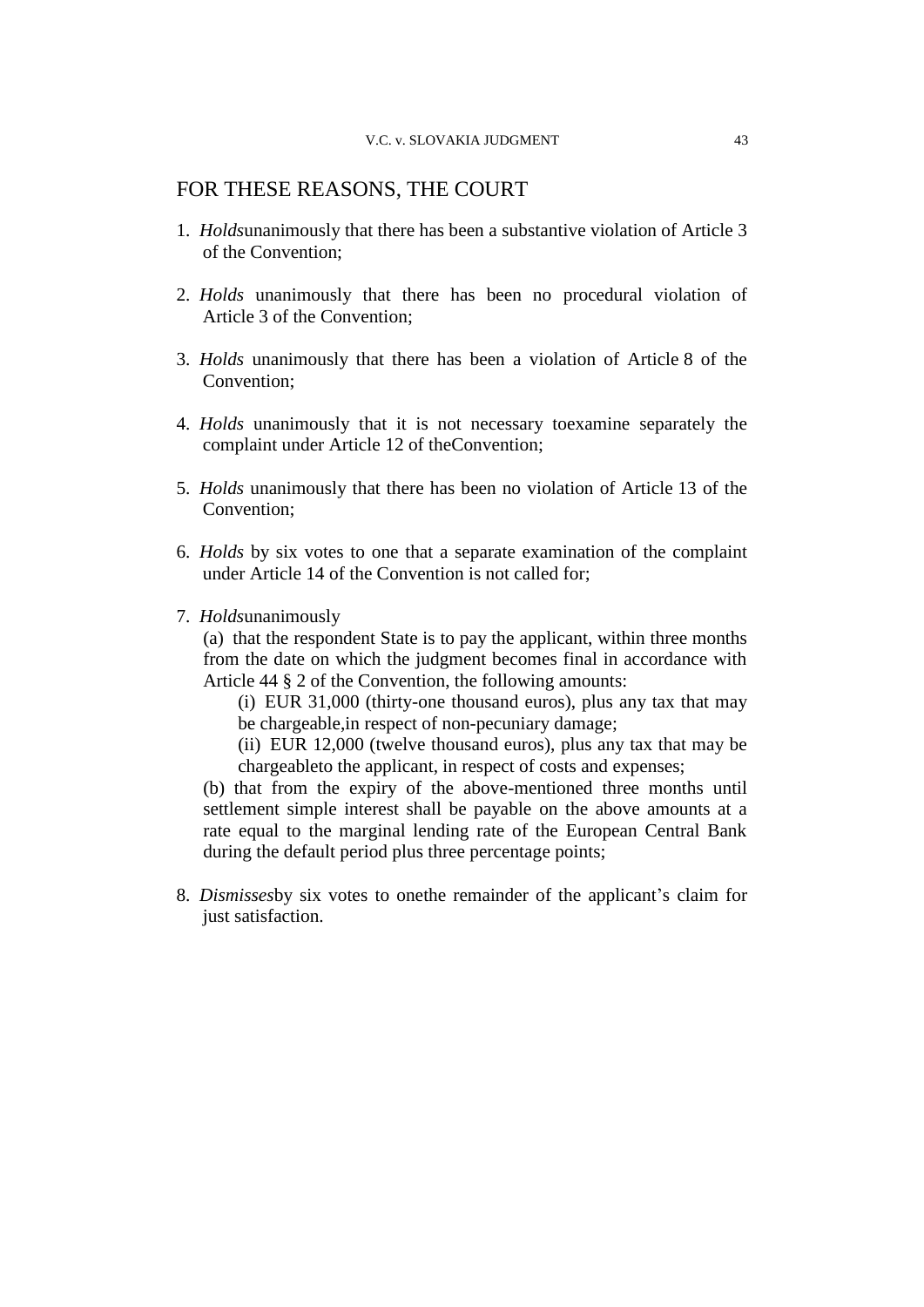Done in English, and notified in writing on 8 November 2011, pursuant to Rule 77 §§ 2 and 3 of the Rules of Court.

Deputy Registrar President

Fatoş Aracı Nicolas Bratza

In accordance with Article 45 § 2 of the Convention and Rule 74 § 2 of the Rules of Court, the separate opinionof Judge Mijović is annexed to this judgment.

> N.B. F.A.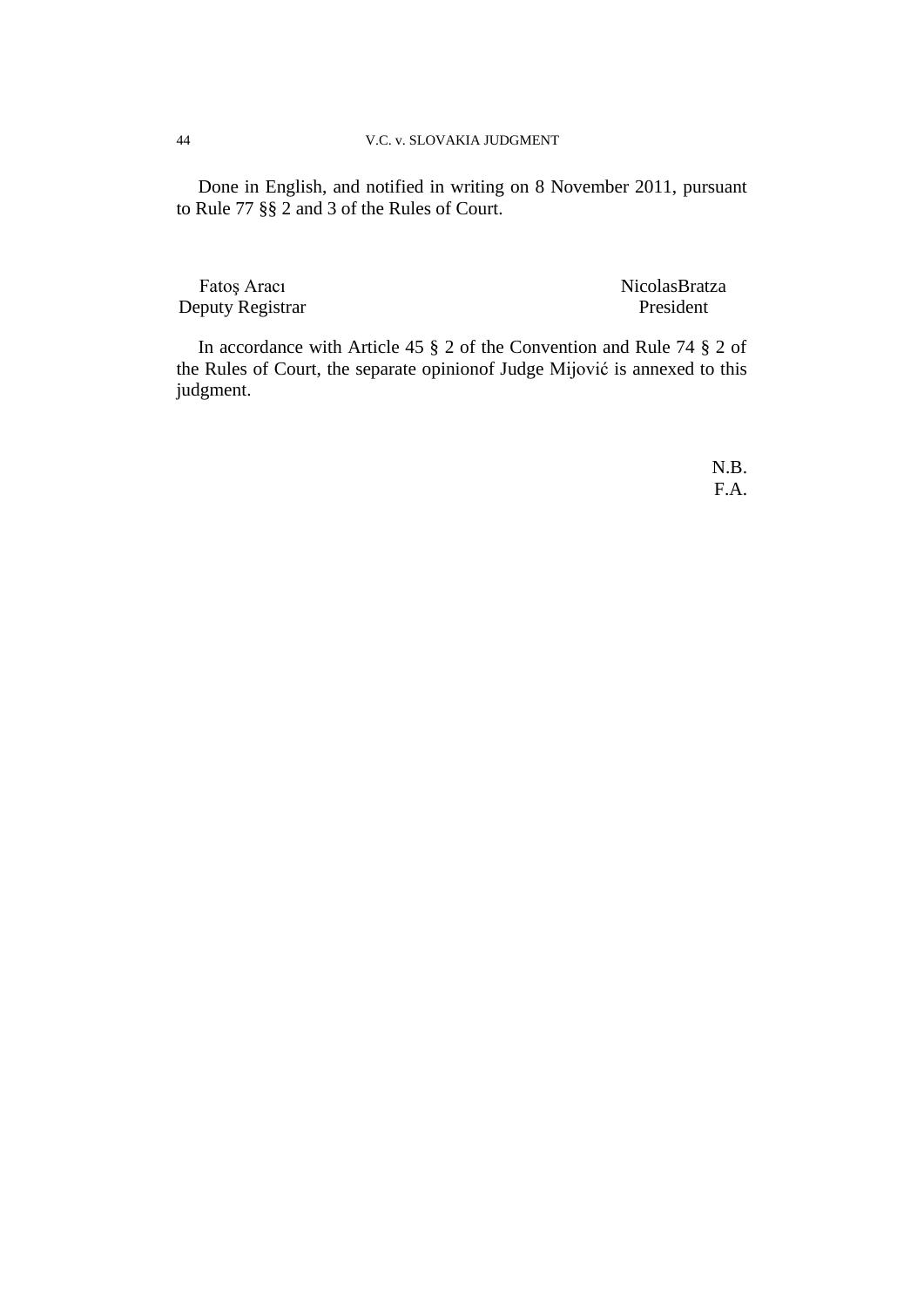## DISSENTING OPINION OF JUDGE MIJOVIC

While I have no difficulty in sharing the majority's view that there have been violations of both Articles 3 and 8 of the Convention, to my regret, my opinion on the Article 14 complaint differs significantly from the conclusion reached by the majority. The Chamber decided that no separate examination of the complaint under Article 14 of the Convention was called for. To me, that complaint was the very essence of this case and should have been dealt with on its merits, with a finding of a violation of Article 14.

In its case-law the Court has established that discrimination means treating differently, without an objective and reasonable justification, persons in relevantly similar situations. Against the background of the principles of the Court's case-law as confirmed in *D.H. and Others v. the Czech Republic* ([GC], no. 57325/00, §§ 175-181, ECHR 2007) and *Oršuš and Others v. Croatia* ([GC], no. 15766/03, §§ 147-153, ECHR 2010), I am compelled to disagree totally with the Chamber"s finding and regret that the discrimination to which the applicant was clearly subjected is given scant attention in the judgment.

The facts of the case confirm that the applicant had a medical record and that under the "Medical history" sub-section, the words "Patient is of Roma origin" appeared. The Government explained that that entry in the delivery record indicating the applicant's ethnic origin had been necessary as Roma patients" social and health care had frequently been neglected and they therefore required "special attention".

I find this argument totally unacceptable since the "special attention" was in fact the applicant"s sterilisation, which has been found to be in breach of both Articles 3 and 8 of the Convention. Finding violations of Articles 3 and 8 alone in my opinion reduces this case to the individual level, whereas it is obvious that there was a general State policy of sterilisation of Roma women under the communist regime (governed by the 1972 Sterilisation Regulation), the effects of which continued to be felt up to the time of the facts giving rise to the present case. Additionally, and in order to illustrate that not many things had changed regarding State policy towards the Roma population, in its third report on Slovakia ECRI stated that public opinion towards the Roma minority remained generally negative. Furthermore, ECRI expressed particular concern about reports indicating that Roma women had been, on an ongoing basis, subjected to sterilisation in some hospitals without their full and informed consent. The fact that there are other cases of this kind pending before the Court reinforces my personal conviction that the sterilisations performed on Roma women were not of an